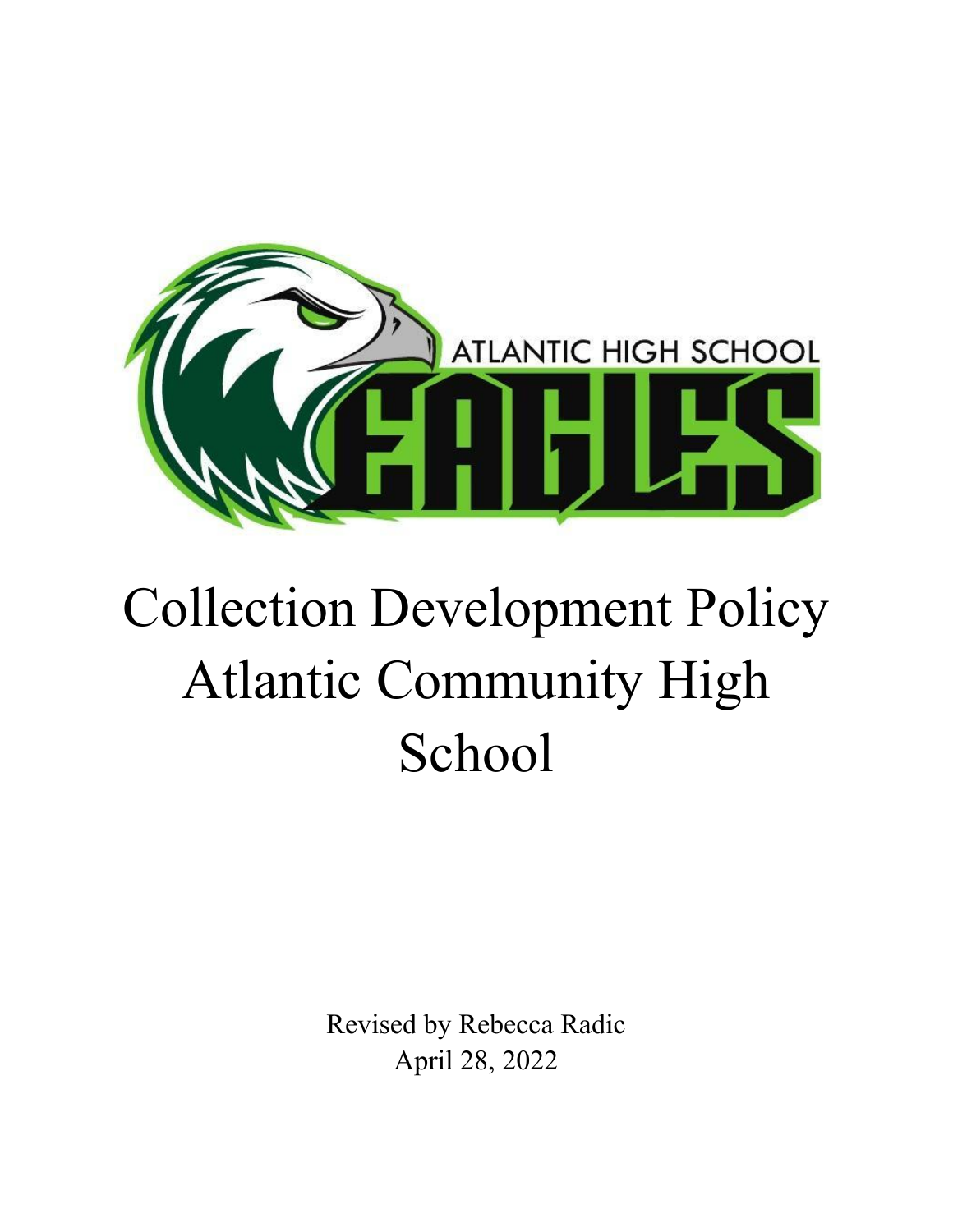# **MISSION STATEMENTS**

# **School District of Palm Beach County Mission Statement**

The School District of Palm Beach County is committed to providing a world-class education with excellence and equity to empower each student to reach his or her highest potential with the most effective staff to foster the knowledge, skills, and ethics required for responsible citizenship and productive careers.

# **Atlantic Community High School Mission Statement**

Atlantic Community High School exists to serve the educational needs of the community and its students. Our mission is to enable all students to become positive and productive members of society. To achieve this mission, we must address many facets of the "whole student," intellectually, socially, morally, physically and aesthetically. The overall climate must encourage students to reach their potential, "to be the best they can be." This climate must encourage and reward achievement, self-discipline, tolerance, leadership and service to others.

# **Atlantic Community High School Library Media Center Mission Statement**

The library media center is dedicated to designing and maintaining a library media program that supports, complements, and expands the instructional program of the Atlantic Community High School while cultivating users who are information literate, readers for pleasure, and life-long learners. To this end, the library media center will

- Provide free and open access to all information resources for all members of the school community;
- Provide and promote extensive use of resources in multiple formats that are designed to meet the varying needs of all learners in all aspects of the curriculum;
- Provide a learning environment which promotes inquiry;
- Stimulate intellectual curiosity;
- Encourage pleasure reading through an inclusive collection;
- Develop diverse interests for the enjoyment of lifelong learning; and
- Provide and promote instruction to prepare students to become independent users of libraries and information resources.

# **ANNUAL OBJECTIVES**

# **Objective 1: Increase participation in FTR titles with the goal of: FTR find your three.**

**Action Step 1:** Implement Read 3/Read 5 goals and incentives.

**Action Step 2:** Increase advertising of titles by highlighting 1-2 titles per month via student communication channels.

**Action Step 3:** Increase Battle of the Books participation and FTR voting participation.

# **Objective 2: Continue to promote inclusion in the collection and the library as a safe space for all.**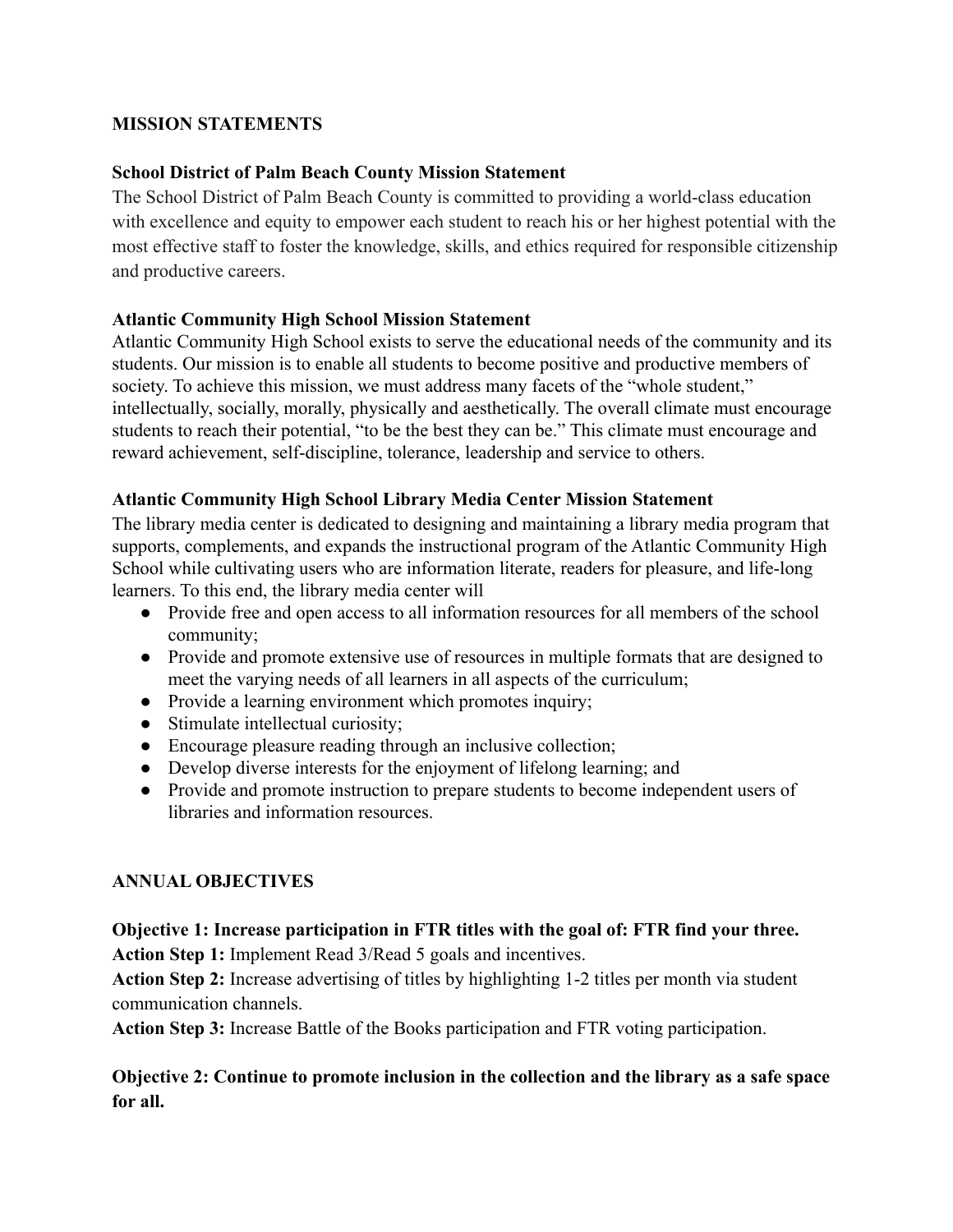**Action Step 1:** Weed out low circulating/outdated titles.

**Action Step 2:** Make sure diverse characters and points of view are included in every genre of the library. Purchase titles as needed.

**Action Step 3:** Ensure book displays always include diverse characters and points of view, and make displays geared towards underrepresented populations.

# **Objective 3: Enhance testing resources**

**Action Step 1:** purchase more print and electronic sources for SAT, ACT, ASVAB, and various other tests.

**Action Step 2:** review current checkouts of these titles and try to get titles back or repurchase when necessary

# **Objective 4: Increase circulation by 10%.**

# **Circulation stats for 8/1/2020-4/28/2021: print: 772 online: 856 Goals for FY22: print: 888 online: 984**

**Circulation stats for 8/1/2021-4/28/2022: print: 874 online: 87 checkouts, 545 views** Increase from FY21 to FY 22: print: 13.3% increase (goal 15%), online: 26.17% decrease I would think that as students transitioned out of quarantine and back into the school, and students prefer to read print books over eBooks, this decrease in eBooks is back to normal numbers for eBook stats.

# **Goals for FY22: print: 961 online: 695**

**Action Step 1:** Promote book delivery to classrooms via orientation videos and student communication channels.

**Action Step 2:** Give the opportunity for students to be involved in book selection (ensuring books purchased meet selection criteria).

**Action Step 3:** Collaborate with staff on class reads to ensure titles selected are of high interest to students, promoting a love of reading, which would bring more patrons into the library.

# **ANNUAL BUDGET**

The library is given a school-based operating budget at the beginning of every school year, receives state monies, and retains an internal account used when other funding is exhausted. The library expects the school-based operating budget to be consistent with years past, and has created the projections below based upon past data.

| <b>ACCOUNT</b>       | <b>FY22 Budget</b> | <b>ANTICIPATED BUDGET</b> |
|----------------------|--------------------|---------------------------|
| Supplies $-551100$   | \$1871             | \$1800                    |
| Periodicals - 553420 | \$733              | \$700                     |
| $Books - 561100$     | \$2688             | \$2600                    |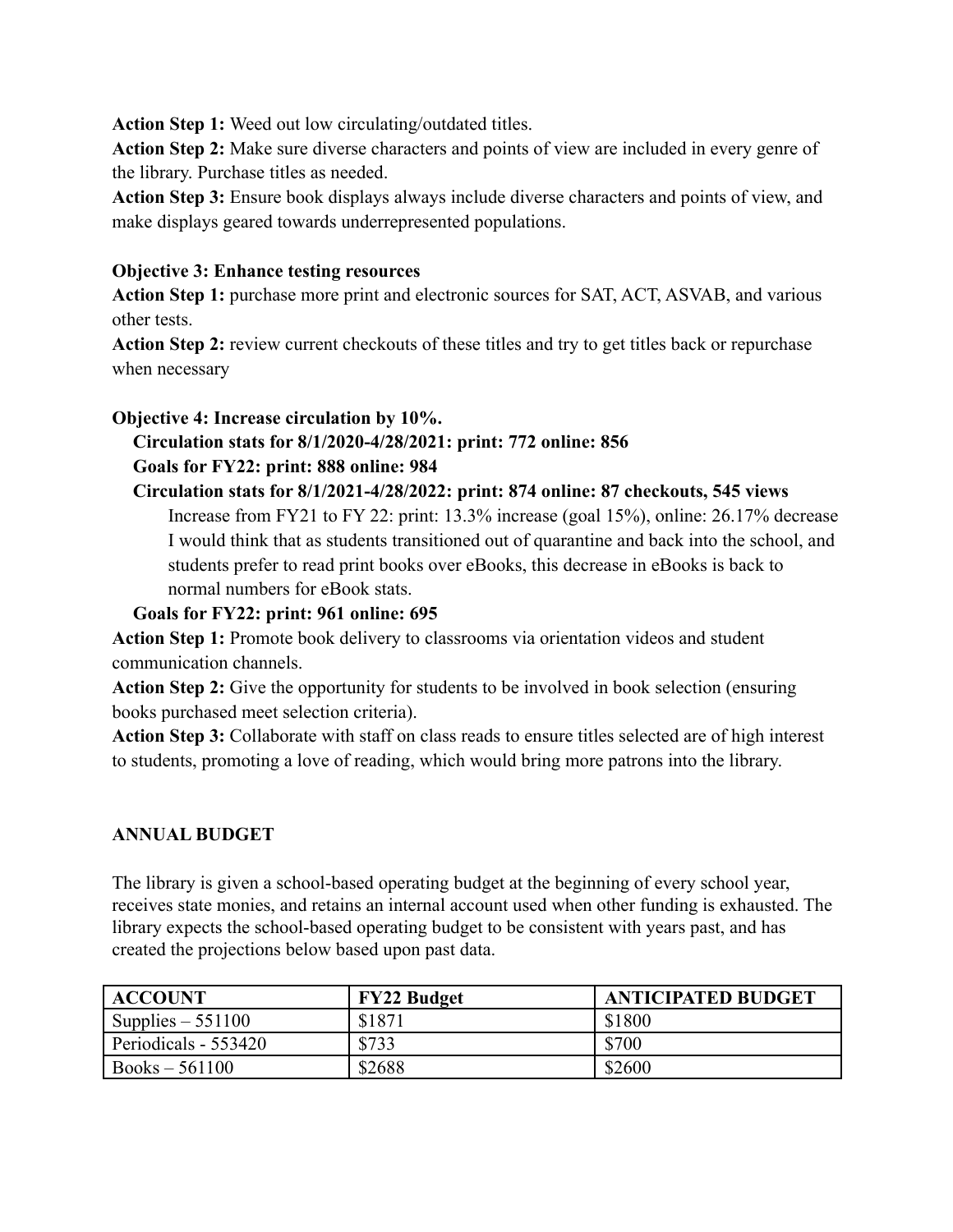| State Categorical – Program    | \$2818                        | \$2800                        |
|--------------------------------|-------------------------------|-------------------------------|
| 3070                           |                               |                               |
| Destiny – Program 8430         | Selection of materials valued | Selection of materials valued |
|                                | around \$1100                 | around \$1100                 |
| Internal Account / ID $-51700$ | \$1287                        | \$1287                        |
| District Provided LEAD         | \$320                         | \$320                         |
| Money                          |                               |                               |

# **I. PURPOSE/PHILOSOPHY**

SDPBC Policy 8.12 (6.a) stipulates "Each school shall, in conjunction with the "Library Bill of Rights" of the American Library Association (ALA) and District policy, establish procedures for the evaluation, selection, management and disposal of library media materials in conformance with this policy and Policy 8.1205 and shall record such in the school's collection development policy." (Appendix A).

This collection development policy is a statement of the principles and guidelines used by the library in its selection, acquisition, evaluation, deselection, and maintenance of materials. It will be used to communicate the library's policies to faculty, students, staff, and other stakeholders of our school's community. It is understood that this document is fluid and changes in the curriculum, demographics, information needs, or programs of the school will mandate updates to the collection and its governing policies.

The acquisition and maintenance of materials collection is a primary function of the library media staff, primarily being the librarian, since the media clerk is used for many other roles within the school. Collection development and management refers to the process of building and maintaining the library's entire materials collection, in print, non-print, audio visual and electronic formats so that they are available to every student at the time of need to support and enrich the student's educational experience.

The collection development process includes the formulation of policy and procedures, budget, allocations, needs assessment, selection, collection maintenance and evaluation, deselection and resource sharing.

The primary goal of the library's collection development efforts is to build a current collection that supports the needs of the school community and maintains the boundaries for size, average age, and access. This goal supports the information needs of students as defined by the mission and goals of the:

- School District of Palm Beach County;
- ALA/AASL Standards for the  $21<sup>st</sup>$  Century Learner;
- Partnership for  $21<sup>st</sup>$  Century Skills; and
- International Society for Technology in Education (ISTE) National Education Technology Standards (NETS)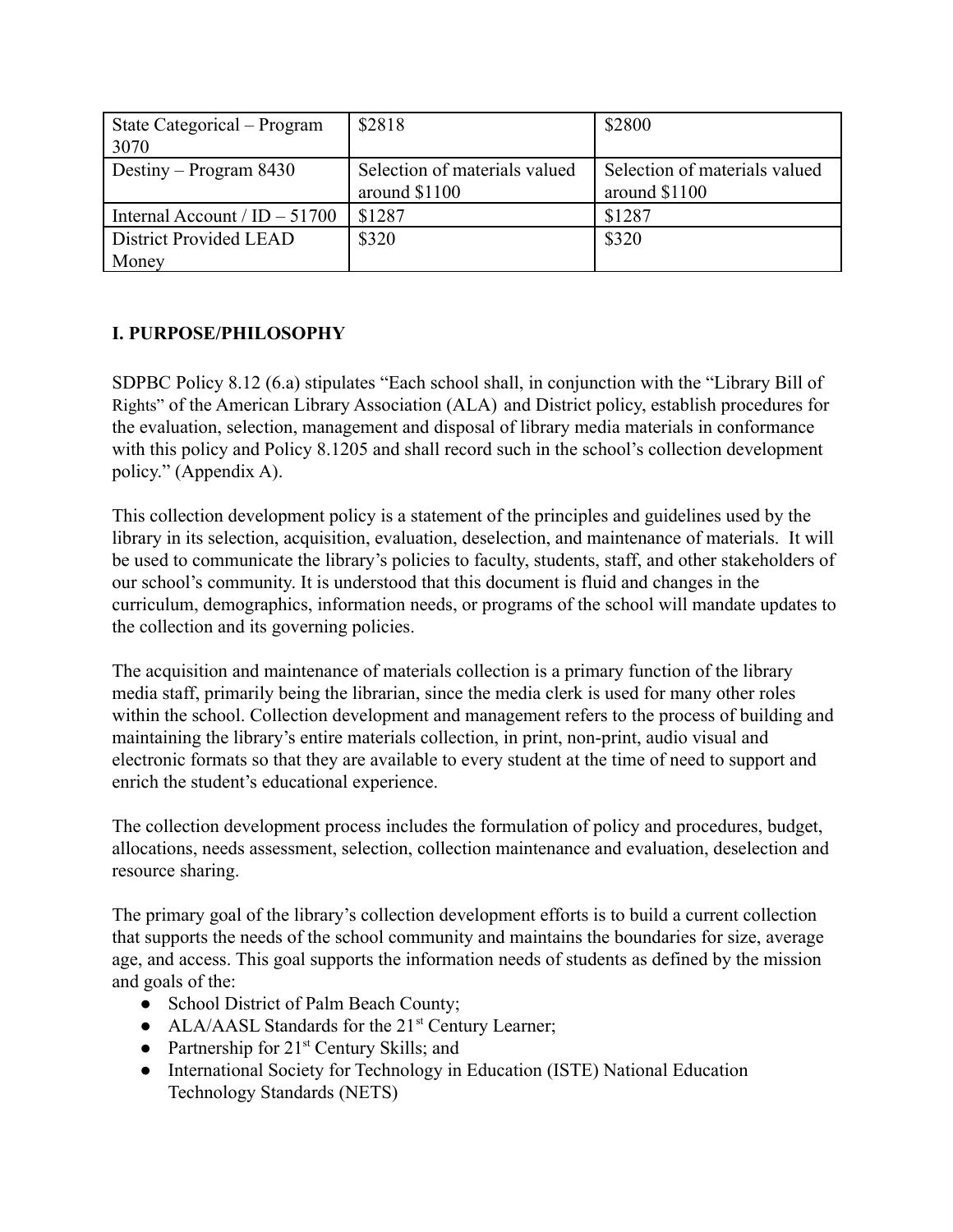The library recognizes its responsibility to respond to the reading (for pleasure), reference, and research needs of the student body and faculty in an age of information abundance. The electronic catalog of resources for the school and district is maintained by the Department of K-12 Instructional Materials and Library Media Services and is available at all times to students, faculty, and parents.

The library is expected to be open every day that students and/or faculty are in attendance, to the extent the librarian can control such matters. In regards to testing, the library will be allowed to continue access for students and staff at the discretion of school administration. When the facility cannot meet information needs, research and reference materials will still be available at all times, in all locations, through the district-wide electronic subscription databases. Interlibrary loan is available through district membership.

# **II. PROFILE OF USERS**

The users of ACHS library come from grades nine (9) through twelve (12) in addition to the faculty, staff, and parents of that community of users.

According to the district's Gold Report summary dated October of 2021 (which may be skewed due to COVID), ACHS has a population of 1995 students. This is a unique and culturally diverse population attending our school for a variety of programs including Army JROTC Academy, Construction Academy, Criminal Justice Academy, Drafting Academy, Early Childhood Teacher Education Academy, International Baccalaureate Diploma, Photography Academy, Sports Management & Recreation Academy and Video Production Academy.

Demographic Information:

- $\bullet$  Black 63%
- $\bullet$  White 13%
- $\bullet$  Hispanic 16%
- $\bullet$  Asian 6%
- Mixed Race/Other  $3\%$
- Free/Reduced Lunch  $-77%$
- $\bullet$  ESE 13%
- $\bullet$  ELL $-11\%$

# **III. SCOPE OF THE COLLECTION**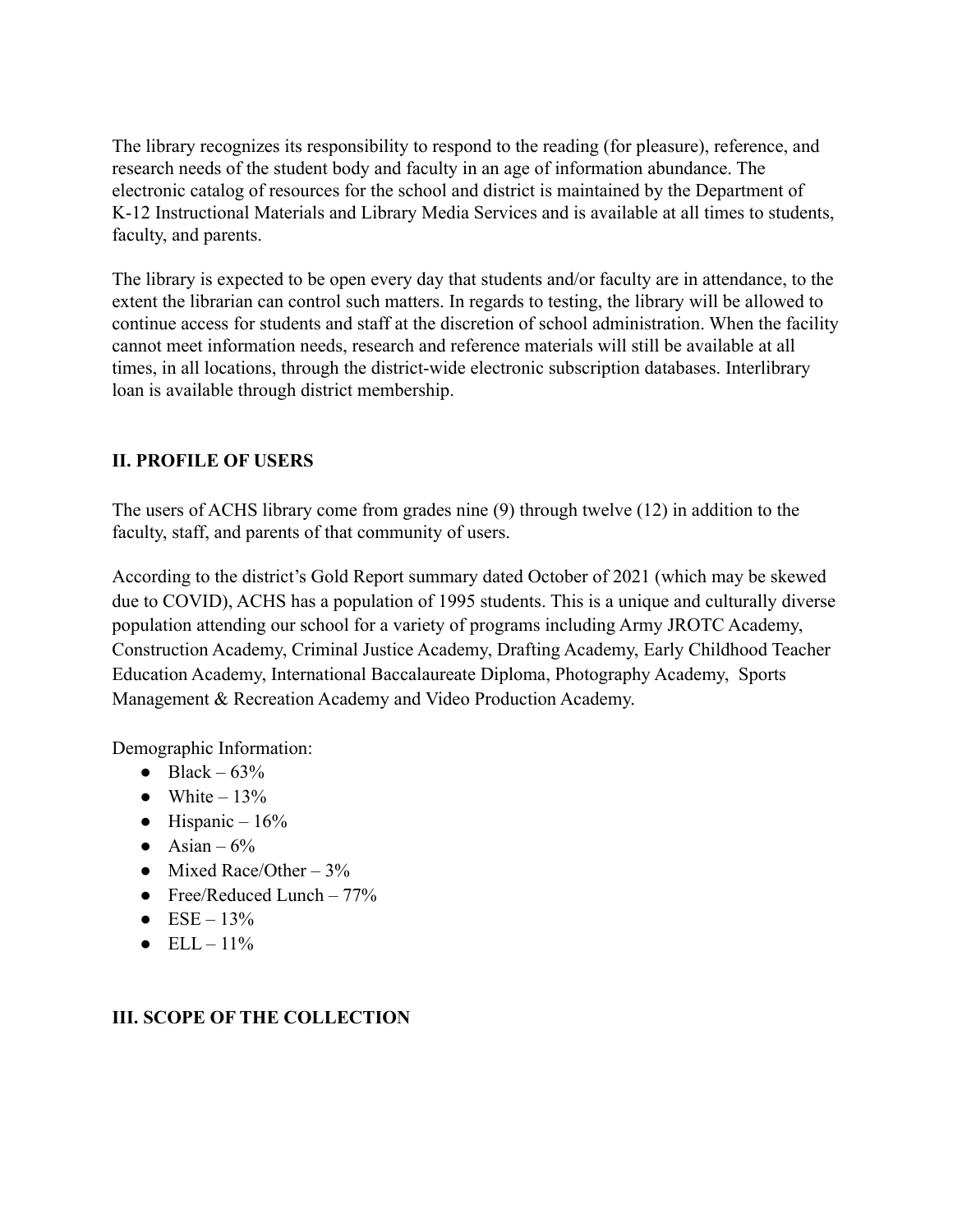The collection development is influenced by the curriculum of ACHS, which follows the guidelines of the School District of Palm Beach County, which in turn are governed by the Department of Education of the State of Florida.

The entire print collection at ACHS is currently arranged by genre, augmented with narrative nonfiction, foreign language titles, and a collection of test prep books. Graphic novels inhabit their own space within the library. Printed nonfiction titles have been removed with the exception of graphic novels, testing materials, and books that read like fiction (narrative nonfiction). Additional resources are provided by district-wide subscriptions to electronic information databases, IB databases maintained by the IB department, and curricular supplemental programs.

The current average age of the nonfiction collection is 11.72 years, which is a decrease of 0.8 years in 2021, with the oldest sections being 22 years (400-499). 1490 titles make up the nonfiction collection, an increase of 247 from the previous year, consisting of graphic novels and narrative nonfiction titles (which also includes biographies).

Through affiliation with the public library system, the library is able to extend its collection to provide any major resource needed by a patron. Additionally, students, faculty, and administrators can access materials through interlibrary loan within the SDPBC.

# **IV. DISTRICT RESOURCES AND SERVICES**

The SDPBC Library Media Services provides support to school library media center personnel and establishes uniform policies and procedures for school library media centers throughout the district. These services include, but are not limited to:

- Maintaining a professional library collection to assist with re-certification and knowledge acquisition on education related topics;
- Managing the online catalog including the library inventory and circulation software;
- Selecting and making accessible online information databases for reference and research;
- Providing guidance and training to school library media staff in program planning, curriculum development, budget, technology, collection maintenance, facility use and media production;
- Participating in inter-departmental curriculum development, facility planning, personnel staffing, and task forces the administrative level;
- Manage technical services for acquiring and processing resources for schools; and
- Distribute to schools and monitor categorical and capital budgets allocated for library programs.

Library Media Services works in collaboration with the Department of Educational Technology to provide selected electronic information, technology access to it, and the training needed to search for and find specific facts efficiently and effectively.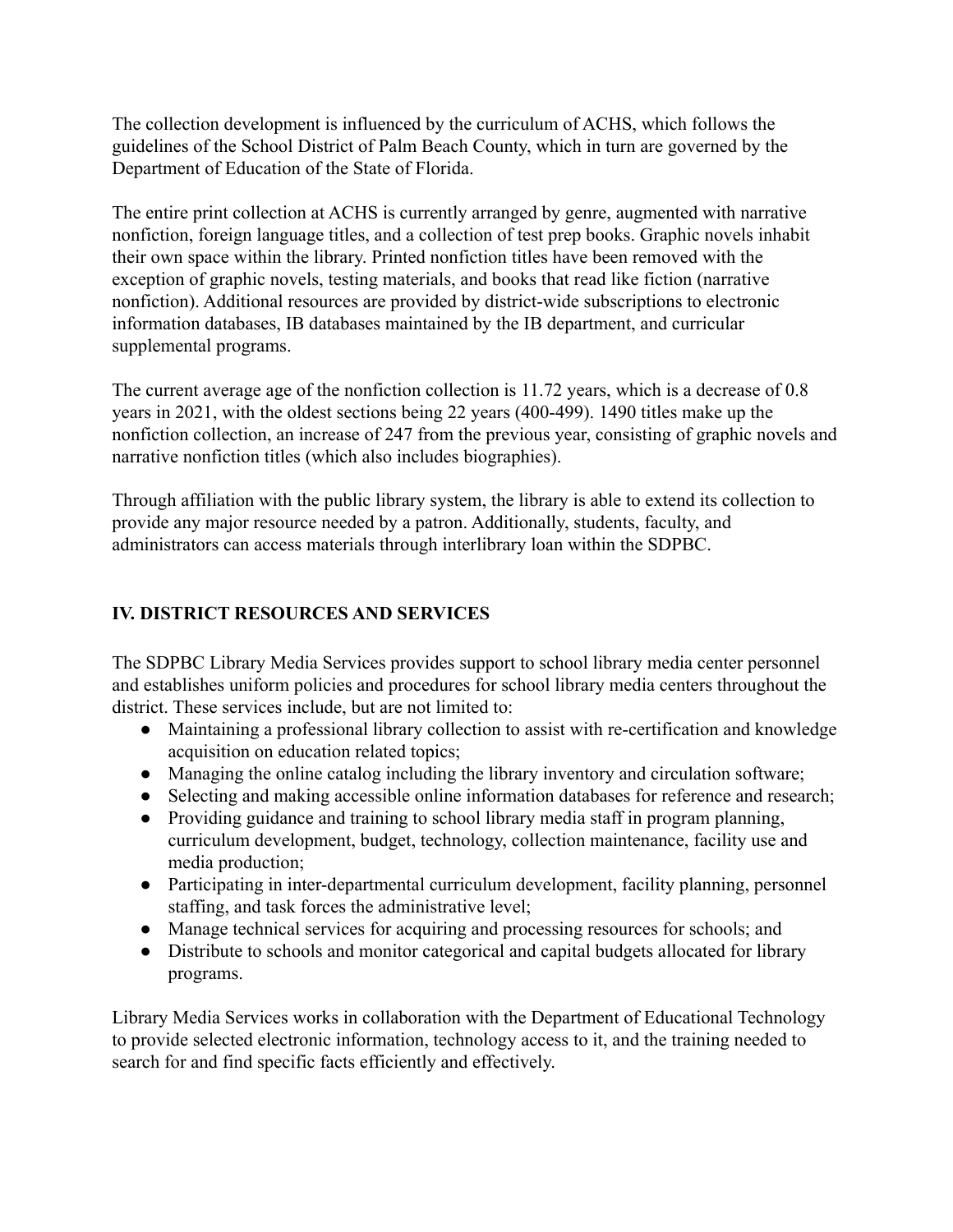# **V. INTELLECTUAL FREEDOM**

The ACHS supports Intellectual Freedom as stated in documents published by the American Library Association ([http://www.ala.org/offices/oif\)](http://www.ala.org/offices/oif). Specifically, the Freedom to Read can be found in Appendix B.

# **VI. CHALLENGES**

While the library recognizes the right of any individual to challenge available materials, the library does not add or withdraw, at the request of any individual or group, materials which have been chosen or excluded on the basis of stated selected criteria. In the event of a challenge by a citizen of Palm Beach County, personnel at ACHS will follow SDPBC Policy 8.1205 (Appendix A) – Challenge Procedures for Instructional Materials. Any person wishing to make a challenge will fill out SDPBC Form 1113 (Appendix C).

# **VII. TECHNOLOGY**

It is the aim of the library at ACHS to provide access to emerging technologies as funding is available and the technology is deemed a usable supplement to the curriculum. The library helps facilitate 1:1 device circulation to students, educational technology to teachers, and provides various STEAM related technologies for use within the facility. Student use of technology is monitored and adheres to SDPBC Policy 8.123 – Technology Acceptable Use Policy for Students (Appendix D).

# **VIII. SELECTION CRITERIA**

The primary goal of the library's collection development efforts is to build a collection that supports the needs of the school community while also positively representing all stakeholders. Acquisition and maintenance of the collection is critical. This process includes the formulation of policies and procedures, budget allocations, needs assessment, selection criteria, collection maintenance and evaluation, and resource management.

The library has a responsibility to respond to the research needs of the student body and faculty. The librarian serves as the liaison between the library media center and all departments as well as parents and students. The librarian prioritizes requests made by students and teachers for input on future purchases, and strives to maintain a balance in the library collection to ensure that both instructional and recreational needs are met.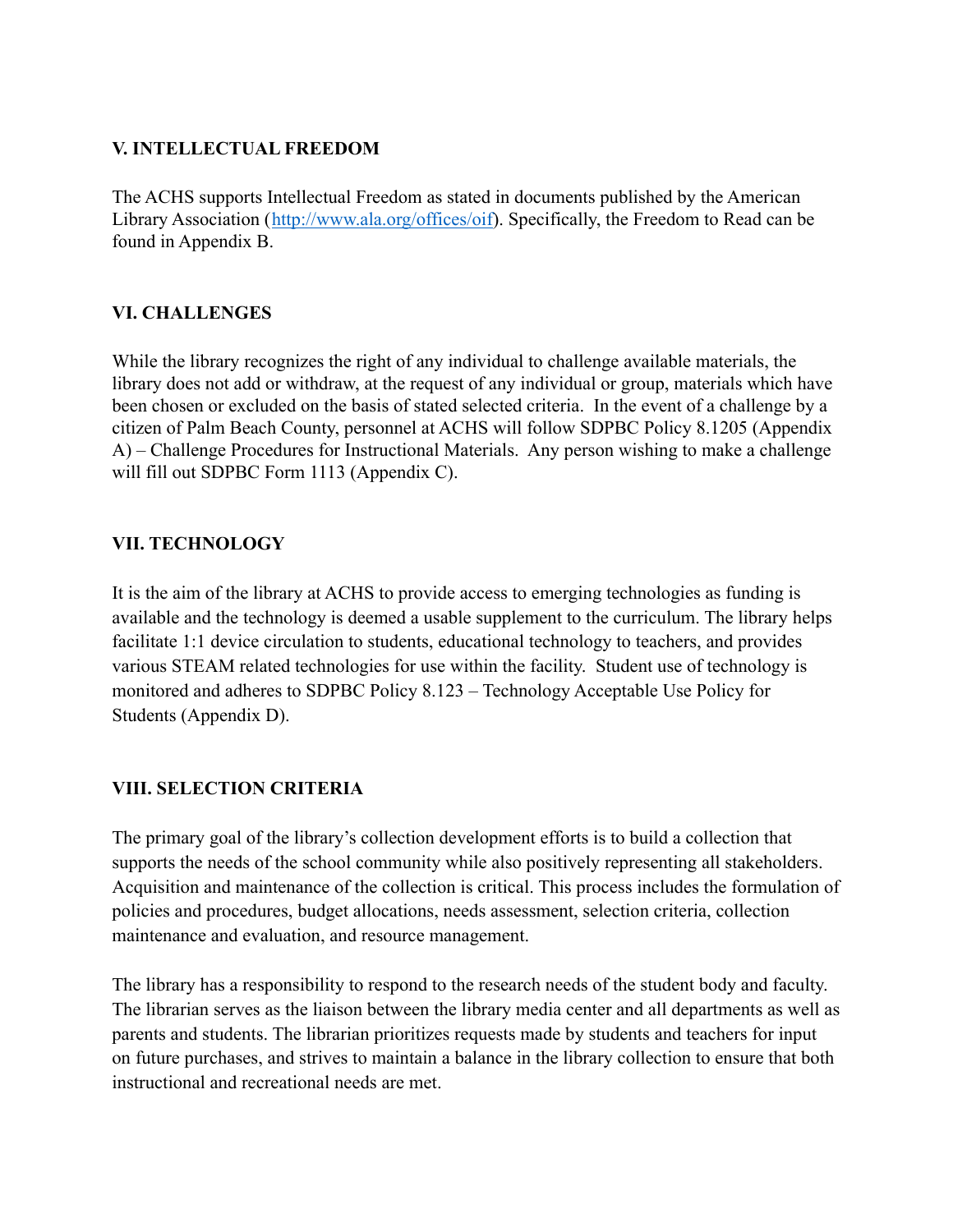The library strives to maintain a collection as diverse as the population it serves. Material selection seeks to maintain a balanced representation of a variety of opinions, theories, ideologies, cultures, issues, and controversial topics, so that patrons may find materials that reflect their worldviews while also having the opportunity to explore other worldviews. Additionally, we're looking for more than representation—we need healthy representation that affirms our teens' experiences and helps people outside that group to question and challenge harmful stereotypes. **([Karen Jensen, SLJ\)](https://www.slj.com/?detailStory=diversity-auditing-101-how-to-evaluate-collection)**

Materials considered for purchase are selected on the basis of the criteria in SDPBC 8.12 (Appendix A):

- i. PROFESSIONAL REVIEWS.—Print or non-print media including video footage that has been favorably reviewed by two or more professional sources such as *School Library Journal, Booklist, Junior Library Guild, and/or Kirkus Reviews.*
- ii. EDUCATIONAL SIGNIFICANCE.—Material is valuable to an individual course of study or to the library media collection; the degree to which the material would be supplemented and explained by mature classroom instruction.
- iii. APPROPRIATENESS.—Material is geared to the age, maturity, diverse interests, and learning levels of students for whom it is intended. Reading levels and lexiles are considered to provide a range of material that challenges the student and guides their selection process.
- iv. ACCURACY.—Nonfiction information is correct, recent, and objective.
- v. LITERARY MERIT.—Fiction that has a noteworthy plot, setting, characterization, style, and theme.
- vi. SCOPE.—Content is covered adequately to achieve its intended purpose.
- vii. AUTHORITY.—The author, editor, or producer has a superior reputation for producing materials of this nature.
- viii. TRANSLATION INTEGRITY.—Material translated from one language to another maintains the stylistic characteristics of the original.
- ix. ARRANGEMENT.—Concepts are presented in a logical sequence and in a way that assesses learning.
- x. TREATMENT.—Typeset, visuals, style, and/or medium captures and holds the student's attention.
- xi. TECHNICAL QUALITY.—Sound is clear and audible; visuals project clearly.
- xii. AESTHETIC QUALITY.—Material is superior to similar items in attractiveness and presentation of content.
- xiii. POTENTIAL DEMAND.—Item has particular timeliness or popular appeal, student requests are given higher priority.
- xiv. DURABILITY.—Material has the potential for frequent use or is of a nature that will be considered consumable.
- xv. OBSCENITY.—No books or other material containing hard-core pornography or otherwise prohibited by Fla. Stat. 847.012 shall be used.
- xvi. COPYRIGHT.—Supplemental instructional materials and library media materials used in a school shall be procured and used in accordance with federal, state and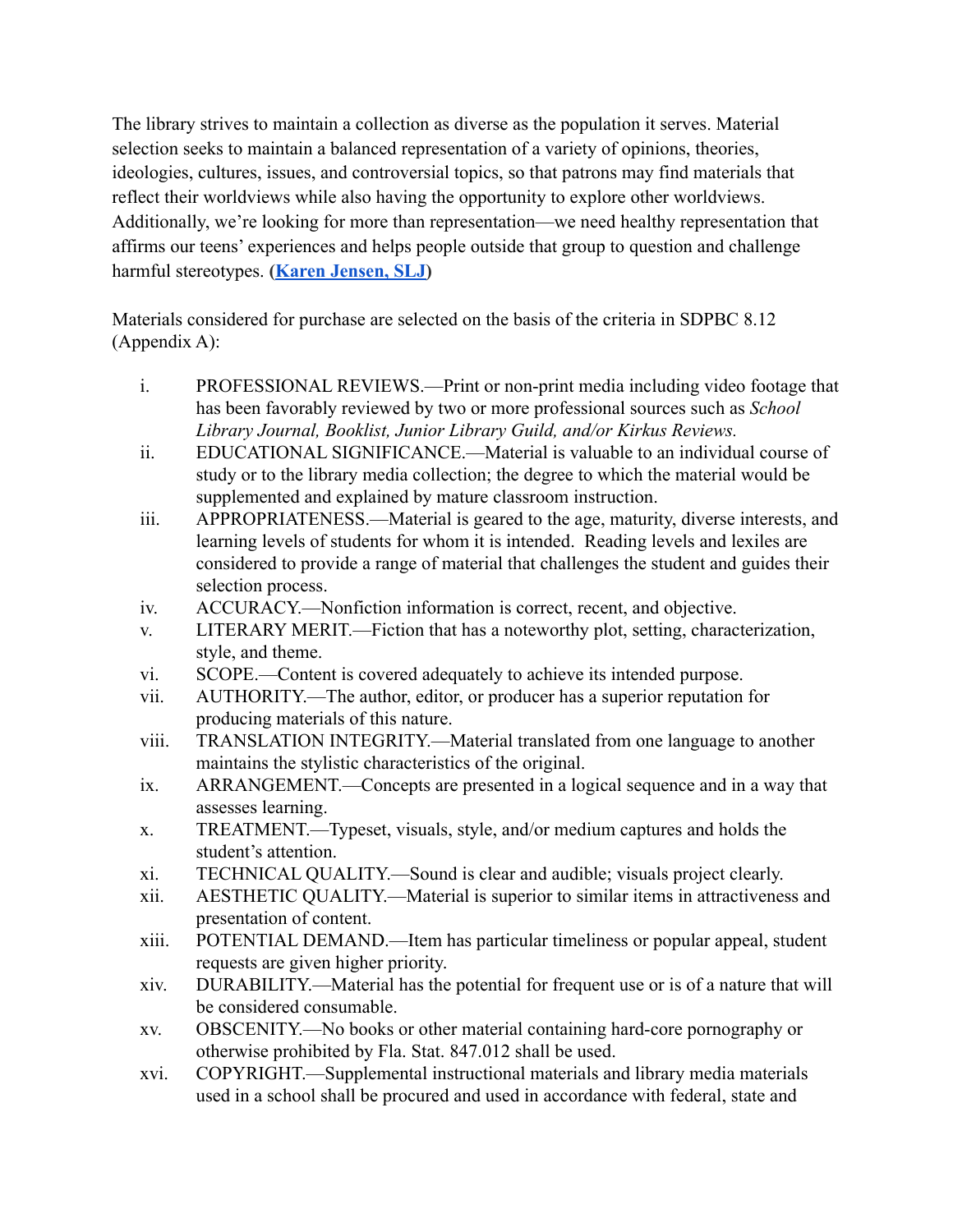District copyright laws, rules, and policies as referenced in School Board Policy  $8.121.*"$ 

# **IX. GIFTS AND DONATIONS**

Gifts to the library media center are encouraged. However, the librarian reserves the right to add such items to the school's library or classroom collection only if it is determined that they met the same criteria as resources which are purchased on the criteria listed above. Gifts that are not deemed appropriate for the school collection may be disposed of at the discretion of the librarian.

A librarian, regardless of education and training, is not considered by the Internal Revenue Service (IRS) to be qualified to place a value on gift books and other used materials unless the librarian is a certified appraiser of such materials. In acknowledging gifts the library media specialist may write a letter indicating how many of what kind of material has been given (i.e., 10 trade paperbacks in excellent condition or 56 hardcover adult nonfiction books about animals) but cannot say how much such materials might be worth. Furthermore, all material is considered used unless the library buys it directly from a vendor, regardless of circumstances in which a donor presents material.

# **X. WEEDING AND MAINTENANCE**

Weeding of materials and resources is essential for a healthy reading, research and reference in the library media collection. Weeding is a form of quality control of the collection in which outdated, inaccurate and worn-out materials and equipment are discarded from the electronic catalog and physically removed from the collection.

The Library Media Specialist is responsible for the ongoing maintenance of a quality collection which includes the procurement of new materials and discarding of ineffective items. Teachers, administrators and the school library advisory committee assist in the re-evaluation and systematic deleting of materials and equipment to insure that collection remains responsive to user needs, changing curriculum, and advancing technology.

In coordinating this process, the library media specialist will follow objective criteria for removing materials and equipment from the media center, which include obsolescence, physical age and condition, and general inapplicability for continued inclusion in the existing collection. One popular criteria for weeding is found in the CREW manual (**<https://www.tsl.texas.gov/sites/default/files/public/tslac/ld/ld/pubs/crew/crewmethod12.pdf>**)

. Materials that are weeded can be disposed of in different ways, though measures will be taken to ensure misinformation from outdated materials is not circulated, and books will not merely be thrown away.

a. Recycling the materials for various instructional activities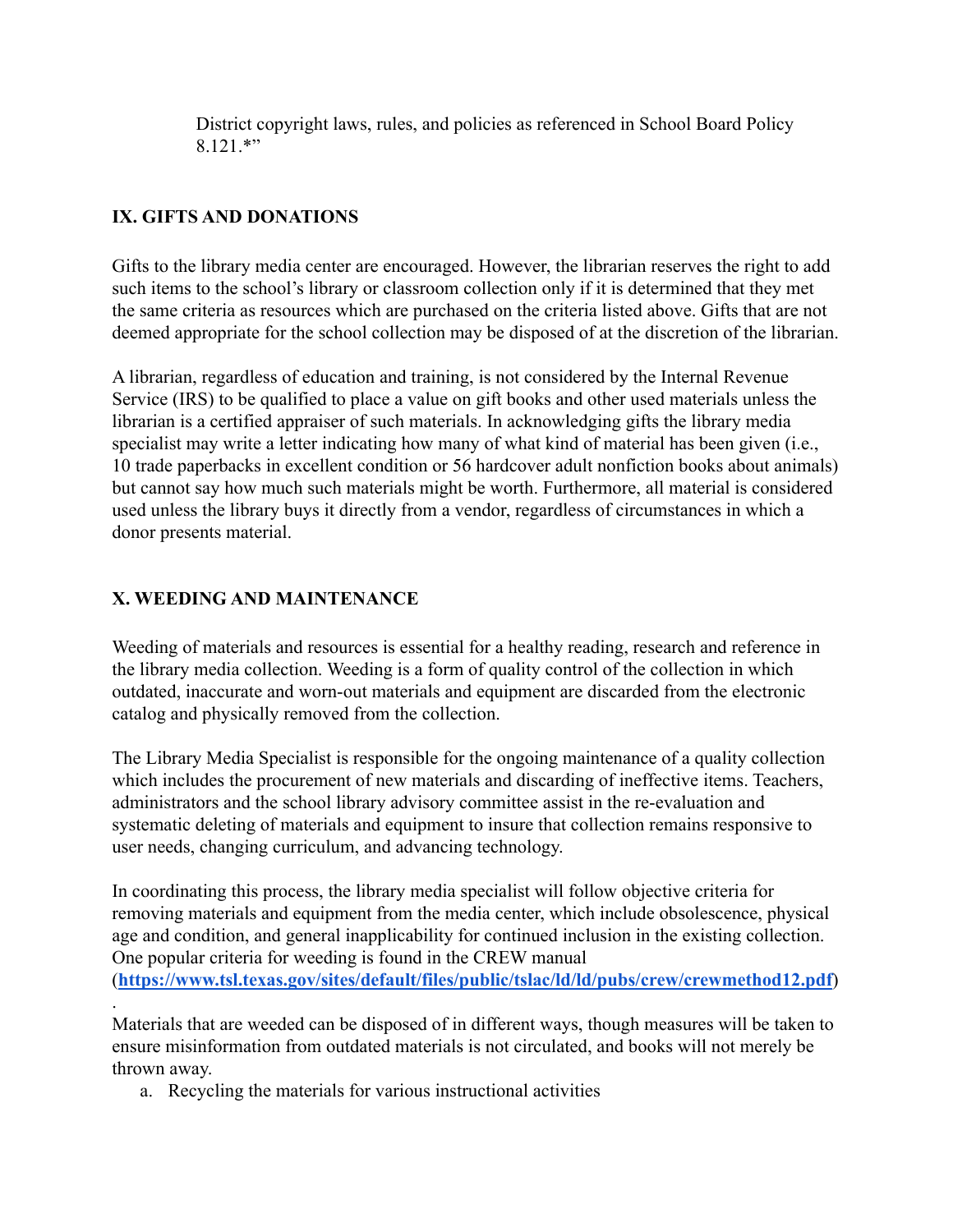- b. Giving them to students for individual use (fiction book exchange, or as reward)
- c. Shipping off to LMS

The Superintendent shall dispose of tangible property (equipment, furniture, buses, vehicles, etc.) in accordance with Fla. Stat. 1013.28(2), but he/she shall dispose of obsolete or surplus instructional materials as provided within Fla. Stat. 1006.41 and School Board Policy 8.1225 (Appendix E).

# **XI. USE OF COPYRIGHTED MATERIALS**

ACHS follows School Board Policy 8.121 regarding the use of copyrighted materials, as well as guidelines for fair use for multimedia in education (Appendix G).

# **XII. PROGRAMS**

Foremost among national standards for school library media center programs is the need to work collaboratively with teachers to develop meaningful literacy information lesson plans that integrate into classroom learning. At ACHS, the librarian collaborates with teachers from all disciplines to increase student achievement by supplementing existing curriculum in accordance with course standards.

The library is open each day that students are in attendance to ensure equitable access for all students to library media resources. The school administration and faculty are aware that recent research shows improvement in student learning gains when the library media center is available to the student at the point of need. At ACHS, the library is open from 7:00 AM to 3:00 PM Monday through Friday, except when closed by administration (usually for testing). When accommodations can be made, library hours are extended after school until 4:50 PM. Students are welcome without a pass before and after school, but must have a pass from a teacher during class periods or during lunch.

In addition to other services, the library staff:

- Makes IDs for all new students and replaces IDs as needed;
- Laminates items for teachers:
- Makes poster-sized prints;
- Make copies and color prints;
- Circulates chromebooks and laptops;
- Schedules lab usage;
- Supervises groups of students as needed.

# **XIII. FLORIDA TEENS READ/BATTLE OF THE BOOKS**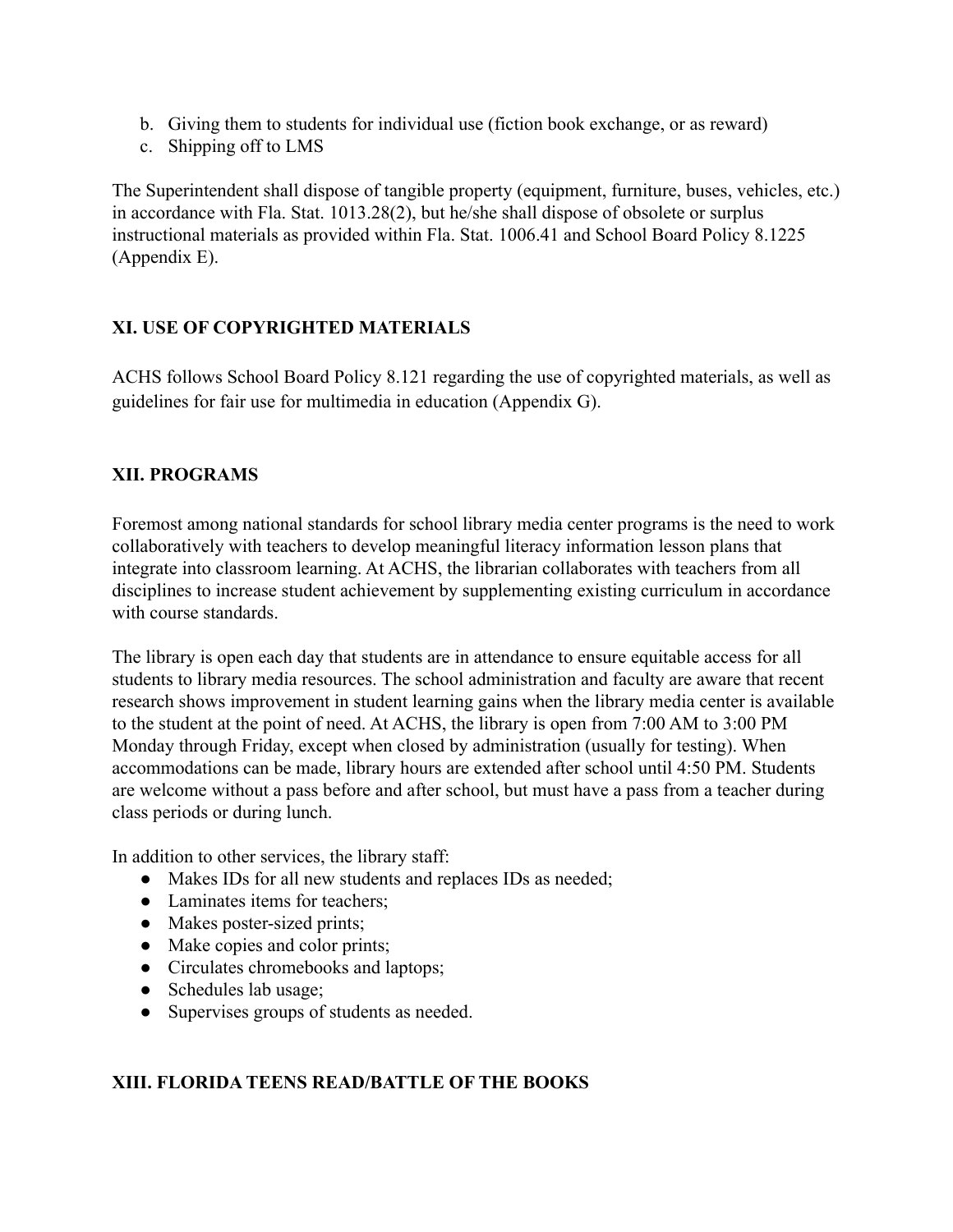The Media Center participates in The Florida Teens Read program which can be accessed at [http://www.floridamedia.org/florida-teens-read.html.](http://www.floridamedia.org/florida-teens-read.html)

The library participates in the SDPBC online Battle of the Books which is held each year. Students at ACHS participate by reading at least 3 of the 15 books nominated for Florida Teens Read. The students form groups which practice at times best for students and teachers.

# **XIV. STATISTICS, PROCESSING, FINES, AND INVENTORY**

While the library at ACHS works to eliminate barriers that inhibit students from accessing and using reading materials and technology, the responsibilities of students, parents, and teachers for lost or damaged Instructional Materials is outlined in SDPBC Policy 8.125 (Appendix F). Students, parents and teachers are held accountable for lost or damaged material.

High schools have the option of imposing late fines as students mature and prepare for similar responsibility and experiences in public libraries and university settings; however, in an effort to encourage book checkout, ACHS does not charge late fees, with the exception of chromebook circulations, as the demand for these devices is higher than the available supply. Additionally, ACHS will no longer charge fees for damaged or lost materials, except in the case of circulating devices. If a student leaves ACHS with an outstanding fine, that fine will be transferred through SIS. If a student graduates without paying a fine, their fine will be deleted.

Fines assessed from previous schools or ACHS in other departments (including textbook fines) will not prevent any type of circulation from the library.

Per Florida Statute governing Instructional Materials, instructional material stored in the library must be inventoried annually. To facilitate the circulation and inventory process, Destiny Library Manager software has been made available to all schools. The entire collection is inventoried every year. During the FY22 inventory, only 48 books were marked lost (compared to 337 last year). Attempts are made to repurchase lost items that were highly circulated or relevant to the current scope of the collection.

Processing specifications for media items, including books, are maintained centrally by the Department of Instructional Materials and Library Media Services. The specifications are followed by vendors, by Library Media Services, and by individuals at schools who process materials. If Items are either purchased without processing completed or are unable to be processed by library staff, materials are sent to the central processing center at Library Media Services.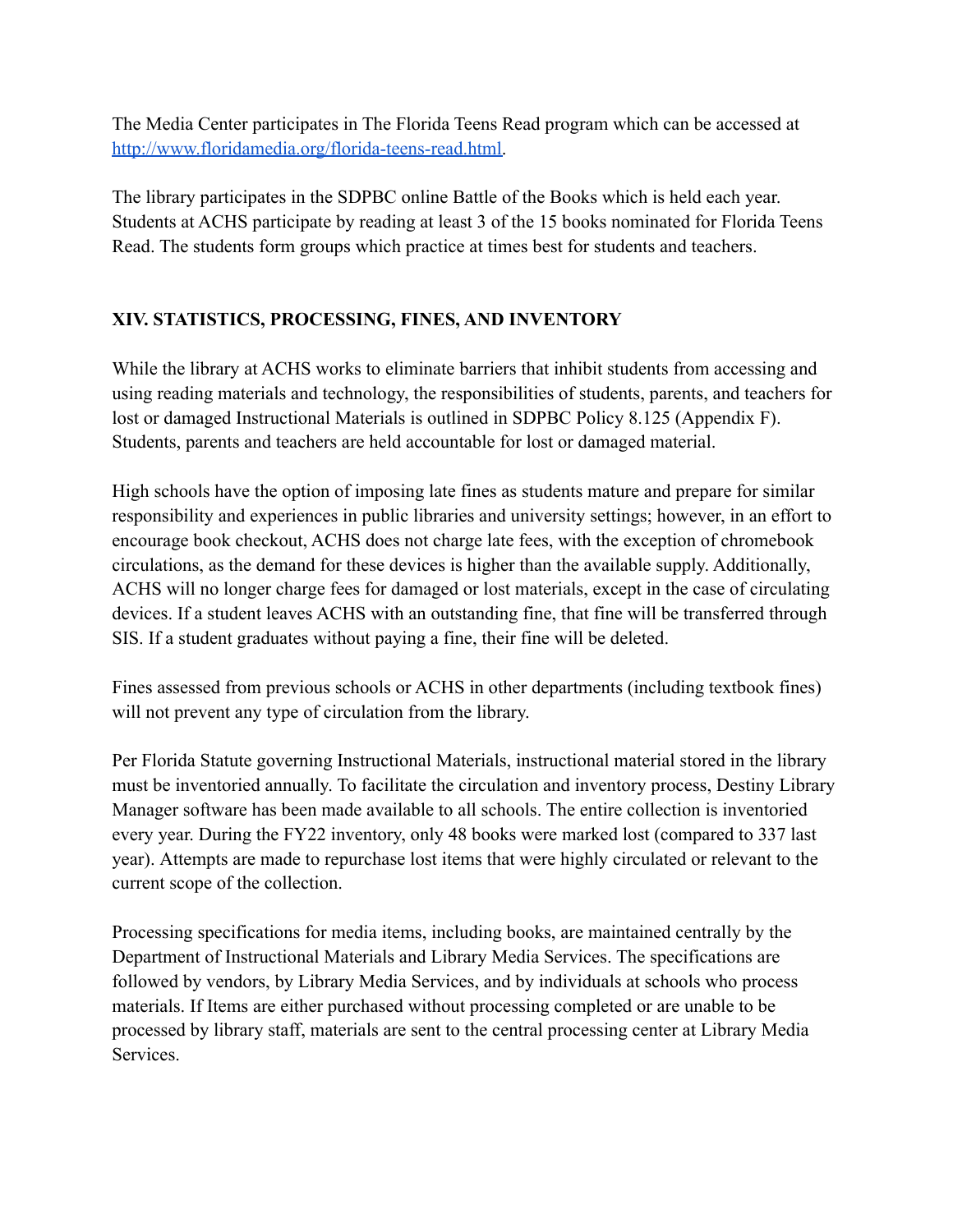Destiny Library Manager Software can generate numerous reports on circulation and average age of collection. These reports can be one indicator of the success of a library media program.

## **XV. DESTINY POLICIES**

While all library staff use Destiny software, it is the responsibility of the librarian to maintain accurate records. Students use Destiny to search for books, and place holds. Student aides, staff, or faculty may be given access to the back office of Destiny at the discretion of the LMS so they can assist with inventory, weeding, or other tasks.

## **XVI. MARKETING THE LIBRARY**

Marketing is used to expand library usage, expand program usage, and to raise awareness of services and successes. The library has its own website, which is linked to the ACHS Destiny page, and can be accessed at https://www.libraryatlantic.com. The library also utilizes the Google Classroom announcements pages, organized by grade level.

## **XVII. SIGNATURES**

This Collection Development Policy was reviewed and approved by:

Sandra Edwards, Principal

 $lRc$ 

Rebecca Radic, Librarian

4/28/21

Date

 $4.28.$ 

Date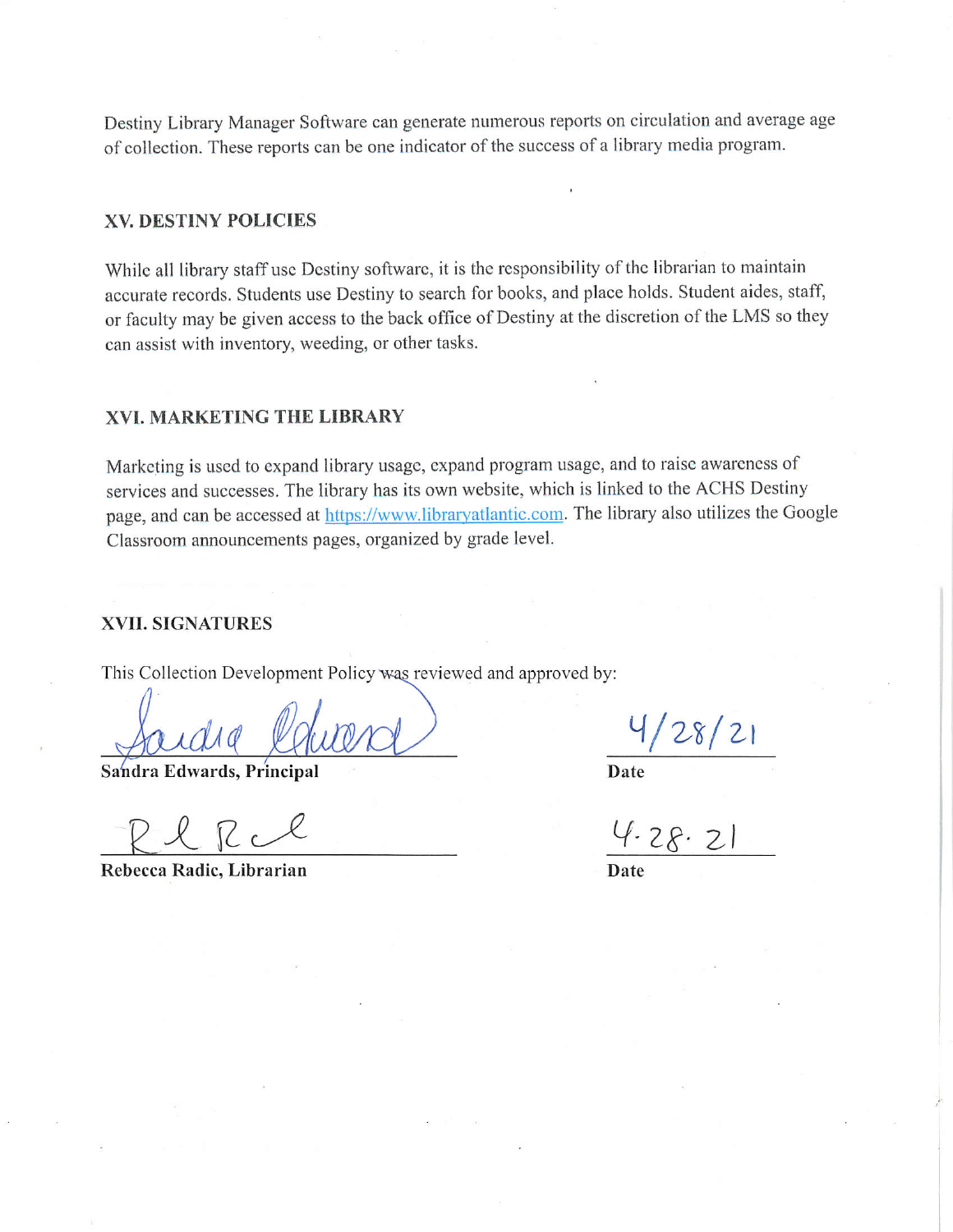# Appendices

# **Appendix A:**

## **A. 1. School District Policy 8.12 accessed at**

**<https://www.boarddocs.com/fl/palmbeach/Board.nsf/goto?open&id=AVGLQ8572CB6>**

| <b>Book</b>   | <b>School Board Policies</b>                |
|---------------|---------------------------------------------|
| Section       | Ch. 8. Curriculum and Instruction           |
| Title         | Selection of Library Media Center Materials |
| Number        | 8.12                                        |
| <b>Status</b> | Active                                      |
| Adopted       | February 18, 1972                           |
| Last Revised  | January 24, 2018                            |

Policy 8.12 - Selection of Library Media Center Materials

- 1. Adequate Library Media Materials.-- Library media materials for the school's Library Media Center, including print, non-print, serials [periodicals], electronic resources, computer software, video images, films, and instructional television programs, represent fundamental resources selected for schools to support instruction, promote reading, further the pursuit of knowledge through research and exploration, and provide information literacy experiences of educational significance for class groups, individual students, teachers and administrators. It is the shared responsibility of the State, District, and school, within budgetary constraints, to provide an adequate number and range of library media materials and resources in a variety of formats that are appropriate, timely, and essential to the attainment of specified educational objectives subject to District policy. It is also the responsibility of the State and District and school to provide library media materials that represent the diverse cultures, ethnic groups, languages and religious beliefs of the community and that are free of bias, stereotypes, distortions, and prejudices.
- 2. Purpose.-- The Board believes that the selection of library media materials are within its jurisdiction pursuant to relevant statutory and constitutional laws. The library media center, within budgetary constraints, shall contain a comprehensive collection of materials and equipment, in a variety of media formats that are accessible to students during the school day, to:
	- a. Promote the development of lifelong reading habits and information literacy skills in students;
	- b. Provide a broad background of information resources in areas of knowledge;
	- c. Support the general educational goals of the District and the objectives of specific courses, including materials that represent diverse points of view in order that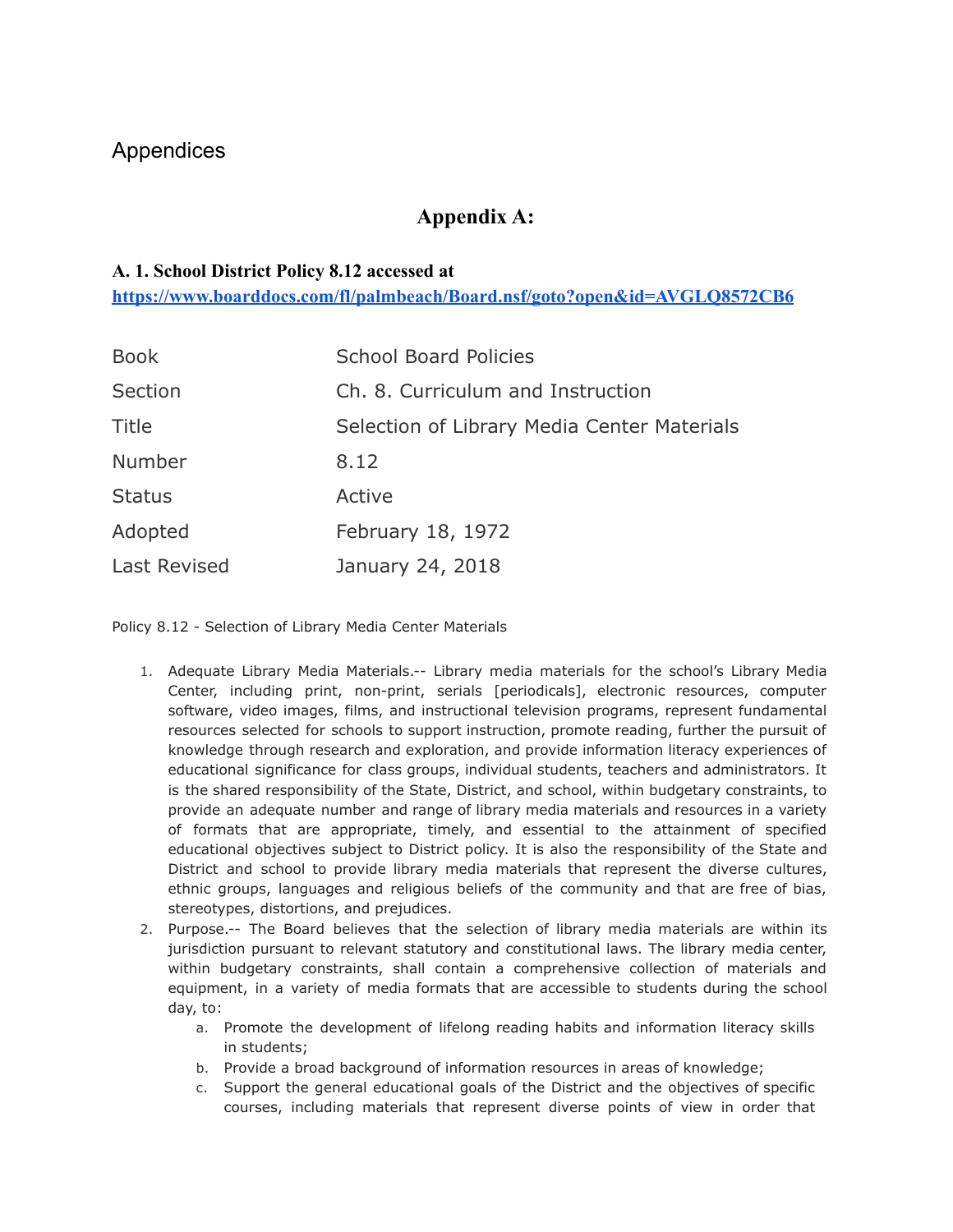young citizens may develop, under guidance, the practice of critical analysis of media and intellectual integrity in forming judgments;

- d. Meet the personal needs and interests of students, including materials that: nurture the development of recreational reading/listening/ viewing, cultural appreciation, and aesthetic values; represent the many religious, racial, ethnic, linguistic, and cultural groups in our society and reflect their contributions to the heritage and culture of our civilization; foster respect for the diverse roles available to women and men in today's society; and provide access to materials in heritage language as stipulated by the META agreement.
- e. Support the professional needs of teachers and administrators; and
- f. Introduce new instructional technologies into the learning environment.
- 3. Choice.-- Library media materials are available to students and staff as optional resources and are usually not mandatory reading as is the case with textbook instructional materials.
	- a. Library media that is sensitive or mature may not be appropriate for all readers in a school but remains a part of the collection to address the needs of some of the reading community if it meets the selection criteria of the school. Educators and library media specialists should be sensitive to the reading level, belief system, interest level and maturity level of students when helping make selections for individuals, reading aloud to groups, or when having whole class participation in a reading project. If a parent or adult student states a reasonable objection to library reading material assigned to a class, comparable instruction will be made available for the student through an alternate reading assignment without penalty.

4. Use of Library Media Materials Allocation.-- School principals are responsible for ensuring that operating budget and state categorical funds are used to purchase library media materials that reinforce instruction and stimulate leisure reading for the students enrolled at the grade level(s) for which the materials are designed and to effectively communicate to parents the manner in which materials are used to implement the curriculum of the school under Fla. Stat. § 1006.40.

5. Management of Library Media Materials.-- Following practice and precedent, the school library media centers in Palm Beach County will arrange media and materials according to the Dewey Decimal Classification System. Library media materials acquired with funds from the General Appropriation Act of the State of Florida are to be cataloged and inventoried as part of the library media collection. Library media materials may be inventoried in one to three year cycles.

#### 6. Selection Criteria

a. Materials for use in school media centers or classroom library collections shall be carefully selected. A choice of materials that support the instructional program and promote reading shall be available to students and professional staff to allow for varying achievement levels, interests, and teaching/learning styles. Each school shall, in conjunction with the "Library Bill of Rights" [\(www.ala.org/advocacy/sites/ala.org.advocacy/files/content/intfreedom/librarybill/lb](http://www.ala.org/advocacy/sites/ala.org.advocacy/files/content/intfreedom/librarybill/lbor.pdf) [or.pdf](http://www.ala.org/advocacy/sites/ala.org.advocacy/files/content/intfreedom/librarybill/lbor.pdf) ) of the American Library Association ("ALA" ) and District policy, establish procedures for the evaluation, selection, management, and disposal of library media materials in conformance with this policy and Policy 8.1205 and shall record such in the school's collection development plan.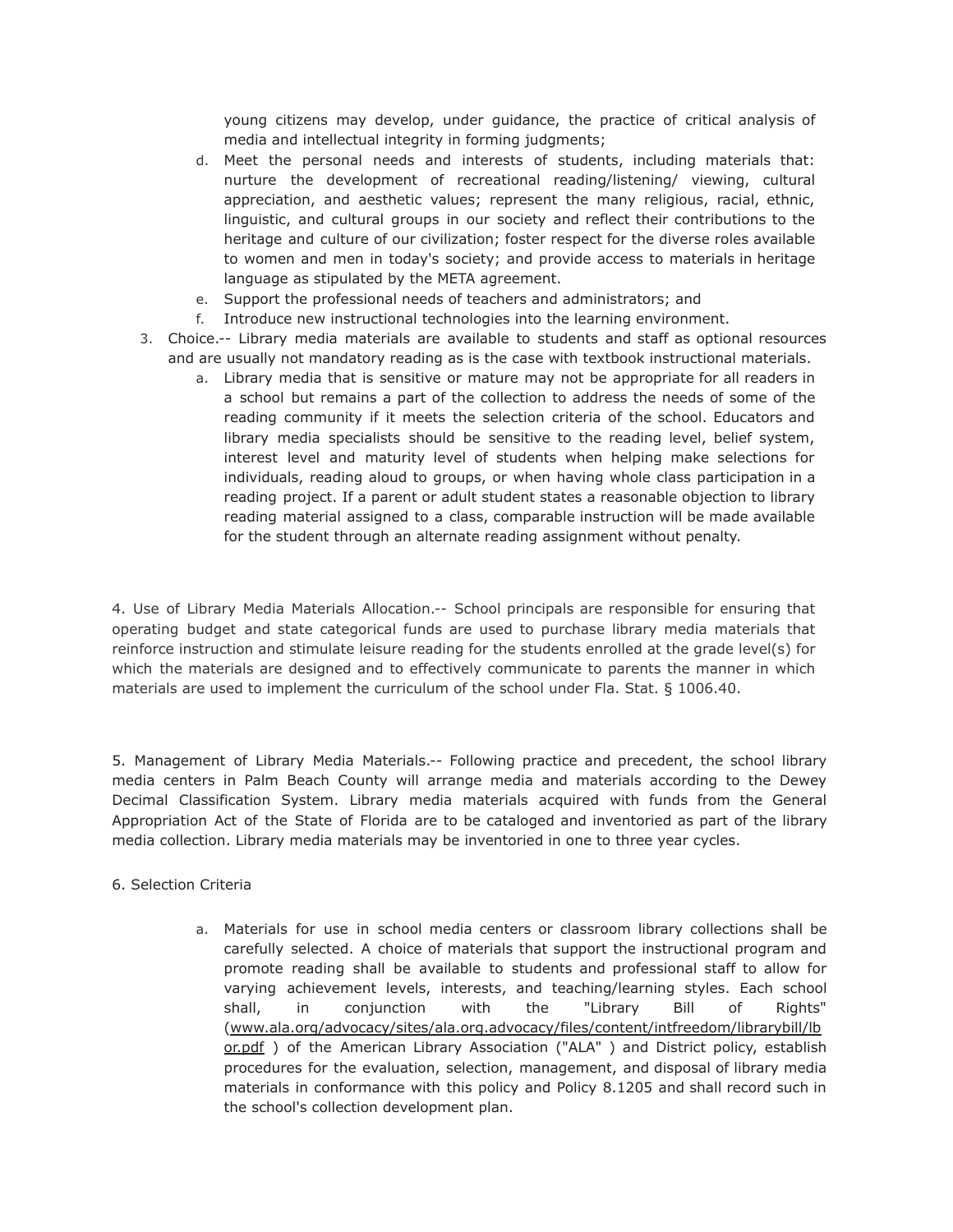- b. The "Library Bill of Rights" referenced herein is to be used as a suggested guideline. To the extent that there are inconsistencies between the guidelines in the "Library Bill of Rights" and District policy, District policy shall take precedence and shall govern the selection, retention and disposition criteria of library media materials for library media centers and classrooms.
- c. Selection of materials shall also be consistent with the provisions in the School Board's collective bargaining agreement with CTA relating to academic freedom and responsibilities--Article II, Section K--to the extent those provisions are applicable.
- d. Moreover, consistent with Fla. Stat. § 1006.28 (2) (a) 2, library media materials must be suited to student needs and their ability to comprehend the material presented, and be appropriate for the grade level and age group for which the material is used.
- e. In conjunction with the selection criteria above, library media specialists, teachers and administrators at each school location shall evaluate and select print and non-print materials for the library media center using several of the criteria outlined below, as appropriate for the media type. Any library media material containing pornography or otherwise prohibited by Fla Stat. § 847.012 as harmful to minors may not be used or made available within any public school.
- f. Additional criteria used in evaluating all materials include:
	- i. PROFESSIONAL REVIEWS. -- Print or non-print media including video footage that have been favorably reviewed by two or more professional sources such as a School Library Journal, Horn Book, Booklist, and/or Children's Catalog.
	- ii. EDUCATIONAL SIGNIFICANCE. -- Material is valuable to an individual course of study or to the library media collection; the degree to which the material would be supplemented and explained by mature classroom instruction.
	- iii. APPROPRIATENESS. -- Material is geared to the age, maturity, diverse interests, and learning levels of students for whom it is intended. Reading levels and Lexile's are considered to provide a range of material that challenges the student and guides their selection process.
	- iv. ACCURACY. -- Nonfiction information is correct, recent, and objective.
	- v. LITERARY MERIT. -- Fiction that has a noteworthy plot, setting, characterization, style and theme.
	- vi. SCOPE. -- Content is covered adequately to achieve its intended purpose.
	- vii. AUTHORITY. -- The author, editor, or producer has a superior reputation for producing materials of this nature.
	- viii. SPECIAL FEATURES. -- The item has maps, charts, graphs, glossaries, and/or other learning aids that support the content, are unique or are valuable.
	- ix. TRANSLATION INTEGRITY. -- Material translated from one language to another maintains the stylistic characteristics of the original.
	- x. ARRANGEMENT. -- Concepts are presented in a logical sequence and in a way that assures learning.
	- xi. TREATMENT. -- Typeset, visuals, style, and/or medium captures and holds the student's attention.
	- xii. TECHNICAL QUALITY. -- Sound is clear and audible; visuals project clearly.
	- xiii. AESTHETIC QUALITY. -- Material is superior to similar items in attractiveness and presentation of content.
	- xiv. POTENTIAL DEMAND. -- Item has particular timeliness or popular appeal.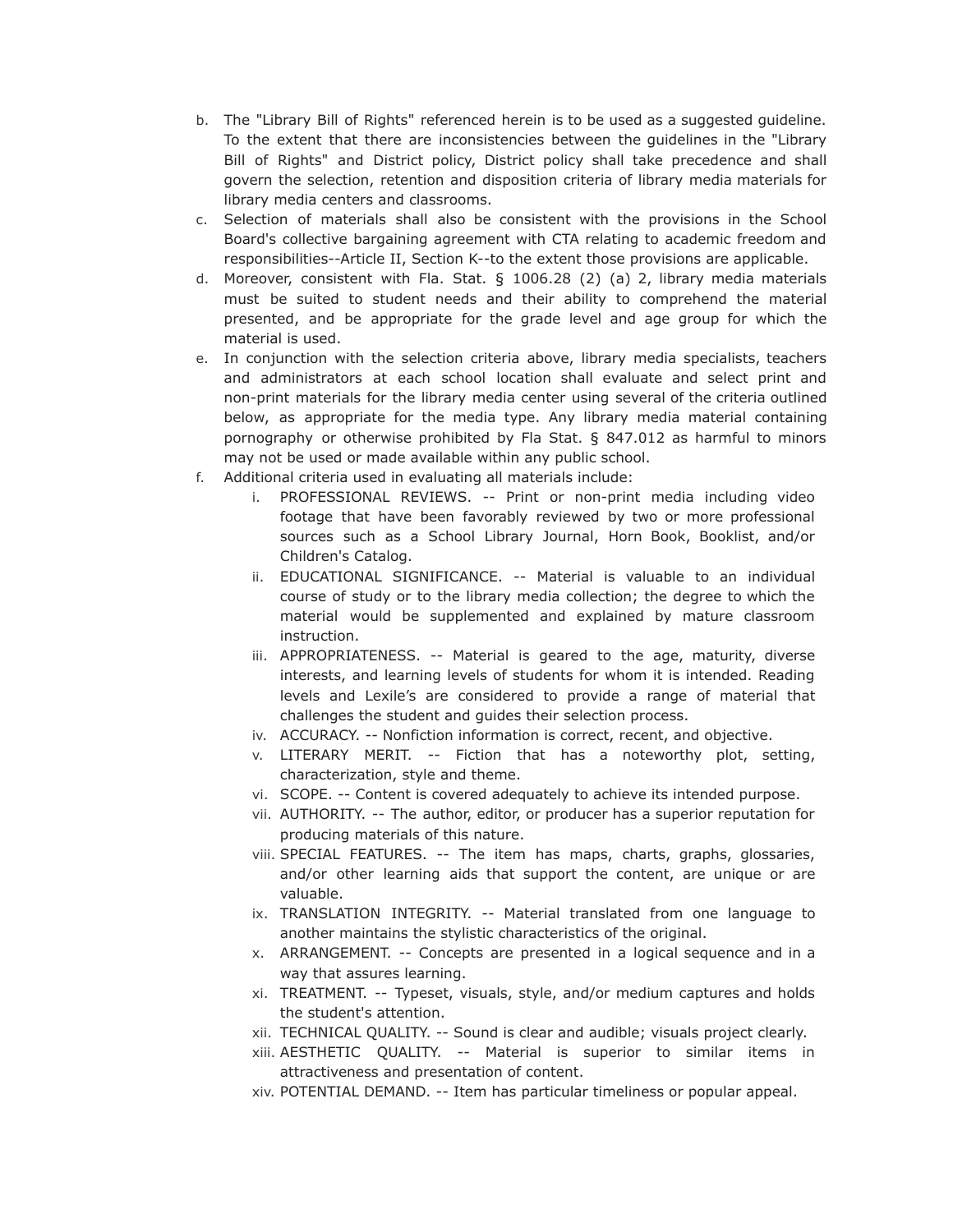| used.             | xv. DURABILITY. -- Material has the potential for frequent use or is of a nature<br>that it will be considered consumable.<br>xvi. OBSCENITY.-- No books or other material containing pornography or<br>otherwise prohibited by Fla. Stat. § 847.012 as harmful to minors shall be<br>xvii.COPYRIGHT.-- Library media materials used in a school shall be procured<br>and used in accordance with federal, state and District copyright laws,<br>rules, and policies as referenced in School Board Policy 8.121. |
|-------------------|------------------------------------------------------------------------------------------------------------------------------------------------------------------------------------------------------------------------------------------------------------------------------------------------------------------------------------------------------------------------------------------------------------------------------------------------------------------------------------------------------------------|
|                   |                                                                                                                                                                                                                                                                                                                                                                                                                                                                                                                  |
| <b>RULEMAKING</b> |                                                                                                                                                                                                                                                                                                                                                                                                                                                                                                                  |
| AUTHORITY:        | Fla. Stat. $\S$ § 120.81 (1) (a); 1001.32(2);<br>$1001.41(1)$ , (2) & (5); 1001.42 (28).                                                                                                                                                                                                                                                                                                                                                                                                                         |
| LAWS IMPLEMENTED: | Fla. Stat. §§ 1001.32(2); 1001.42 (2), (9) (13), &<br>$(19)(a)$ ; 1001.43(2) & (3); 1006.28;; 1006.40;<br>1006.41; 847.012.                                                                                                                                                                                                                                                                                                                                                                                      |

HISTORY: 2/18/72; 4/6/83; 2/20/85; 6/16/99; 5/7/2008; 1/24/2018

> RELATED POLICIES: Policy 8.1205 - Objection Procedures for Instructional Materials, Library Media Materials, and Supplemental Classroom Materials, including reading Lists

# **A. 2. Library Bill of Rights accessed at**

**[http://www.ala.org/advocacy/sites/ala.org.advocacy/files/content/intfreedom/librarybill/lbor](http://www.ala.org/advocacy/sites/ala.org.advocacy/files/content/intfreedom/librarybill/lbor.pdf) [.pdf](http://www.ala.org/advocacy/sites/ala.org.advocacy/files/content/intfreedom/librarybill/lbor.pdf)**

# **Library Bill of Rights**

The American Library Association affirms that all libraries are forums for information and ideas, and that the following basic policies should guide their services.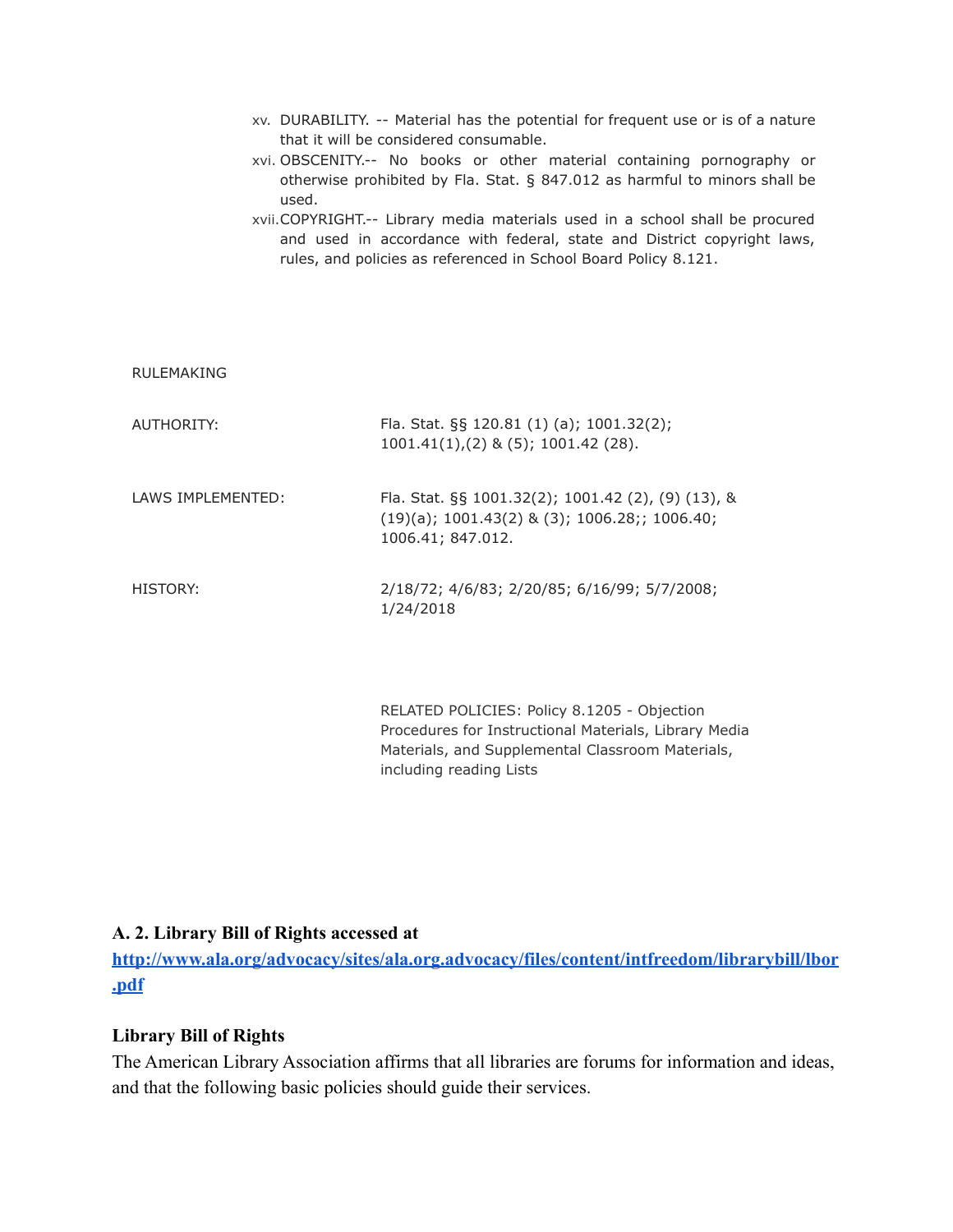I. Books and other library resources should be provided for the interest, information, and enlightenment of all people of the community the library serves. Materials should not be excluded because of the origin, background, or views of those contributing to their creation.

II. Libraries should provide materials and information presenting all points of view on current and historical issues. Materials should not be proscribed or removed because of partisan or doctrinal disapproval.

III. Libraries should challenge censorship in the fulfillment of their responsibility to provide information and enlightenment.

IV. Libraries should cooperate with all persons and groups concerned with resisting abridgment of free expression and free access to ideas.

V. A person's right to use a library should not be denied or abridged because of origin, age, background, or views.

VI. Libraries which make exhibit spaces and meeting rooms available to the public they serve should make such facilities available on an equitable basis, regardless of the beliefs or affiliations of individuals or groups requesting their use.

> Adopted June 19, 1939. Amended October 14, 1944; June 18, 1948; February 2, 1961; June 27, 1967; and January 23, 1980; inclusion of "age" reaffirmed January 23, 1996, by the ALA Council.

# **A. 3. School Board Policy 8.1205 accessed at**

**<https://www.boarddocs.com/fl/palmbeach/Board.nsf/goto?open&id=AVGLQ8572CB6#>**

| <b>Book</b>   | <b>School Board Policies</b>                            |
|---------------|---------------------------------------------------------|
| Section       | Ch. 8. Curriculum and Instruction                       |
| Title         | <b>Objection Procedures for Instructional Materials</b> |
| Number        | 8.1205                                                  |
| <b>Status</b> | Active                                                  |
| Adopted       | May 7, 2008                                             |
| Last Revised  | January 24, 2018                                        |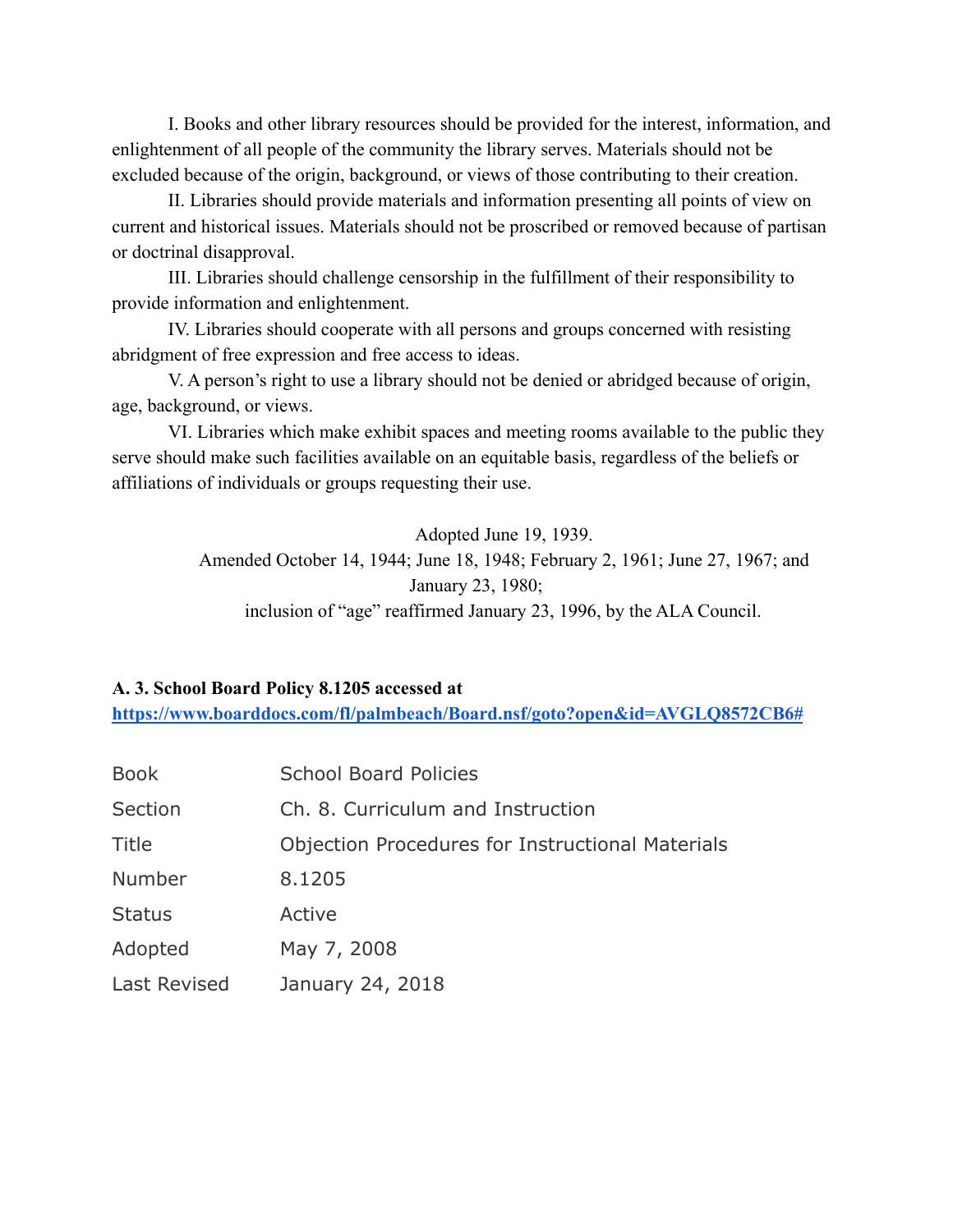**Policy 8.1205 - Objection Procedures for Instructional Materials,** Library Media Materials, and Supplemental Classroom Materials, including Reading Lists

This Policy implements Fla. Stat. § 1006.28(2)(a)2 relating to: objections by parents or this County's residents to: a) instructional materials during the adoption process or more than 30 days after adoption of instructional materials and b): library media materials, including reading lists. This Policy also applies to challenges for classroom instructional or reading list materials that are not purchased from the Instructional Materials Allocation. The procedures to follow for those challenges are outlined below; however, a parent or a resident of this County has the option to speak and proffer evidence at the Board hearing on adopting instructional materials and the Board adoption meeting without having followed the procedures below.

These procedures are distinguished from those provided by School Board Policy 8.122 (3) (g) relating to objections to adopted instructional materials within 30 days of adoption.

## 1. **Grievance Procedures Concerning Instructional Materials including, Library Media Materials, Reading Lists, and Supplemental Classroom Instructional Materials**

- a. The Superintendent or his/her designee is authorized to administer the following procedures in accordance with federal and state law to insure timely and objective review of instructional materials, including textbooks.
- b. Any resident of Palm Beach County, or emancipated student or parent of a child attending public school in Palm Beach County may file an objection with a school or the Board Clerk concerning the use of instructional materials including instructional materials, library media materials, and supplemental classroom instructional materials, including reading lists.
- a. The parent or resident will be provided the opportunity to proffer evidence on the grounds stated within Fla. Stat.  $\S$  1006.28(2)(a)(2), except objections relating to the process for adoption of instructional materials with non-categorical funds, library media materials, and supplemental classroom instructional materials, including reading lists.
- b. Challenged materials may be removed from use in the school where the objection was initiated only after the procedures of this Policy have been completed or if it is agreed by the District at any of these stages. Per Fla. Stat.  $\S$  1006.28(2)(a)(2), except objections relating to the process for adoption of instructional materials with non-categorical funds, library media materials, and supplemental classroom instructional materials, including reading lists, if the School Board "finds that an instructional material does not meet the criteria under sub-subparagraph a. or that any other material contains prohibited content under sub-subparagraph b., the school district shall discontinue use of the material for any grade level or age group for which such use is inappropriate or unsuitable."
- c. Objections filed by a parent or emancipated student shall be heard in the school in which that student is registered. If the parent has children at different schools in Palm Beach County, then the objection must specify which school(s) the objection pertains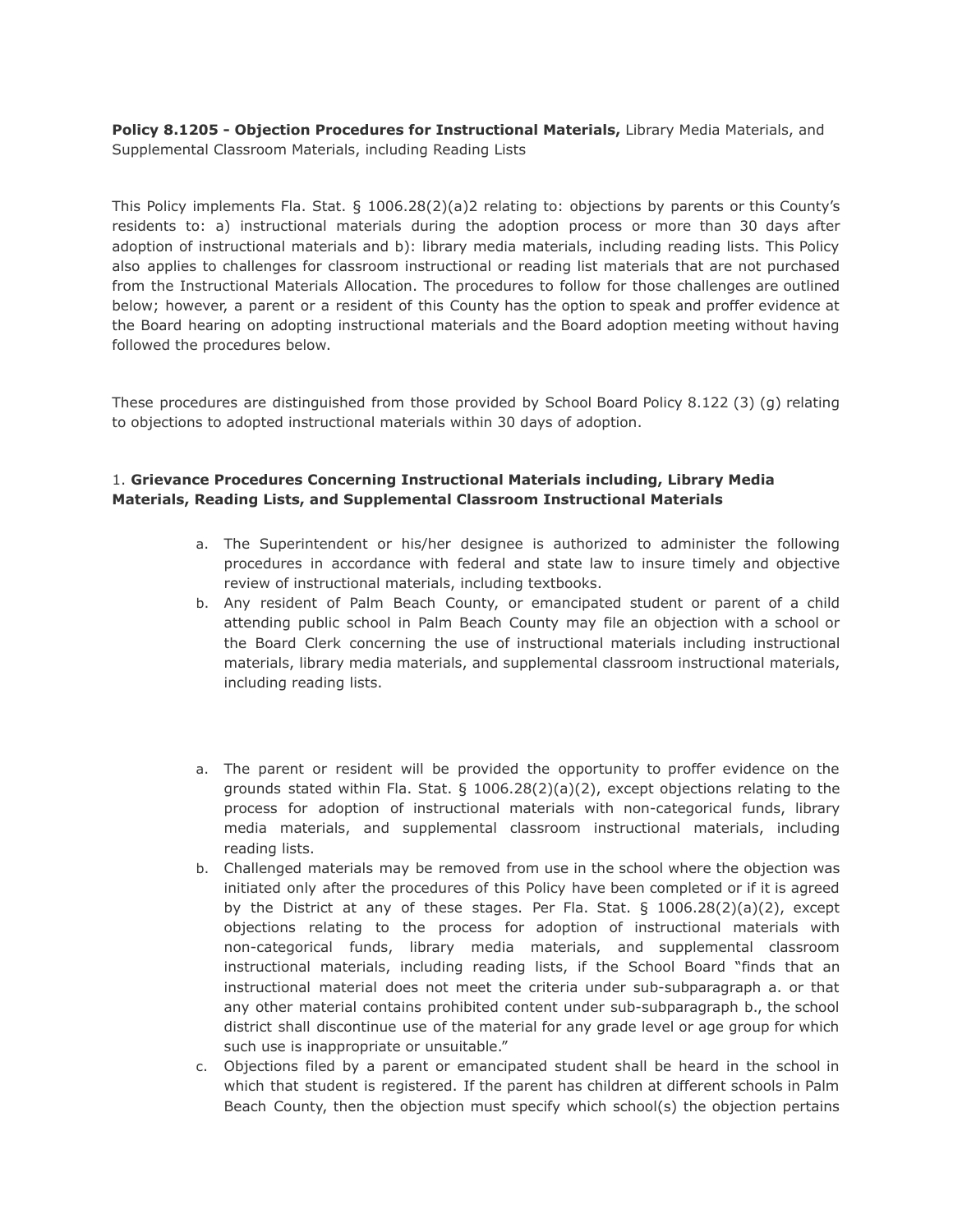to and it will be heard in that/those school(s). If the objecting party is not the parent of a child in the School District, the objection will be assigned to the appropriate school within the boundary corresponding to the residence of the objecting party t for review if the material is located at that school or to the school in close proximity where the material is located.

## **School Level: Informal Complaint**

- a. Any complaint arising out of the use of a material in a school shall be registered in writing with the principal of the school. Within five school days of the receipt of the complaint, the principal and/or his/her designee and the appropriate staff member(s) shall meet with the complainant to explain:
	- i. the school's selection procedures for these materials;
	- ii. the criteria used for the selection of these materials;
	- iii. the role that the material in question has in the school's curriculum or library media center or classroom collection; and
	- iv. whatever additional information is deemed needed regarding the item's use.
- b. If the complainant is not satisfied with the explanation and desires to file a formal complaint, the formal procedures below shall be followed.

#### **School Level: Formal Complaint**

- a. As stated in Policy 8.122, objections to instructional materials and Supplemental Classroom Materials, including Reading Lists, shall be filed on form PBSD 2569 (Petition to Object/Objection to Instructional Materials), which is part of this policy and incorporated herein as part of this Policy. The form can be found on the District's forms website at: <https://www.palmbeachschools.org/forms/formsearch/>.
- b. For objections to Library Media Materials**,** the complainant shall file form PBSD 1113 ("Objection to, Library Media Materials") and this form can be obtained from the principal or a designee. A copy of the form is also available on the District's forms Web site at <https://www.palmbeachschools.org/wp-content/uploads/sites/10/1113.pdf> and is incorporated herein by reference as part of this Policy.
- c. The complainant shall sign and sufficiently complete the applicable form in its entirety for each l material to be considered, including stating the basis of the objection, retain one copy, and send one copy of the completed form to the principal of the school. Failure to sufficiently fill out the form along with complainant's signature will result in the rejection of the form and no formal review process under this subsection will be initiated.
- d. A challenge to the same material(s) by multiple challengers within one school can be consolidated into one challenge for consideration by the School Materials Review Committee, Principal, Superintendent, District Material Review Committee, and School Board (the reviewing persons and entities) as set forth in the below proceedings.
- e. A challenge to multiple materials will require additional preparation time for the reviewing persons and entities set forth below. A challenge of more than five materials will add an additional two (2) days per item to the time deadlines for the school or District actions that are specified within this Policy.
- f. For materials used in that school, the form and the material in question shall be studied by a School Materials Review Committee appointed on an ad hoc basis by the school Principal. Representation on the School Materials Review Committee should reflect the diversity of the District and school, and the following provisions apply:
	- i. The committee shall consist of the Principal or his/her designee of the school where the complaint was made; two teachers in the appropriate subject area/grade; one teacher from another subject area/grade; a library media specialist; a guidance counselor; one student from the appropriate grade level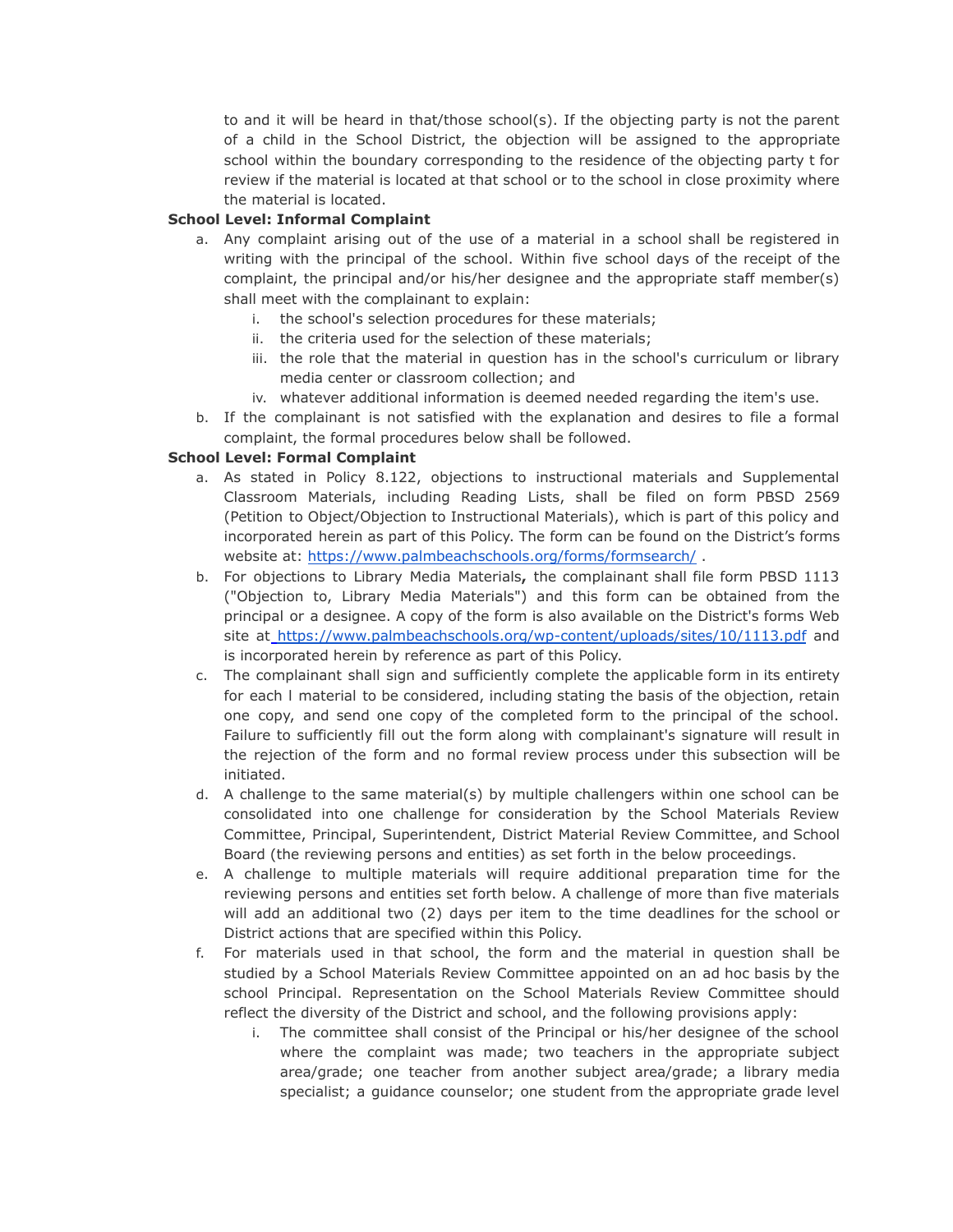or a student who is accomplished in the specific subject area (middle and senior high school only); one layperson from the school's Parent-Teacher Association or the School Advisory Council; a representative designated by the Regional Superintendent, and a representative from the District department representing Instructional Materials, Teaching and Learning and/or Library Media Services.

- ii. The School Materials Review Committee shall meet within fifteen (15) school work days of receipt by the Principal of the reconsideration form. The complainant shall be notified of the committee's meeting date and time and shall be invited to present arguments for no more than 10 minutes unless time is extended by the committee for good cause. A question/answer period or committee discussion may follow the presentation at the committee's discretion.
- iii. The School Materials Review Committee shall solicit, if readily available, professionally written reviews of the material, from sources such as those listed in School Board Policy 8.12(6)(d)(i).
- iv. The School Materials Review Committee shall be chaired by the Principal or his/her designee. A recorder of minutes shall be appointed from the membership of the committee to take minutes and to record the recommendation of the committee.
- v. If the review is not completed, the committee may schedule additional meetings. Within five (5) school work days of its final meeting, the School Materials Review Committee shall prepare the committee's recommendation with supporting reasons and use form PBSD 1857, School Materials Review Committee Recommendations, or a signed letter written on school letterhead. The form can be found on the District's forms Web site at <https://www.palmbeachschools.org/wp-content/uploads/sites/10/1857.pdf> and is incorporated herein by reference.
- g. Guidelines for Committee's Recommendation. -- The School Materials Review Committee shall review enough of the relevant portions of the material being challenged in order to make an informed recommendation on the request. The committee shall also consider readily available reviews of the material, study the comments on the complainant's questionnaire, consider one or more of the evaluative criteria in Policy 8.12(6) (for media center materials) or State requirements and guidelines and Policy 8.122 (for textbooks or other instructional materials and reading lists) and shall render a decision based on a majority vote.
	- i. The selection criteria in Policy 8.12(6), for media center, shall be made available to all interested persons.
	- ii. The recommendation to the Principal will be based on the selection criteria in School Board Policy 8.12(6) (for media center materials), State requirements and guidelines and School Board Policy 8.122 (for textbooks and instructional materials), and the following additional factors and criteria:
		- A. educational significance of the material;
		- B. appropriateness of age and maturity level;
		- C. need and value to the collection/curriculum;
		- D. summation of the professional reviews on the media;
		- E. literary merit;
		- F. validity, accuracy, objectivity, and up-to-date and appropriate information;
		- G. freedom from stereotypes, bias, prejudice or distortion; and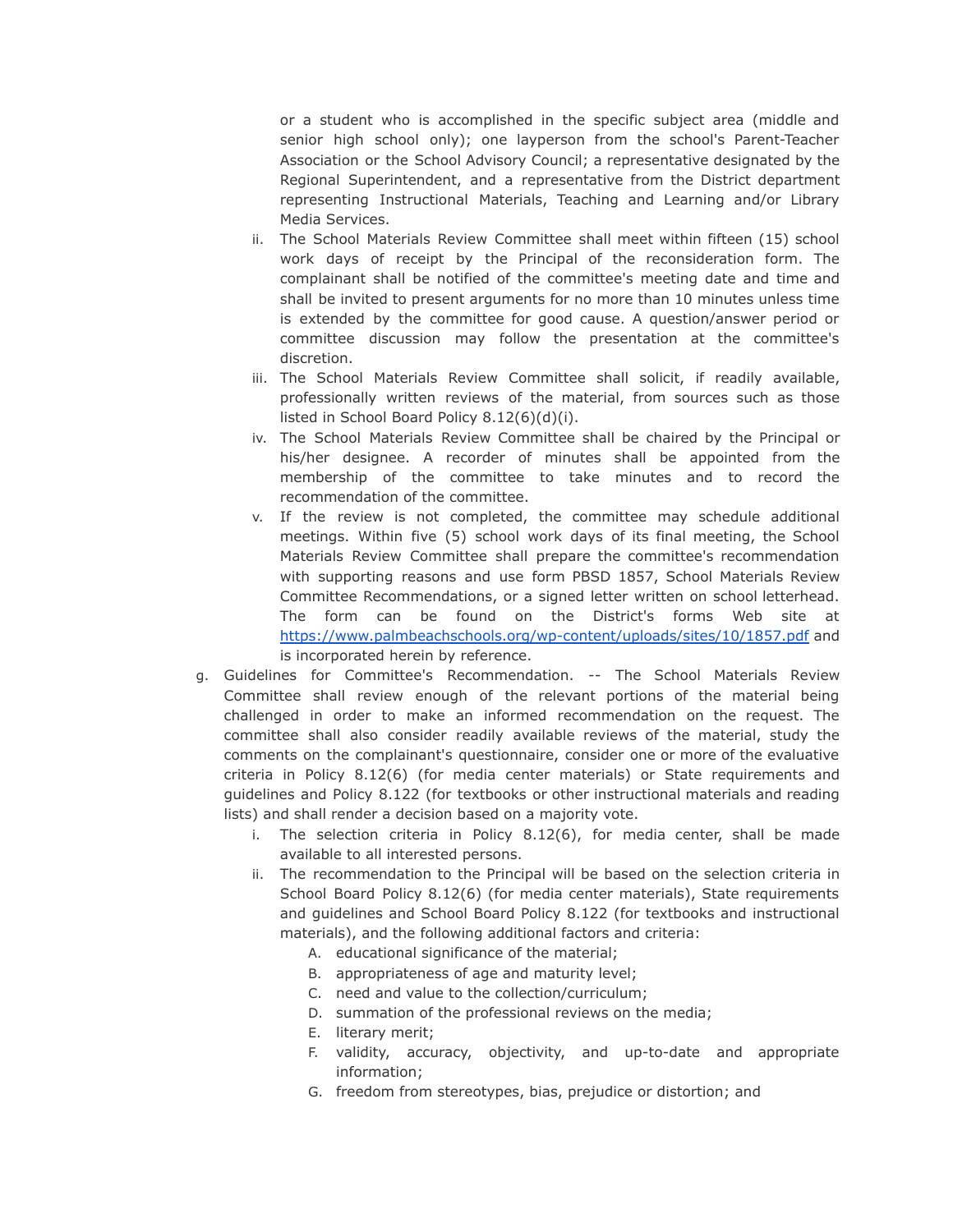- H. timeliness or permanence.
- I. In addition, the recommendation shall also consider the provisions in the School Board's collective bargaining agreement with CTA relating to academic freedom and responsibilities--Article II, Section K--to the extent those provisions are applicable. However, pursuant to current case law, the committee may not recommend removal of non-curricular books from the school's media center or classroom simply because a majority of the committee dislikes the ideas or the points-of-view contained in the media center instructional or supplemental classroom instructional materials.
- h. Committee's Recommendation to the Principal. -- The committee's final recommendation shall be immediately forwarded to the school Principal and may be any or a combination of the following:
	- i. allow the challenged material to maintain its current status;
	- i. leave the challenged material in the classroom or library media center, but allow students to use alternate materials approved by school personnel who require the use of the disputed item;
	- ii. limit the educational use of the challenged material;
	- iii. transfer the challenged material to a higher level school (e. g. elementary to a middle school); and/or
	- iv. remove the challenged material from the school environment.
- b. Principal's Written Decision. -- Within five (5) school work days after receipt of the School Materials Review Committee's recommendation, the Principal shall make a decision, based on the same criteria considered by the committee as set forth in subsection (3)(g) above, on whether to follow the committee's recommendation, and shall inform the complainant in writing of the recommendation of the committee, the Principal's decision, and the reasons for the recommendation and decision. This written communication must inform the complainant of the next level of appeal under this policy and the time deadline if the decision is not the relief sought by the objecting party. Such communication shall be sent by regular U. S. Mail, and certified mail, return receipt requested.

**District Level: Formal Appeal**. -- The complainant may appeal the Principal's decision to the Superintendent, subject to the following provisions.

- a. If the complainant appeals the Principal's decision, the Principal shall send copies of all reports and communications to division and department heads that supervise Instructional Materials, Teaching and Learning, and Library Media Services and to the appropriate Regional Superintendent.
- b. Access to challenged materials shall not be restricted during the reconsideration process; the materials shall remain in use unless the School Materials Review Committee, through formal vote, recommended removal of the instructional materials to the Principal, and the decision to remove is made by the Principal.
- c. Within twenty (20) calendar days of the date of the Principal's decision, the complainant shall notify the Superintendent in writing of the request to appeal. Failure to comply with these requirements will result in the appeal not being considered.
- d. Within twenty (20) school work days of receipt of such request, the Superintendent or his/her designee and appropriate staff shall review the action taken at the school level and issue a decision based on the same criteria set forth in subsection  $(3)(g)$  above and with the same alternative results as set forth in subsection  $(3)(h)$  above. If the decision does not include further review by the Superintendent/designee (and District Materials Review Committee), the complainant shall be so notified of the decision and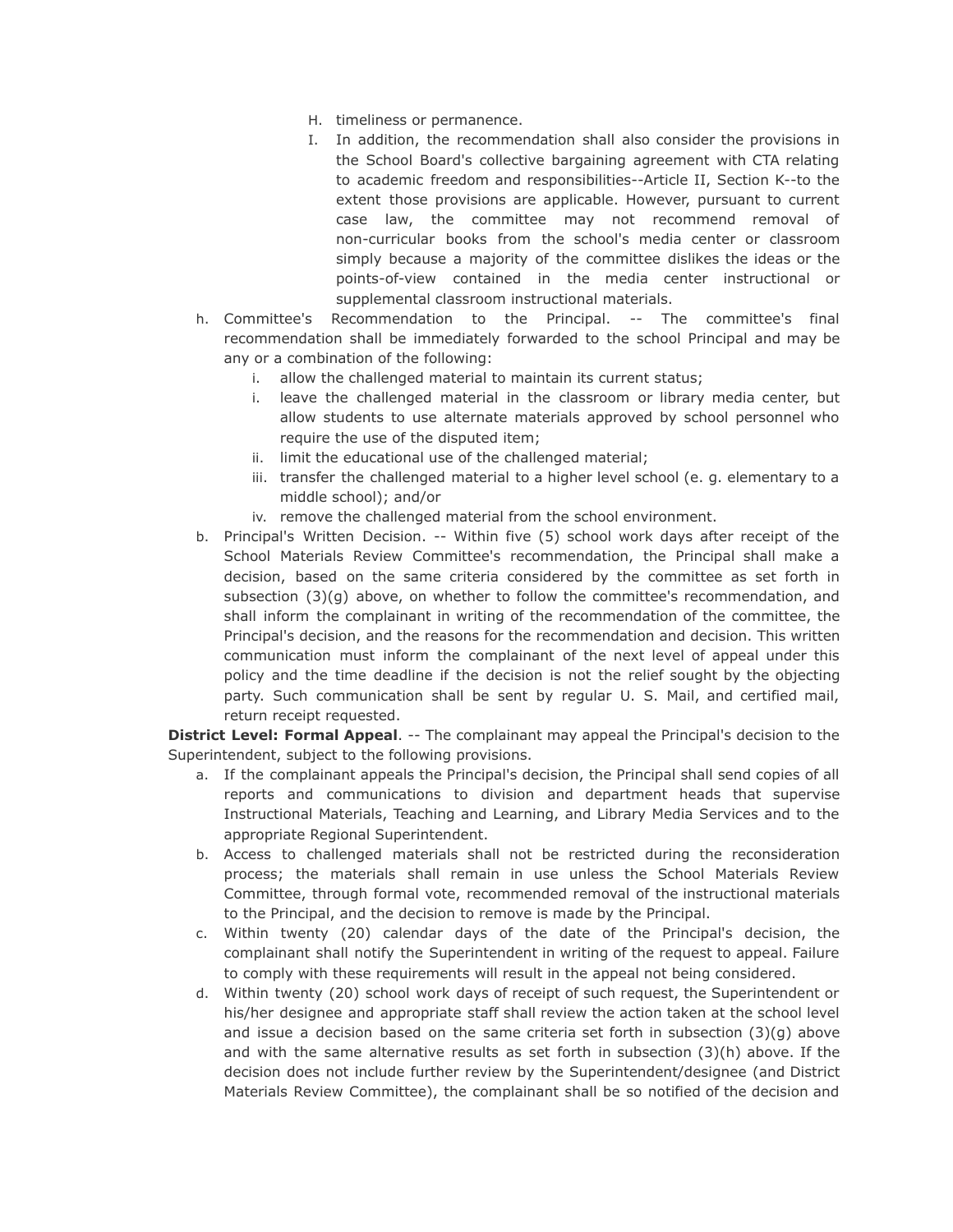be informed of the ability and deadline to request in writing an appearance to appeal directly to The School Board of Palm Beach County, Florida in accordance with this Policy. Notice to the complainant shall be made by regular U. S. Mail and certified mail, return receipt requested.

- e. If the Superintendent finds cause for further review, the complaint shall be submitted to a District Materials Review Committee whose representation reflects the diversity of the District and school, appointed on an ad hoc basis by the Superintendent or his/her designee, according to the following provisions:
	- i. Representation on District Instructional Materials Committees should reflect the diversity of the District and schools.
	- i. Individuals on the District Materials Review Committee cannot be the same as those that served on the School Materials Review Committee.
	- ii. The committee shall consist of the Assistant Superintendent of Teaching and Learning, or his/her designee; an appropriate Regional Superintendent or designee; one Principal at the appropriate level; a division or department head that supervises Instructional Materials, Teaching and Learning, and/or Library Media Services, an appropriate subject area Administrator/Program Planner; one teacher in the appropriate subject area/grade; one library media specialist; one student from the appropriate grade level or a student who is accomplished in the specific subject area (middle and senior high only); a representative from the Palm Beach County Council of Parent-Teacher Associations who will be appointed by the President of the District Association, a representative from the District Academic Advisory Committee; and one lay person. The General Counsel to the School Board, or designated attorney(s) of his/her Office, may be invited to provide legal advice to the Committee, if deemed appropriate by the Superintendent.
	- iii. In the event that a person from a position named above cannot be present at the District Materials Review Committee meeting(s), the Superintendent may appoint an alternate.
	- iv. District Materials Review Committee Procedures
		- A. The District Materials Review Committee shall be chaired by the Assistant Superintendent of Teaching and Learning or his/her designee. A recorder of minutes shall be appointed from the membership of the committee to take minutes and to record the recommendation of the committee.
		- B. The District Materials Review Committee shall solicit, if readily available, professionally written reviews of the material, from sources such as those listed in Policy 8.12(6)(d)(i).
		- C. The District Materials Review Committee shall meet and provide a recommendation with supporting reasons to the Superintendent within twenty (20) school work days of receipt of the referral from the Superintendent, based on the criteria set forth in subparagraph  $(4)(e)(v)$  D and paragraph (vi) below. The complainant shall be notified of the committee's meeting date and time and shall be invited to present argument for no more than 10 minutes, unless time is extended by the committee for good cause. A question/answer period or committee discussion may follow the presentation at the committee's discretion.
		- D. If the review is not completed, the committee may schedule additional meetings. Within five (5) school work days of its final meeting, the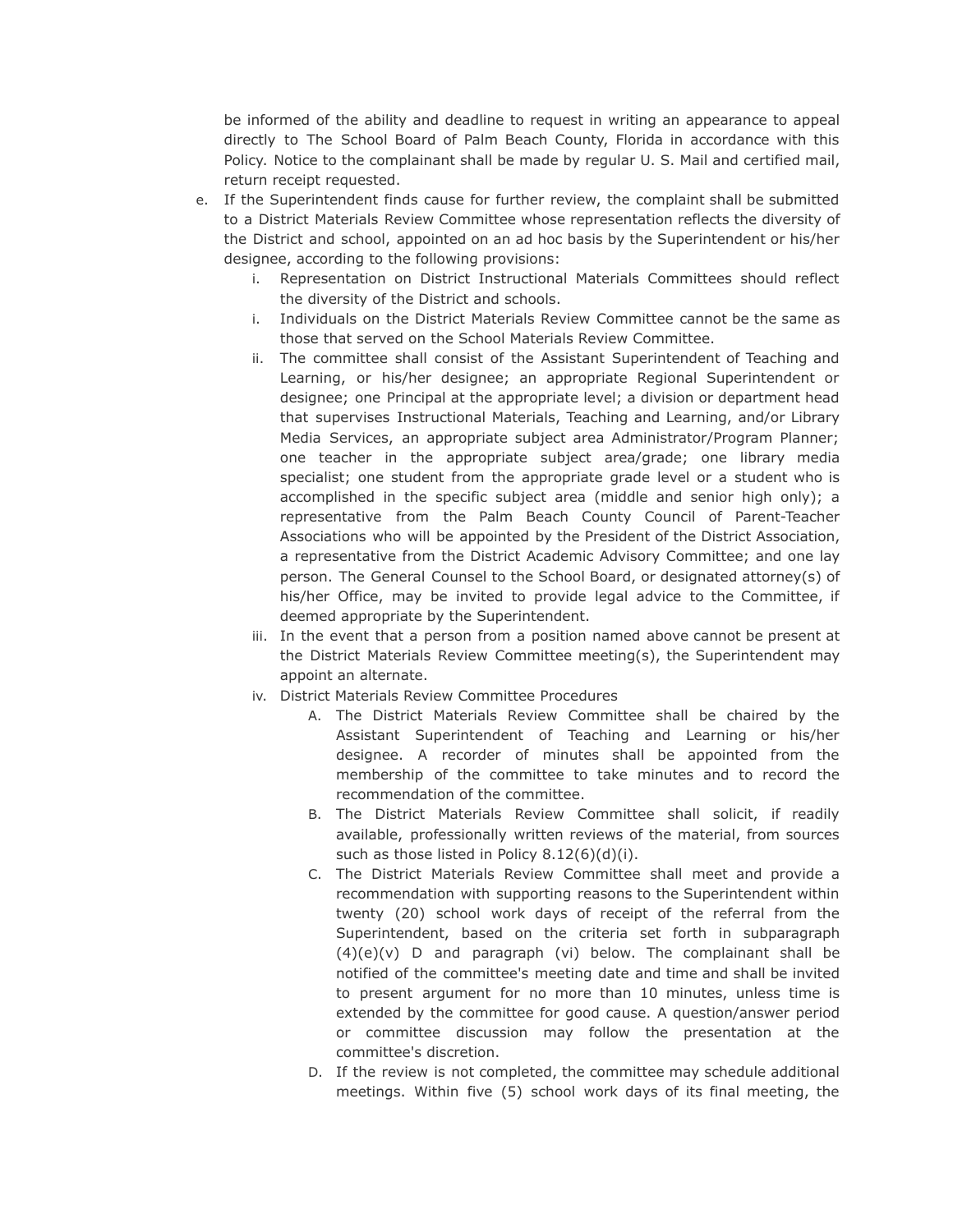District Materials Review Committee shall prepare the committee's recommendations with supporting reasons.

Guidelines for Recommendation to the Superintendent. -- The District Materials Review Committee shall review enough of the relevant portions of the material being challenged in order to make an informed recommendation on the request. The committee shall also consider readily available reviews of the material, study the comments on the complainant's questionnaire, consider one or more of the evaluative criteria in School Board Policy 8.12(6) (for media center materials) or State requirements and guidelines and School Board Policy 8.122 (for textbooks and instructional materials) and shall render a decision based on a majority vote.

- i. The Selection Criteria in Policy 8.12(6) (for media center materials) shall be made available to all interested persons.
- i. The recommendation to the Superintendent will be based on the selection criteria in School Board Policy 8.12(6) (for media center l materials), State requirements and guidelines and School Board Policy 8.122 (for textbooks and instructional materials), as well as the following criteria:
	- A. educational significance of the material;
	- B. appropriateness of age and maturity level;
	- C. need and value to the collection/curriculum;
	- D. summation of the professional reviews on the media;
	- E. literary merit;
	- F. validity, accuracy, objectivity, and up-to-date and appropriate information;
	- G. freedom from stereotypes, bias, prejudice or distortion; and
	- H. timeliness or permanence.
	- I. In addition, the recommendation shall also consider the provisions in the School Board's collective bargaining agreement with CTA relating to academic freedom and responsibilities--Article II, Section K--to the extent those provisions are applicable. However, pursuant to current case law, the committee may not recommend removal of non-curricular books from the school's media center or classroom simply because a majority of the committee dislikes the ideas or the points-of-view contained in the media center or supplemental classroom instructional materials.
- b. Committee's Recommendation to the Superintendent. -- The recommendation of the District Materials Review Committee and the basis for that recommendation shall be transmitted to the Superintendent; the Chief Academic Officer, the Principal of the school that received the original complaint; and the complainant.
- c. Superintendent's/Designee's Written Decision. -- The Superintendent or his/her designee shall make a final decision, based on the same criteria considered by the committee as set forth in subparagraph (4)(f) above, within five (5) school work days of receipt of the District Materials Review Committee recommendation, and send a written report of that decision to the Chief Academic Officer, the appropriate Assistant Superintendent, the Principal of the school; and the complainant. The written decision shall state procedures and time limits to appeal to the Board if the complainant is dissatisfied. This decision shall be sent to the complainant by regular U. S. mail and certified mail, return receipt requested.
- d. The Department of Communications & Engagement shall make the selection criteria and a copy of the material(s) in question available for review upon request of interested persons.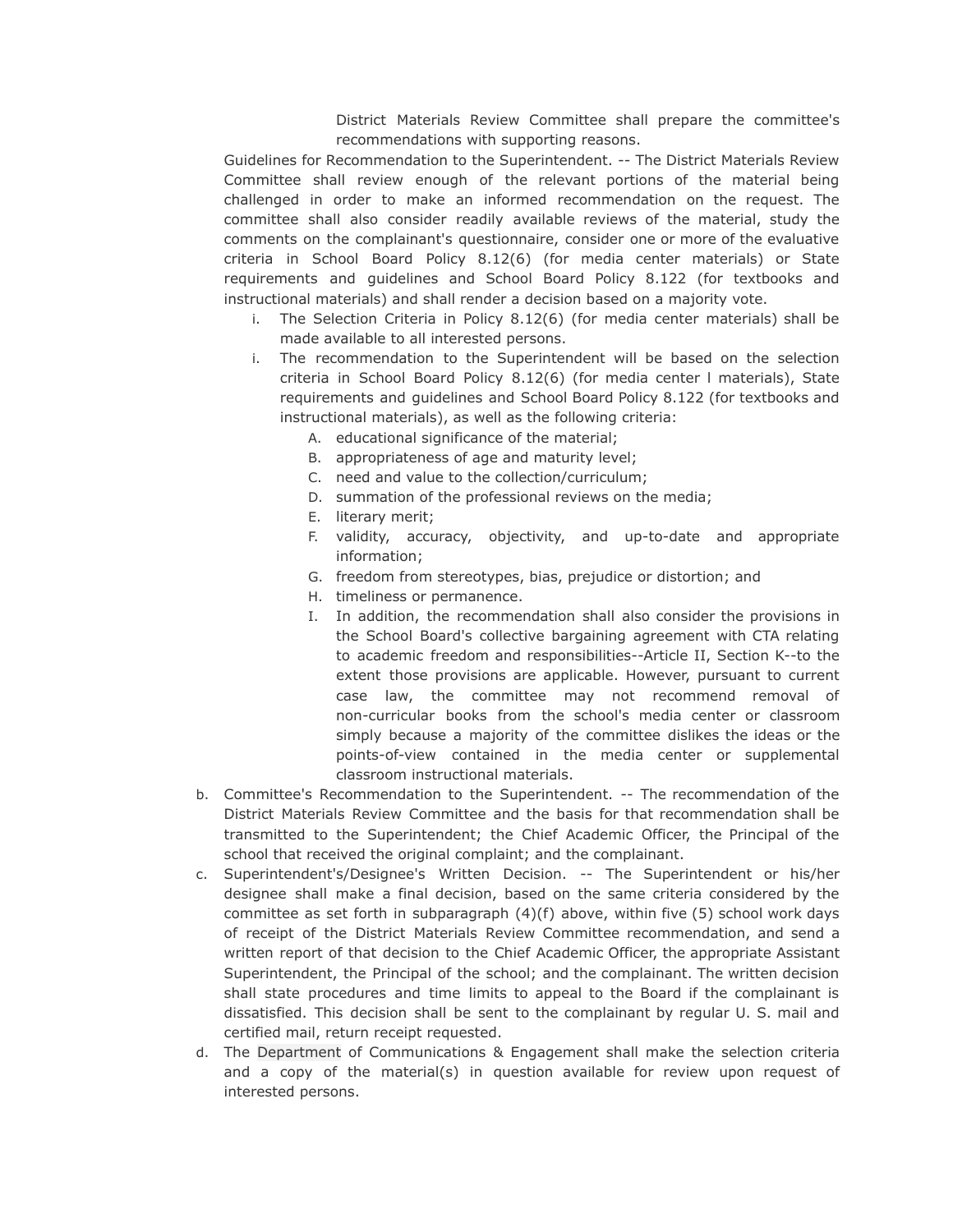#### **Board Level Appeal**

- a. The complainant may appeal the decision of the Superintendent/designee to the School Board under subsection (4)(b) or paragraph (4)(d) above by filing a signed writing with the School Board Clerk within thirty (30) days of the decision and may request an appearance before the School Board.
- b. After notice to the appealing party, the School Board Level review shall occur at a public meeting and allow presentation of evidence. The School Board's decision shall be based on the same criteria considered by the Superintendent as set forth in subsections (4)(f) and (h) above.

Policy Awareness

- a. A copy of the selection and reconsideration procedures as set forth in this Policy and in Board Policy 8.12 should be a part of the Collection Development Plan for each school library media center and should be available for easy access and reference.
- b. Each school Principal should include at a minimum, a summary or references to this Challenge Policy and School Board Policy 8.12 in the school's staff handbook and shall review the selection and reconsideration procedures with the staff as needed, emphasizing Board policy pertaining to the teaching of controversial issues and the ethical considerations that are needed in handling citizen complaints with courtesy and integrity.

| RULEMAKING AUTHORITY: | Fla. Stat. §,§ 120.81 (1) (a); 1001.32 (2); 1001.41(1)(2) &<br>$(5)$ ; 1001.42 $(2)(11)(13)$ & $(28)$                                                                     |
|-----------------------|---------------------------------------------------------------------------------------------------------------------------------------------------------------------------|
| LAWS IMPLEMENTED:     | Fla. Stat. §§ 1001.32(2); 1001.41(i)(2) & (5); 1001.42<br>$(2)(11)(13)$ & $(28)$ ; 1001.42(7) & $(17)(a)$ ; 1001.43(2)(3);<br>1006.28; 1006.34; 1006.40; 1006.41; 847.012 |
| HISTORY:              | 5/7/2008; 1/24/2018                                                                                                                                                       |

RELATED POLICIES:

School Board Policy 8.122 Textbooks and Related Instructional Materials

School Board Policy 8.12 Selection of Library Media Center Materials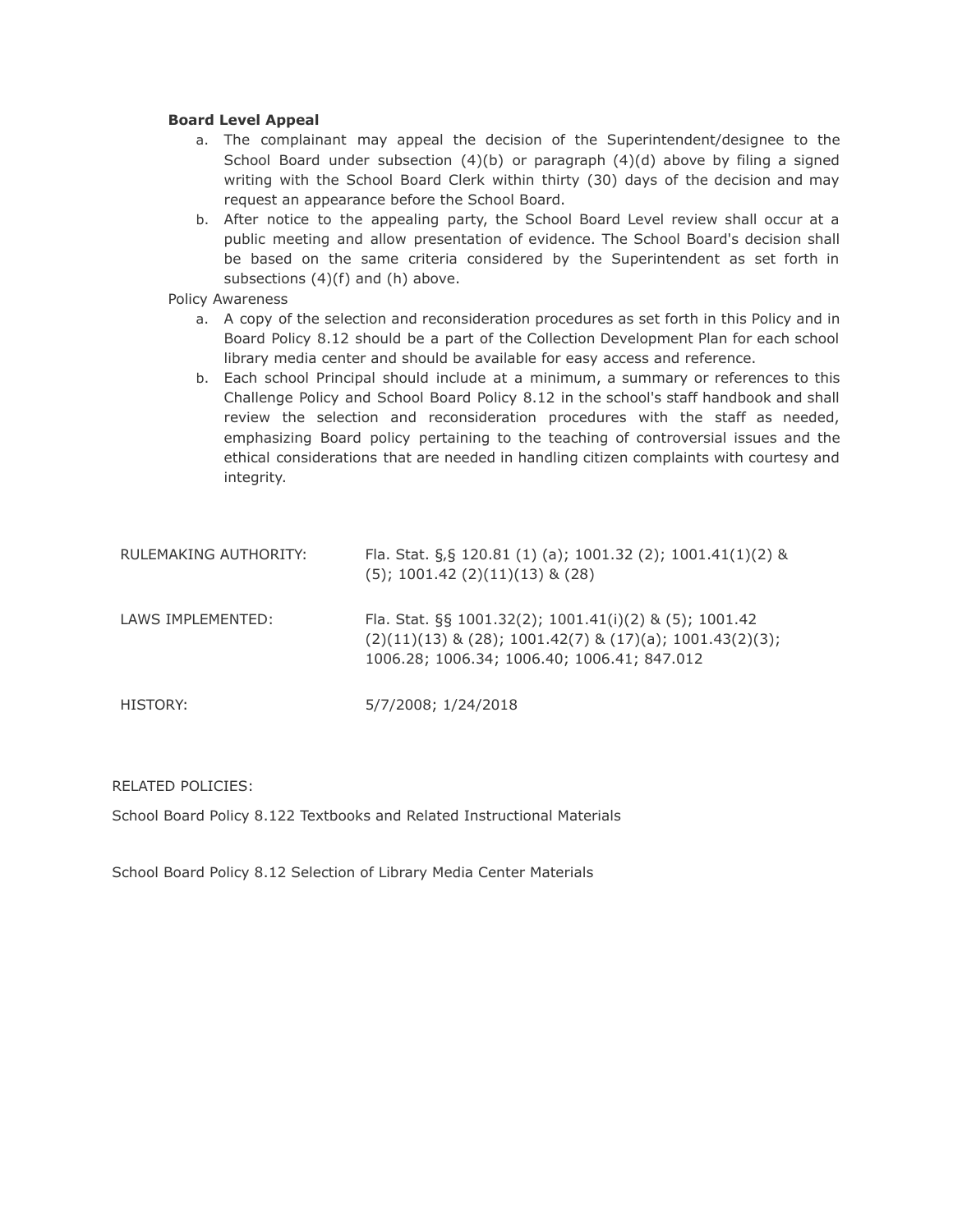# **Appendix B**

## **ALA's Freedom to Read Statement accessed at**

**<http://www.ala.org/advocacy/intfreedom/freedomreadstatement/>**

The freedom to read is essential to our democracy. It is continuously under attack. Private groups and public authorities in various parts of the country are working to remove or limit access to reading materials, to censor content in schools, to label "controversial" views, to distribute lists of "objectionable" books or authors, and to purge libraries. These actions apparently rise from a view that our national tradition of free expression is no longer valid; that censorship and suppression are needed to counter threats to safety or national security, as well as to avoid the subversion of politics and the corruption of morals. We, as individuals devoted to reading and as librarians and publishers responsible for disseminating ideas, wish to assert the public interest in the preservation of the freedom to read.

Most attempts at suppression rest on a denial of the fundamental premise of democracy: that the ordinary individual, by exercising critical judgment, will select the good and reject the bad. We trust Americans to recognize propaganda and misinformation, and to make their own decisions about what they read and believe. We do not believe they are prepared to sacrifice their heritage of a free press in order to be "protected" against what others think may be bad for them. We believe they still favor free enterprise in ideas and expression.

These efforts at suppression are related to a larger pattern of pressures being brought against education, the press, art and images, films, broadcast media, and the Internet. The problem is not only one of actual censorship. The shadow of fear cast by these pressures leads, we suspect, to an even larger voluntary curtailment of expression by those who seek to avoid controversy or unwelcome scrutiny by government officials.

Such pressure toward conformity is perhaps natural to a time of accelerated change. And yet suppression is never more dangerous than in such a time of social tension. Freedom has given the United States the elasticity to endure strain. Freedom keeps open the path of novel and creative solutions, and enables change to come by choice. Every silencing of a heresy, every enforcement of an orthodoxy, diminishes the toughness and resilience of our society and leaves it the less able to deal with controversy and difference.

Now as always in our history, reading is among our greatest freedoms. The freedom to read and write is almost the only means for making generally available ideas or manners of expression that can initially command only a small audience. The written word is the natural medium for the new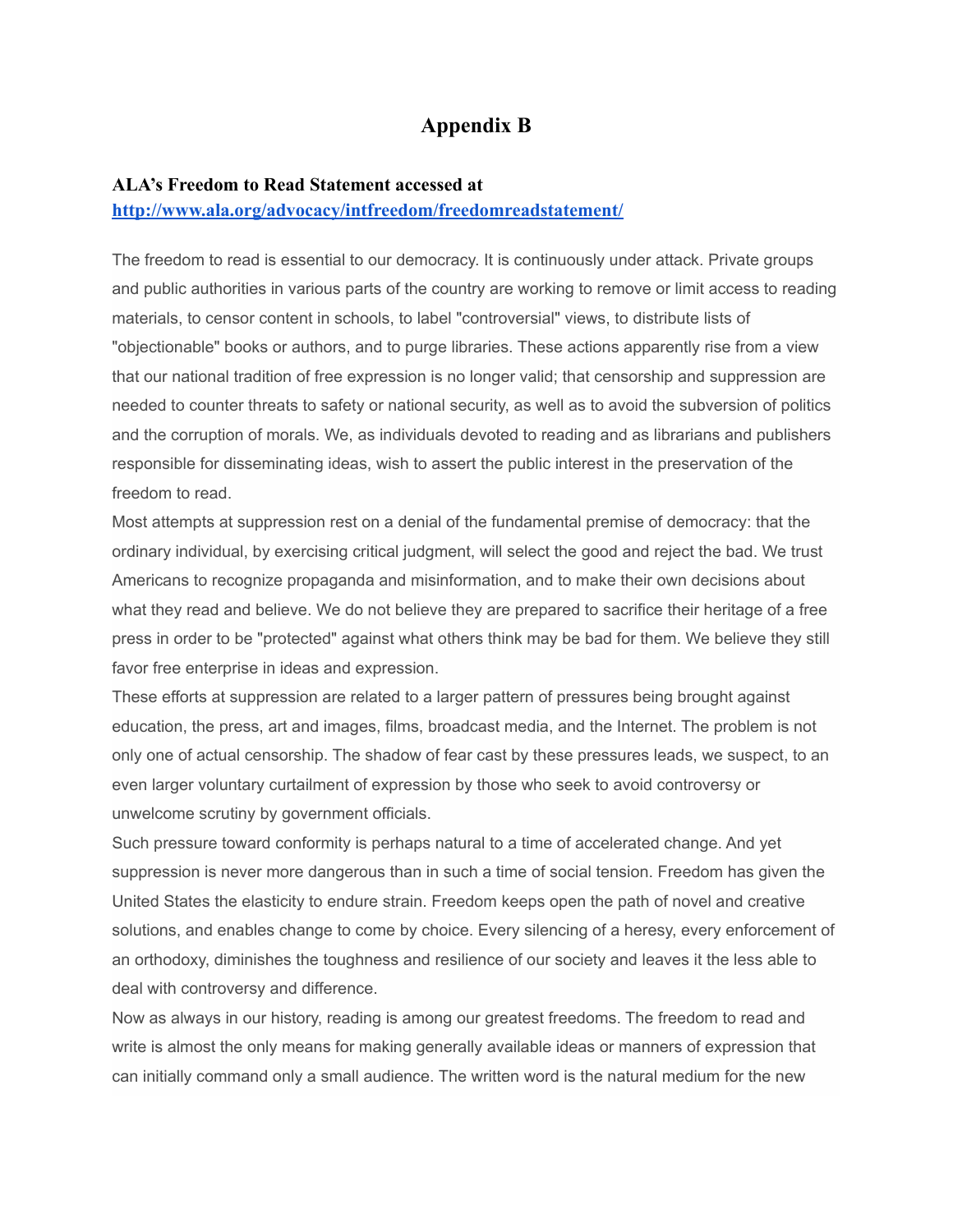idea and the untried voice from which come the original contributions to social growth. It is essential to the extended discussion that serious thought requires, and to the accumulation of knowledge and ideas into organized collections.

We believe that free communication is essential to the preservation of a free society and a creative culture. We believe that these pressures toward conformity present the danger of limiting the range and variety of inquiry and expression on which our democracy and our culture depend. We believe that every American community must jealously guard the freedom to publish and to circulate, in order to preserve its own freedom to read. We believe that publishers and librarians have a profound responsibility to give validity to that freedom to read by making it possible for the readers to choose freely from a variety of offerings.

The freedom to read is guaranteed by the Constitution. Those with faith in free people will stand firm on these constitutional guarantees of essential rights and will exercise the responsibilities that accompany these rights.

We therefore affirm these propositions:

- 1. *It is in the public interest for publishers and librarians to make available the widest diversity of views and expressions, including those that are unorthodox, unpopular, or considered dangerous by the majority.*
- 2. Creative thought is by definition new, and what is new is different. The bearer of every new thought is a rebel until that idea is refined and tested. Totalitarian systems attempt to maintain themselves in power by the ruthless suppression of any concept that challenges the established orthodoxy. The power of a democratic system to adapt to change is vastly strengthened by the freedom of its citizens to choose widely from among conflicting opinions offered freely to them. To stifle every nonconformist idea at birth would mark the end of the democratic process. Furthermore, only through the constant activity of weighing and selecting can the democratic mind attain the strength demanded by times like these. We need to know not only what we believe but why we believe it.
- 3. *Publishers, librarians, and booksellers do not need to endorse every idea or presentation they make available. It would conflict with the public interest for them to establish their own political, moral, or aesthetic views as a standard for determining what should be published or circulated.*
- 4. Publishers and librarians serve the educational process by helping to make available knowledge and ideas required for the growth of the mind and the increase of learning. They do not foster education by imposing as mentors the patterns of their own thought. The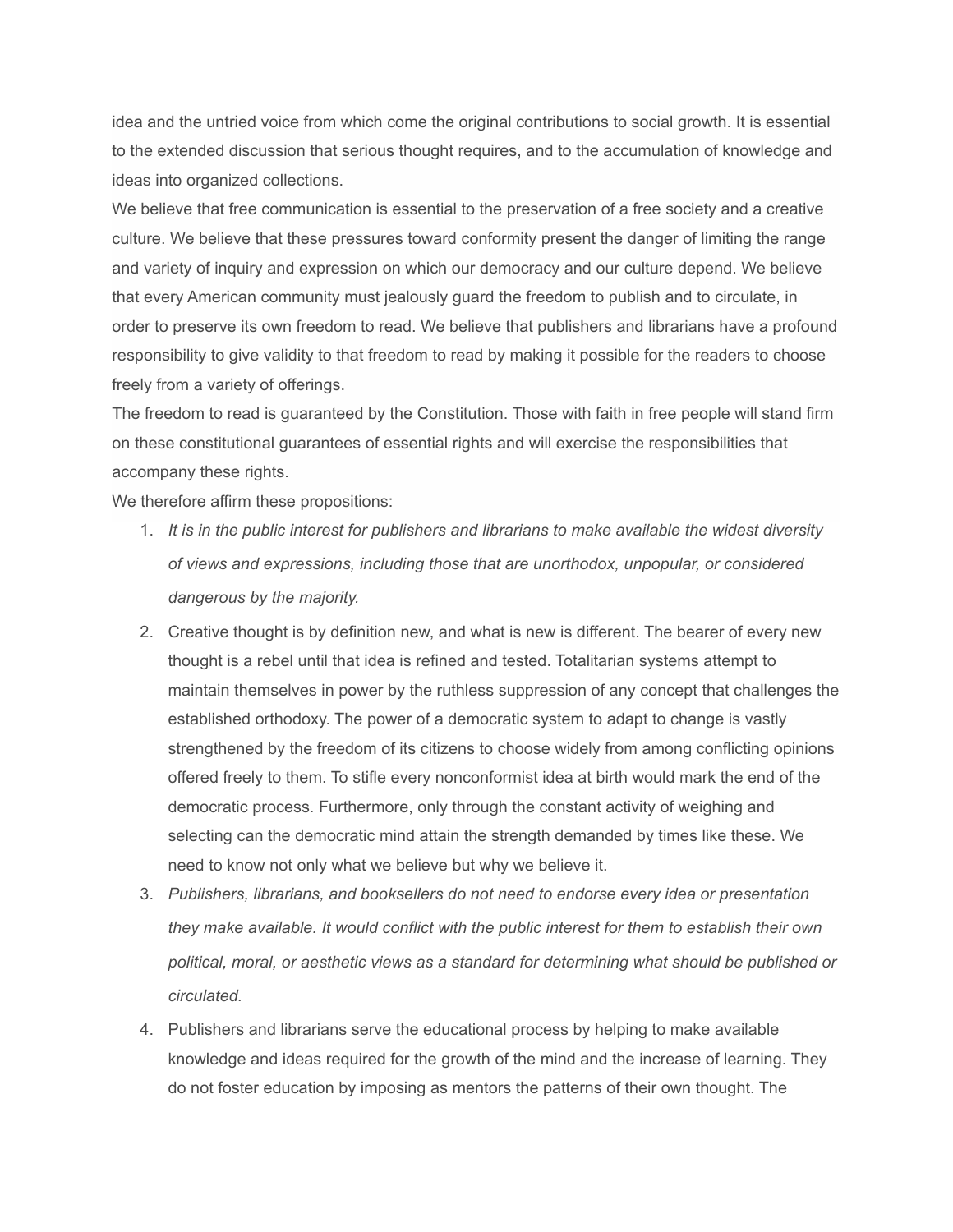people should have the freedom to read and consider a broader range of ideas than those that may be held by any single librarian or publisher or government or church. It is wrong that what one can read should be confined to what another thinks proper.

- 5. *It is contrary to the public interest for publishers or librarians to bar access to writings on the basis of the personal history or political affiliations of the author.*
- 6. No art or literature can flourish if it is to be measured by the political views or private lives of its creators. No society of free people can flourish that draws up lists of writers to whom it will not listen, whatever they may have to say.
- 7. *There is no place in our society for efforts to coerce the taste of others, to confine adults to the reading matter deemed suitable for adolescents, or to inhibit the efforts of writers to achieve artistic expression.*
- 8. To some, much of modern expression is shocking. But is not much of life itself shocking? We cut off literature at the source if we prevent writers from dealing with the stuff of life. Parents and teachers have a responsibility to prepare the young to meet the diversity of experiences in life to which they will be exposed, as they have a responsibility to help them learn to think critically for themselves. These are affirmative responsibilities, not to be discharged simply by preventing them from reading works for which they are not yet prepared. In these matters values differ, and values cannot be legislated; nor can machinery be devised that will suit the demands of one group without limiting the freedom of others.
- 9. *It is not in the public interest to force a reader to accept the prejudgment of a label characterizing any expression or its author as subversive or dangerous.*
- 10. The ideal of labeling presupposes the existence of individuals or groups with wisdom to determine by authority what is good or bad for others. It presupposes that individuals must be directed in making up their minds about the ideas they examine. But Americans do not need others to do their thinking for them.
- 11. *It is the responsibility of publishers and librarians, as guardians of the people's freedom to read, to contest encroachments upon that freedom by individuals or groups seeking to impose their own standards or tastes upon the community at large; and by the government whenever it seeks to reduce or deny public access to public information.*
- 12. It is inevitable in the give and take of the democratic process that the political, the moral, or the aesthetic concepts of an individual or group will occasionally collide with those of another individual or group. In a free society individuals are free to determine for themselves what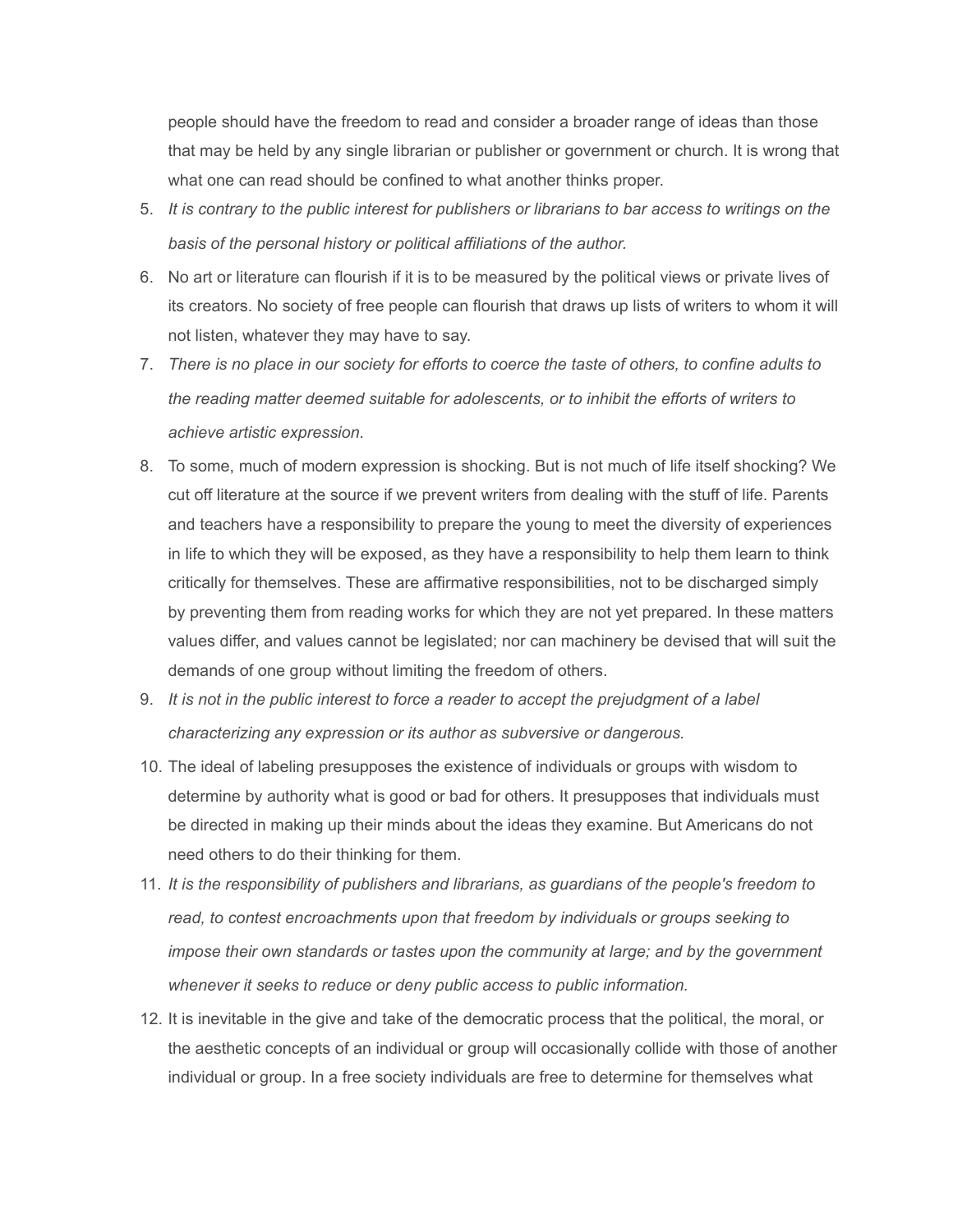they wish to read, and each group is free to determine what it will recommend to its freely associated members. But no group has the right to take the law into its own hands, and to impose its own concept of politics or morality upon other members of a democratic society. Freedom is no freedom if it is accorded only to the accepted and the inoffensive. Further, democratic societies are more safe, free, and creative when the free flow of public information is not restricted by governmental prerogative or self-censorship.

- 13. *It is the responsibility of publishers and librarians to give full meaning to the freedom to read by providing books that enrich the quality and diversity of thought and expression. By the exercise of this affirmative responsibility, they can demonstrate that the answer to a "bad" book is a good one, the answer to a "bad" idea is a good one.*
- 14. The freedom to read is of little consequence when the reader cannot obtain matter fit for that reader's purpose. What is needed is not only the absence of restraint, but the positive provision of opportunity for the people to read the best that has been thought and said. Books are the major channel by which the intellectual inheritance is handed down, and the principal means of its testing and growth. The defense of the freedom to read requires of all publishers and librarians the utmost of their faculties, and deserves of all Americans the fullest of their support.

We state these propositions neither lightly nor as easy generalizations. We here stake out a lofty claim for the value of the written word. We do so because we believe that it is possessed of enormous variety and usefulness, worthy of cherishing and keeping free. We realize that the application of these propositions may mean the dissemination of ideas and manners of expression that are repugnant to many persons. We do not state these propositions in the comfortable belief that what people read is unimportant. We believe rather that what people read is deeply important; that ideas can be dangerous; but that the suppression of ideas is fatal to a democratic society. Freedom itself is a dangerous way of life, but it is ours.

This statement was originally issued in May of 1953 by the Westchester Conference of the American Library Association and the American Book Publishers Council, which in 1970 consolidated with the American Educational Publishers Institute to become the Association of American Publishers. Adopted June 25, 1953, by the ALA Council and the AAP Freedom to Read Committee; amended January 28, 1972; January 16, 1991; July 12, 2000; June 30, 2004.

*A Joint Statement by:*

[American Library Association](http://www.ala.org/) [Association of American Publishers](http://www.publishers.org/)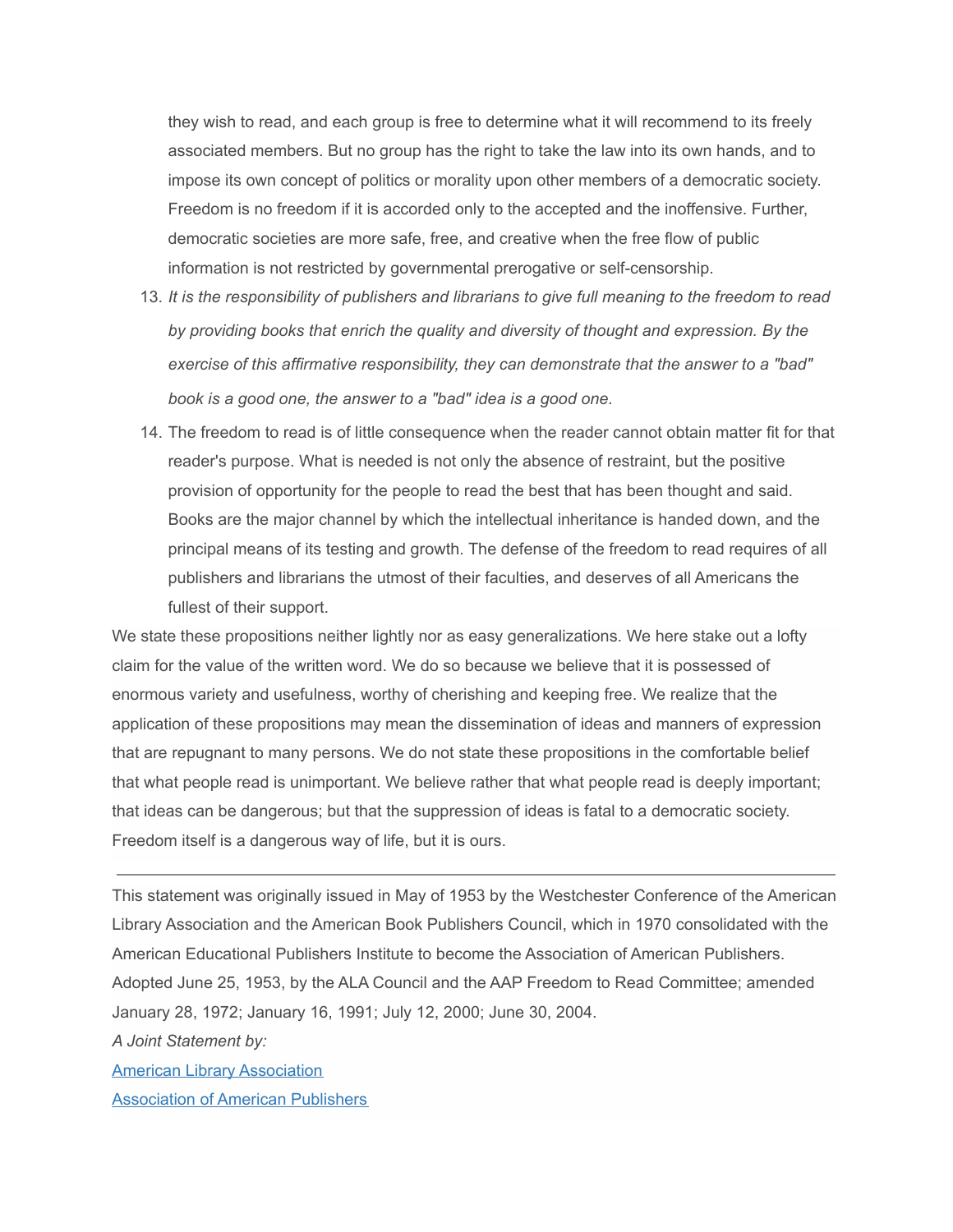*Subsequently endorsed by:*

[American Booksellers for Free Expression](http://www.bookweb.org/abfe)

[The Association of American University Presses](http://www.aaupnet.org/)

[The Children's Book Council](http://www.cbcbooks.org/)

**[Freedom to Read Foundation](http://www.ftrf.org/)** 

[National Association of College Stores](http://www.nacs.org/)

[National Coalition Against Censorship](http://www.ncac.org/)

[National Council of Teachers of English](http://www.ncte.org/)

[The Thomas Jefferson Center for the Protection of Free Expression](http://www.tjcenter.org/)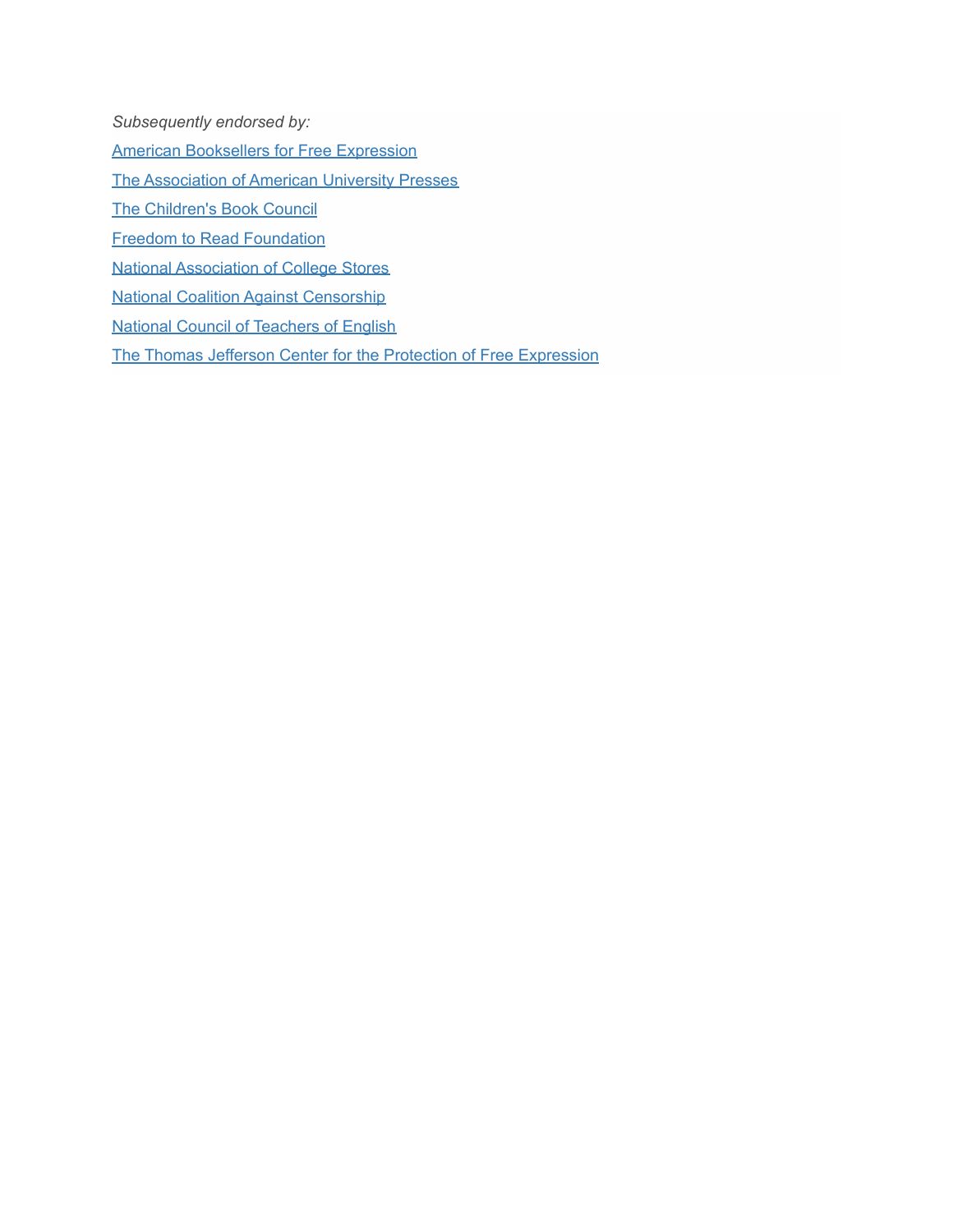# **Appendix C**

# **Objections to Library Materials Form accessed at**

PBSD 1113 (Rev. 11/28/2017)

ORIGINAL - Principal

**<https://www.palmbeachschools.org/wp-content/uploads/sites/10/1113.pdf>**

| THE SCHOOL DISTRICT OF PALM BEACH COUNTY<br><b>LIBRARY MEDIA SERVICES</b>                                                                     |                                              |
|-----------------------------------------------------------------------------------------------------------------------------------------------|----------------------------------------------|
| <b>Objections to Library Media Materials</b>                                                                                                  |                                              |
| For use by a parent, emancipated student, or resident of the county who is challenging library media materials.                               |                                              |
| Check the appropriate box if you are objecting as a parent, or emancipated student, or as a resident of this county.                          |                                              |
| Parent/emancipated student<br><b>County resident</b>                                                                                          |                                              |
| If as a resident, check any applicable boxes.<br>I have maintained a residence in Florida                                                     |                                              |
| I have purchased, leased, or acquired a home<br>for the past year.<br>occupied by me as my residence.                                         | I have established a domicile in<br>Florida. |
| School #<br><b>School Name</b>                                                                                                                | Date                                         |
| Author<br>Title                                                                                                                               |                                              |
|                                                                                                                                               |                                              |
| <b>Hardcover Book</b><br>Paperback Book<br><b>DVD</b><br>eBook<br>Film                                                                        | Other                                        |
| Publisher (if known)                                                                                                                          |                                              |
| <b>Request Initiated By</b>                                                                                                                   | <b>Phone Number</b>                          |
|                                                                                                                                               |                                              |
| <b>Street Address</b><br>City                                                                                                                 | <b>State</b><br>Zip Code                     |
| Objecting party   Individual<br>Other<br>Group<br>Organization                                                                                |                                              |
| Name of group/organization/other                                                                                                              |                                              |
| To what do you object? (be specific)                                                                                                          |                                              |
|                                                                                                                                               |                                              |
| Why do you object to this material?                                                                                                           |                                              |
|                                                                                                                                               |                                              |
|                                                                                                                                               |                                              |
| For what age group would you recommend this material?                                                                                         |                                              |
| What are the strengths of this material?                                                                                                      |                                              |
|                                                                                                                                               |                                              |
|                                                                                                                                               |                                              |
| Did you review this material? Yes No                                                                                                          |                                              |
| Are you aware of the judgment of this material by library and authoritative critics?<br>1 Yes<br>No                                           |                                              |
| What do you believe is the function of this material?                                                                                         |                                              |
|                                                                                                                                               |                                              |
| What would you like the school to do about this material?                                                                                     |                                              |
|                                                                                                                                               |                                              |
|                                                                                                                                               |                                              |
| In its place, what material of equal quality would you recommend that would convey as valuable a picture and perspective of our civilization? |                                              |
|                                                                                                                                               |                                              |
|                                                                                                                                               |                                              |
|                                                                                                                                               |                                              |
| Print Name of Objecting Party/Resident<br>Signature of Objecting Party/Resident                                                               | Date                                         |

COPY- Objecting Party

COPY - Instructional Materials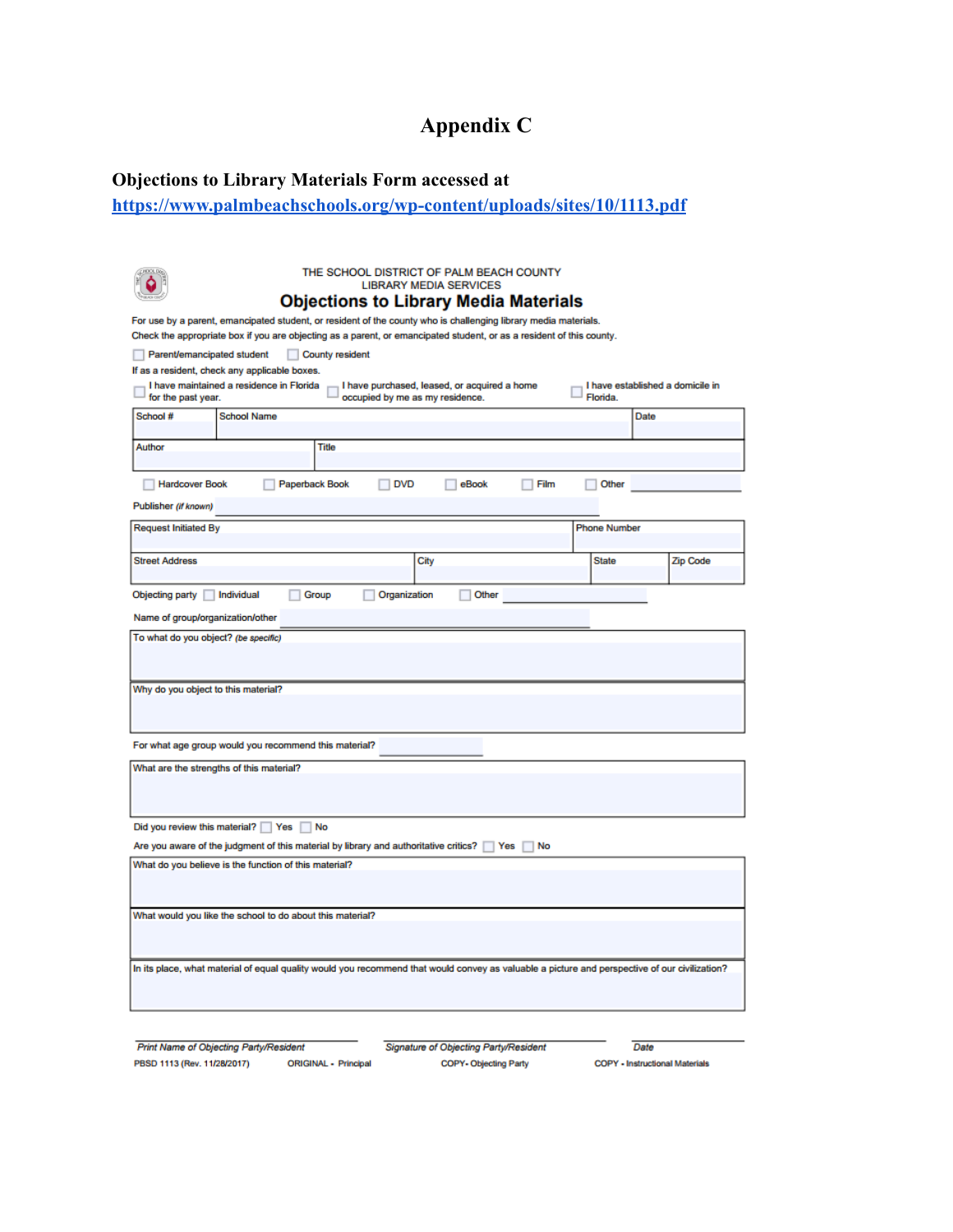## **Appendix D**

## **School Board Policy 8.123 accessed at**

**<https://www.boarddocs.com/fl/palmbeach/Board.nsf/goto?open&id=AVGLQ8572CB6#>**

| <b>Book</b>   | <b>School Board Policies</b>                  |
|---------------|-----------------------------------------------|
| Section       | Ch. 8. Curriculum and Instruction             |
| Title         | Technology Acceptable Use Policy for Students |
| Number        | 8.123                                         |
| <b>Status</b> | Active                                        |
| Adopted       | October 15, 1997                              |
| Last Revised  | August 26, 2015                               |

## **Policy 8.123 Technology Acceptable Use Policy for Students**

1. Purpose. -- The purpose of this Policy is to set forth terms and conditions as well as standards for the acceptable uses by students of Palm Beach County School District technology resources. This policy does not prohibit or restrict public access to inspect data and information on publicly available District technology resources.

2. Definitions - These definitions apply to terms within this policy and its incorporated Manual.

a. Defamation - Defamation, including libel, has been interpreted to mean that a plaintiff must show that (1) the defendant published a false statement about the plaintiff, (2) to a third party, and (3) the falsity of the statement caused injury to the plaintiff.

b. Harmful to Minors - Any reproduction, imitation, characterization, description, exhibition, presentation, or representation, of whatever kind or form, depicting nudity, sexual conduct, or sexual excitement when it: (a) Predominantly appeals to prurient, shameful, or morbid interest; (b) is patently offensive to prevailing standards in the adult community as a whole with respect to what is suitable material or conduct for minors; and (c) taken as a whole is without serious literary, artistic, political, or scientific value for minors.

c. Obscene - The status of material which: (a) The average person, applying contemporary community standards, would find, taken as a whole, appeals to the prurient interest; (b) Depicts or describes, in a patently offensive way, sexual conduct as specifically defined herein; and (c) Taken as a whole lacks serious literary, artistic, political, or scientific value.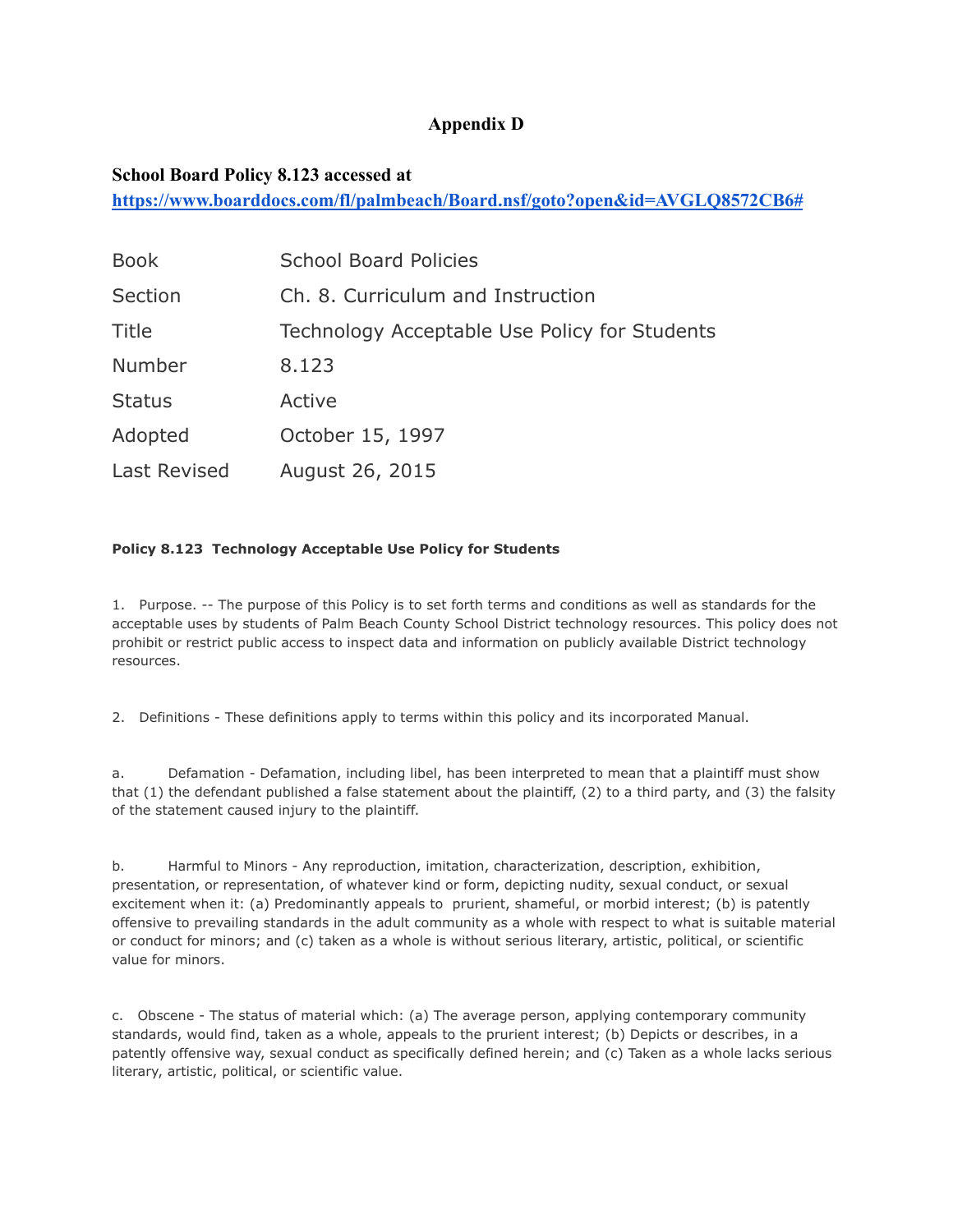3. Student access to District technology resources is authorized exclusively for academic purposes as stated below.

a. District technology resources include, but are not limited to, electronic mail, Internet access, electronic records and databases, and computer software and hardware, including biometric record readers. Students may be provided or have access to electronic mail if authorized by the Superintendent/designee for educational or learning purposes.

b. Students shall not use any such resource for private business, personal use or gain, and student use must be related to the curriculum, the academic development of the student, or a school extracurricular activity, as defined in Fla. Stat. § 1006.15 ([2\)](http://www.flsenate.gov/statutes/index.cfm?p=1&App_mode=Display_Statute&URL=Ch1006%2FSec15%20.HTM&StatuteYear=2009) and as provided within School Board Policy 5.60.

c. Students shall not use District technology resources for hacking, cheating, criminal activity, vandalism, sexting, cyber bullying, circumventing of District proxies or security policies, violating any state or federal laws or School Board policies, or violating third-party providers' acceptable use policies or terms and conditions of use.

d. Students are required to keep their passwords confidential, and they are not allowed to disclose them to any other person, except that the principal and teacher may allow for relaxed standards as to passwords for students in lower grades or of younger ages only, or if certain students require a reasonable accommodation based on impaired cognitive or processing ability, or other recognized comprehension deficit, due to disability.

e. Students will have a unique user id, except IT may approve in certain situations a generic user id. Students shall use a generic user id only for the intended purpose as authorized by School Administrators or Instructional personnel. The principal and teacher may request that IT provide shortened or simplified user ids for students in lower grades or of younger ages only, or if certain students require a reasonable accommodation based on impaired cognitive or processing ability, or other recognized comprehension deficit, due to disability.

4. The Superintendent has established the accepted network user standards of behavior, as well as guidelines, which apply to students using District technology resources. These standards and guidelines are found within this Policy and within the District's Information Technology (IT) User Standards and [Guidelines](http://wcms.palmbeachschools.org/it/wp-content/uploads/sites/4/2016/05/IT-User-Standards-and-Guidelines-Manual.pdf) [Manual](http://wcms.palmbeachschools.org/it/wp-content/uploads/sites/4/2016/05/IT-User-Standards-and-Guidelines-Manual.pdf) ("Manual"). This Manual is specifically incorporated herein by reference as part of this Policy and is located on the District's Information Technology Security web site.

5. When a student uses District technology resources, the student is subject to and is required to abide by the provisions, terms, conditions and standards within this Policy and the Manual, including the Notice of Conditions for Student Use of District Technology, Appendix 1 to the Manual, as well as other applicable policies.

6. Students using District wireless devices, including but not limited to cell phones, are also subject to the provisions within School Board Policy 5.183.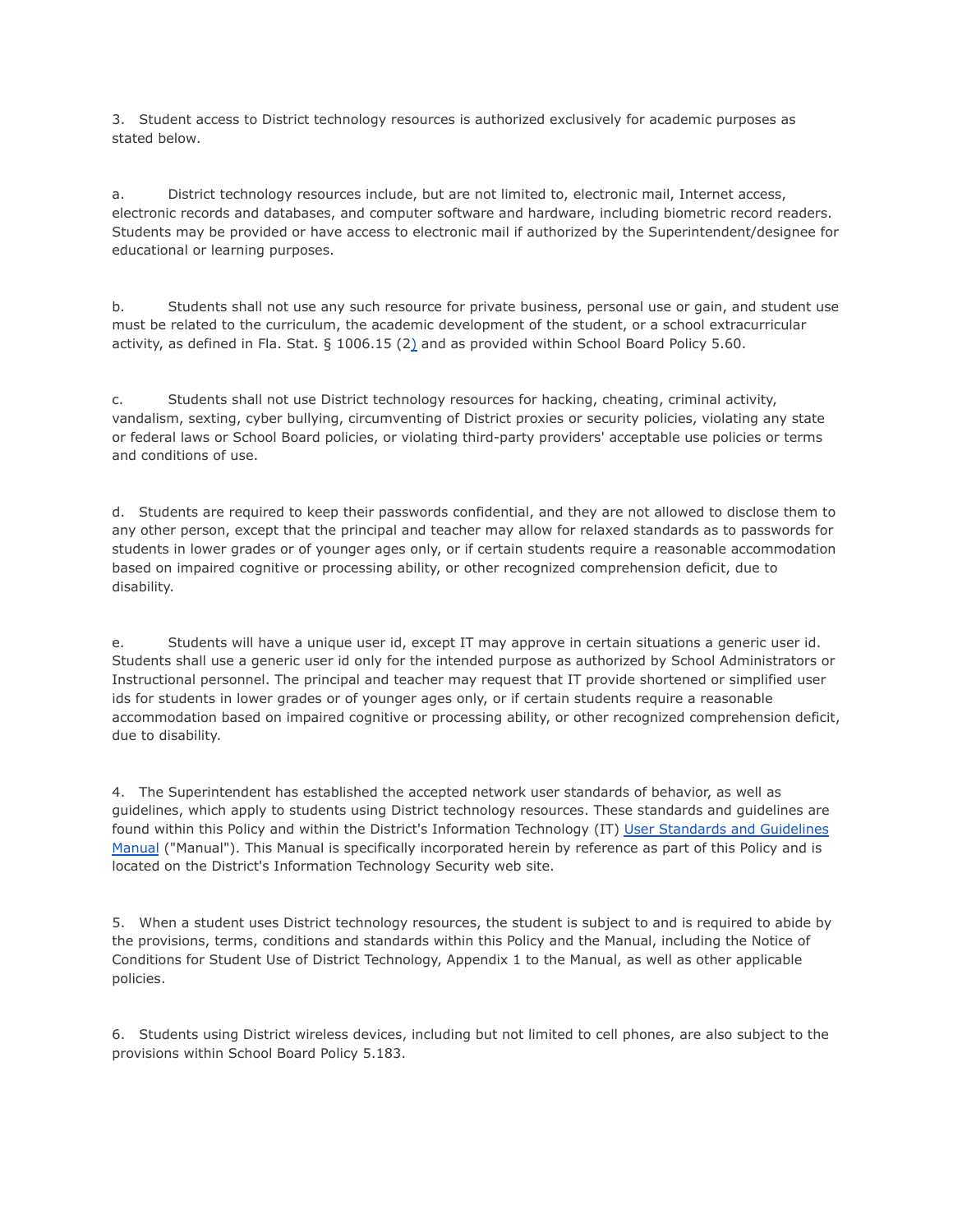7. The student registration form, PBSD 0636, which is required to be reviewed, completed and signed by the parent/legal guardian/emancipated student annually, will contain language providing Notice of this Policy and will state:

#### "NOTICE OF TECHNOLOGY ACCEPTABLE USE POLICY FOR STUDENTS

Your child's school's access to the Internet is filtered to comply with the Children's Internet Protection Act and School Board Policy 8.125. Your child will be required to follow the acceptable use standards and guidelines that are stated in Policy 8.123, the referenced Manual, and the Notice of Conditions for Student Use of District Technology and be bound by their terms. There is only a limited expectation of privacy to the extent required by law related to a student's use of these technology resources. Before your child uses these District resources, he/she will read, be read to, and/or explained these documents and will electronically acknowledge that he/she understands, and agrees to follow, them.

You are invited to read this Policy, Manual and Notice. If you need assistance reading the documents, you may ask the school for assistance. The policy is available at: http://www.palmbeachschools.org/policies/ under chapter 8—Policy 8.123."

8. There is only a limited expectation of privacy to the extent required by law for the student related to his/her use of these technology resources. The District may monitor a student's use of District technology for good cause, such as educational purposes, responding to a records request, compliance with School Board policies, compliance with the Children's Internet Protection Act (CIPA), to investigate a possible security incident, as part of the District's routine maintenance of its technology resources, or to analyze computer performance. This provision shall be interpreted and implemented in conformance with Family Educational Rights and Privacy Act (FERPA) (20 U. S.C. § 1232g); 34 C. F.R. Part 99; and Fla. Stat. §§ 1002.22 and 1002.221. Students are advised that many District technology resources, including but not limited to laptops and desktops, may contain input systems such as web cameras and microphones which can be remotely controlled to turn them on and off. The District will not utilize any such input systems remotely unless consistent with the law. The District has the right to track, consistent with the law, the physical location of District technology that was issued to a student when it is lost, stolen, misplaced, or for an emergency purpose.

9. As set forth in the Manual, students may use electronic acknowledgements through their District account for certain forms and documents as approved by the Superintendent/designee.

10. Violation of this Policy or the standards required by this Policy may result in disciplinary action as set forth in School Board policies 5.1812 and 5.1813. IT has the authority to take reasonably necessary immediate actions to protect District technology resources.

11. The Superintendent/designee will direct age appropriate training annually for students who use District technology. The training will be provided and designed to promote the District's commitment to CIPA and:

a. the standards and acceptable use of District technology as set forth in the Manual and this Policy;

b. Student safety and meeting any E-rate requirements by teaching children: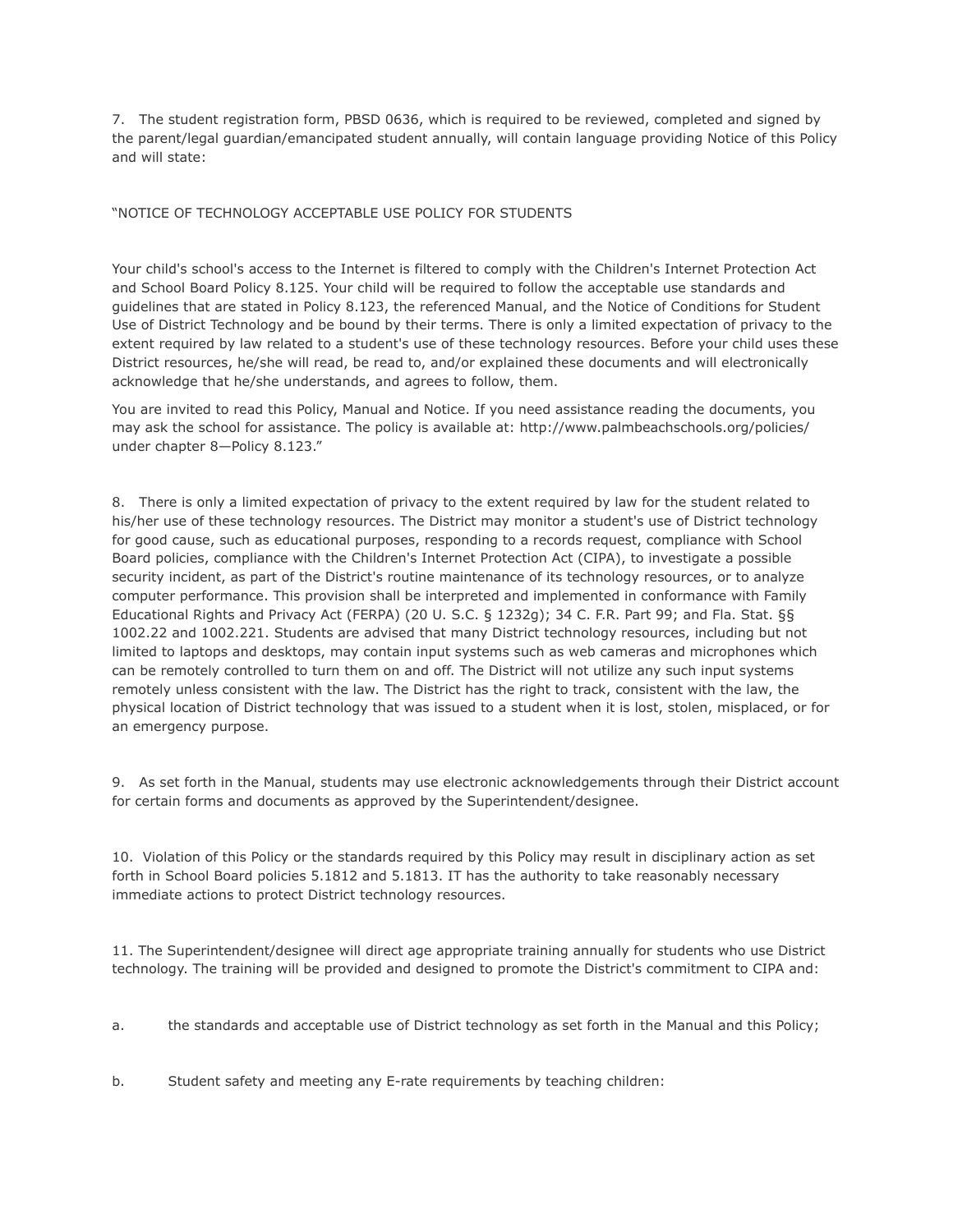- i. about safety on the internet,
- ii. appropriate behavior while on online, on social networking websites and in chat rooms, and
- iii. increasing cyber bullying awareness and response.

During the training, students will be allowed to ask questions. Following receipt of this training, the student will acknowledge electronically that he/she viewed the training and understood it and will follow the provisions of the Policy and Manual.

| STATUTORY AUTHORITY: | Fla. Stat. §§ 1001.32 (2); 1001.41 (2); 1001.42 (25); 1001.43 (1)   |
|----------------------|---------------------------------------------------------------------|
| LAWS IMPLEMENTED:    | Fla. Stat. §§ 1001.32 (2); 1001.43 (3); 1001.42 (8) & (9); 1003.31; |
|                      | 1006.28(1)                                                          |
| HISTORY:             | 10/15/97; 7/7/2010; 08/26/2015                                      |

#### RELATED POLICIES:

- Policy 2.036 Breach of Personal Identification Information
- Policy 2.50 Third Party Use of Technology
- Policy 3.29 Acceptable Use of Technology by Employees
- Policy 8.123 Acceptable Use of Technology by Students
- Policy 8.125 District Review and Filtering of Web Sites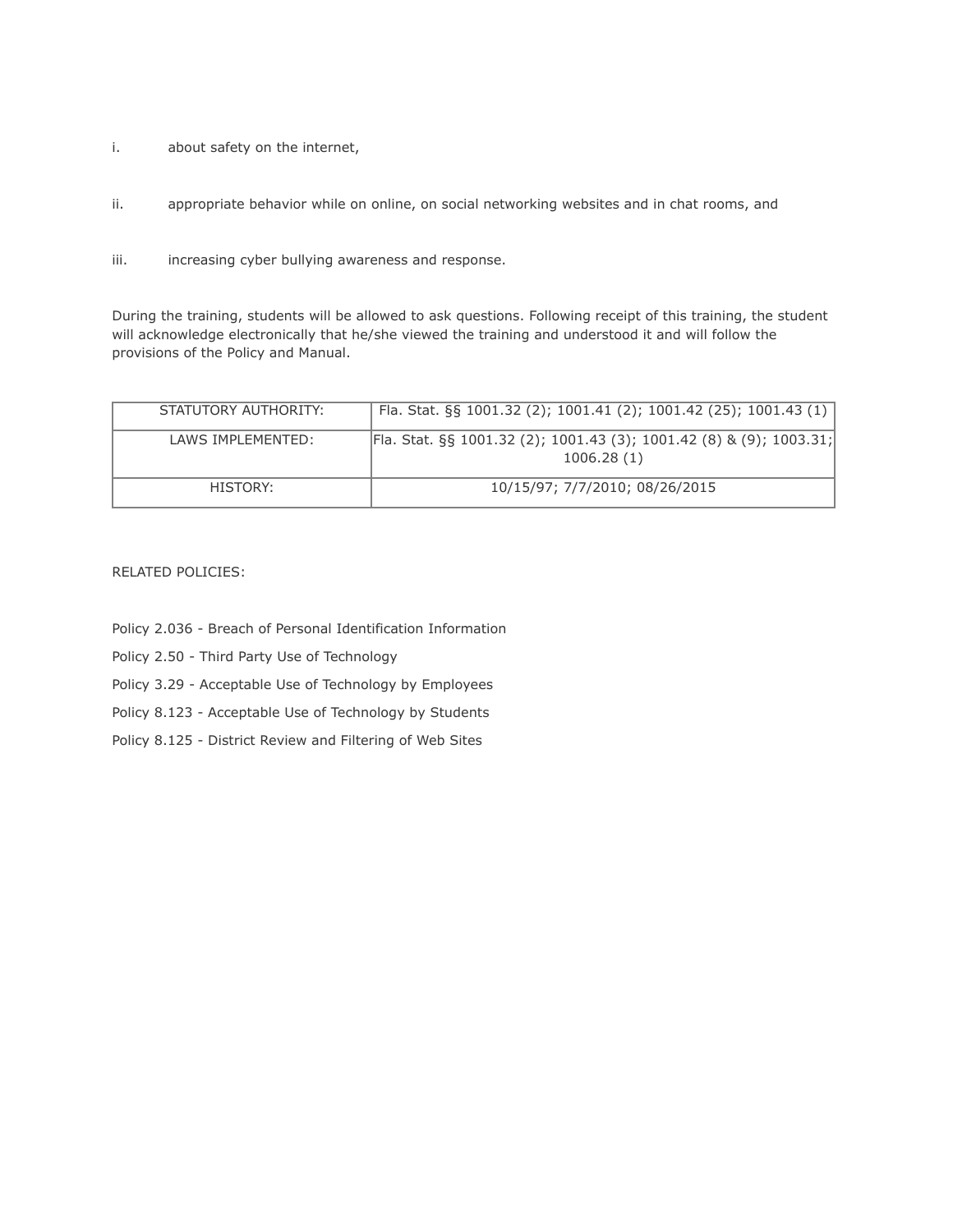## **Appendix E**

## **School Board Policy 8.1225 accessed at**

**<https://www.boarddocs.com/fl/palmbeach/Board.nsf/goto?open&id=AVGLQ8572CB6#>**

| <b>Book</b>   | <b>School Board Policies</b>                  |
|---------------|-----------------------------------------------|
| Section       | Ch. 8. Curriculum and Instruction             |
| <b>Title</b>  | <b>Instructional Materials Accountability</b> |
| Number        | 8.1225                                        |
| <b>Status</b> | Active                                        |
| Adopted       | January 13, 2003                              |
| Last Revised  | January 24, 2018                              |

## **Policy 8.1225 - Instructional Materials Accountability**

- 1. Purpose. -- State law declares that textbooks and other instructional materials "purchased under … [Chapter 1006, Florida Statutes] are the property of the district school board. When distributed to the students, these instructional materials are on loan to the students while they are pursuing their courses of study and are to be returned at the direction of the school principal or the teacher in charge." This Policy clarifies the responsibilities of students, parents/guardians, principals/teachers, and the Superintendent/designees; and provides procedures for the conservation of, accountability for, and collection of instructional materials loaned to students pursuant to Fla. Stat. § 1006.42.
- 2. Responsibilities. -- The general duties of students, parents, principals, and the Superintendent concerning instructional materials shall be as set forth below:
	- a. Students. -- Students must recognize that textbooks and other instructional materials are merely loaned to them for use in "pursuing their courses of study and are to be returned at the direction of the school principal or the teacher in charge."
	- b. Parents/Guardians. -- Each parent of a student to whom or for whom instructional materials have been issued, is liable for any loss or destruction of, or unnecessary damage to, the instructional materials or for failure of the student to return the instructional materials when directed by the school principal or the teacher in charge, and shall be required to pay for such loss, destruction, or unnecessary damage.
	- c. Teachers. -- Each teacher shall be accountable for accurate record keeping of instructional materials that are assigned to that teacher's students.
	- d. Principals. --Each principal, on behalf of the Superintendent, is responsible for:
		- i. Conservation and Accountability: Principals shall ascertain by inspection, and ensure through every available agency, that all books issued to the school by the Superintendent, either in the hands of pupils or in storage, are cared for properly, and "shall see that all books are fully and properly accounted for," as required by Fla. Stat. 1006.28(4)(e). Principals/ designees must ensure that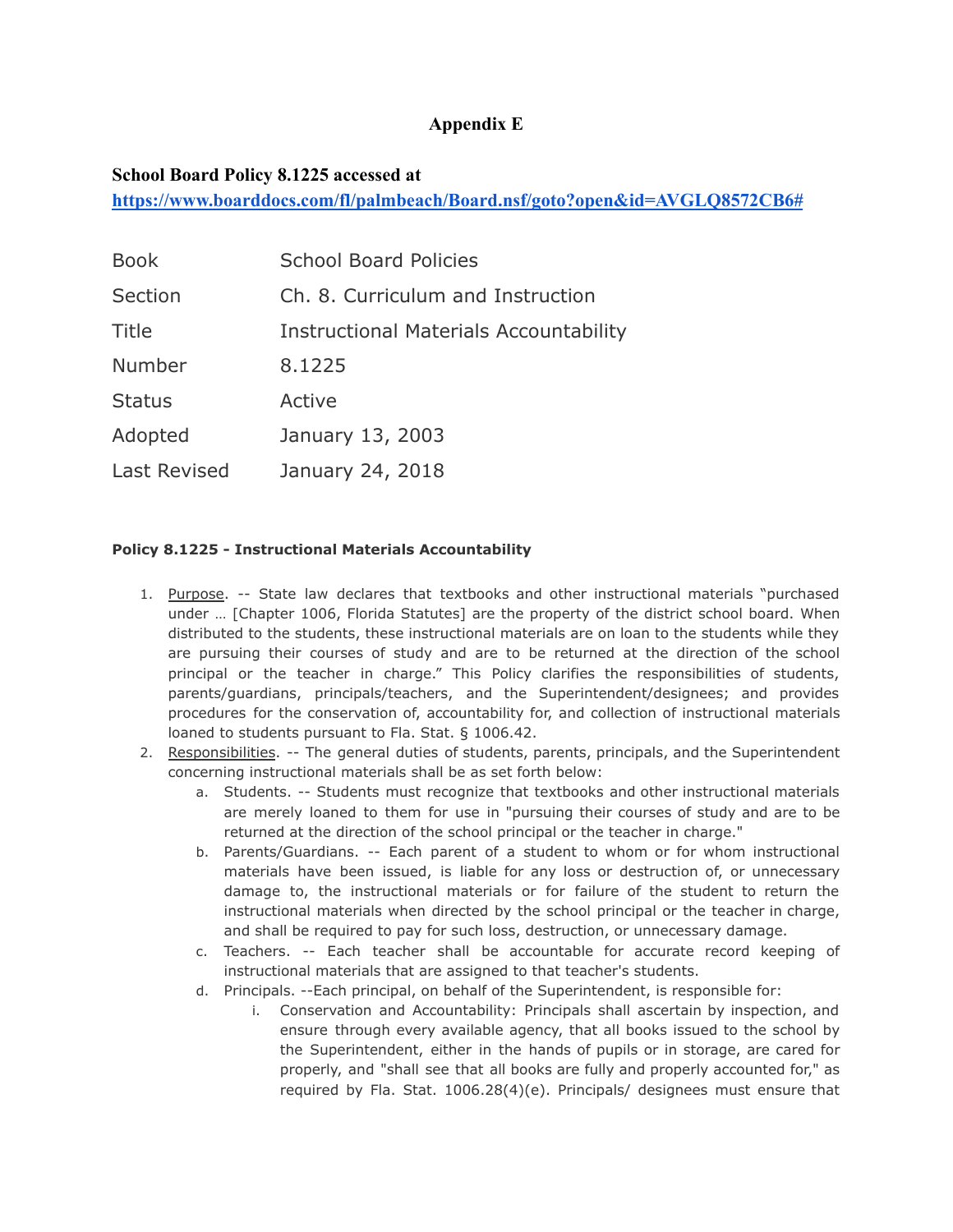instructional materials in storage in schools are kept in a neat, orderly, and safe manner, preferably in the sequence contained in the annual textbook inventory. All reasonable effort shall be made to protect materials against fire, flood, vermin, infestation, and similar damage. Principals/designees shall conduct an inventory of instructional materials assigned to their school at least once per semester.

- ii. Collection. -- See Section 3, below.
- e. Superintendent. -- As stated in Fla. Stat. § 1006.28(3)(a), the Superintendent's responsibilities include keeping "adequate records and accounts for all financial transactions for funds collected" from the sale, loss, or damage of instructional materials. The Superintendent and principals shall ensure that all money collected from the sale, loss, or damage of instructional materials shall be transmitted to the Superintendent to be deposited in the School Board fund and added to the District appropriation for instructional materials, as required by Fla. Stat. 1006.28(4)(d).
- 3. Debts for Loss, Damage, or Destruction. -- Fla. Stat. 1006.28(4)(b), mandates that:

"The school principal shall collect from each student or the student's parent the purchase price of any instructional material the student has lost, destroyed, or unnecessarily damaged and to report and transmit the money collected to the district school superintendent. The failure to collect such sum upon reasonable effort by the school principal may result in the suspension of the student from participation in extracurricular activities or satisfaction of the debt by the student through community service activities at the school site as determined by the school principal, pursuant to policies adopted by district school board rule." The policies are set forth below.

- 1. Accountability Procedures. --The principal/designee of each school shall complete a School Instructional Materials Accountability Plan (PBSD 1989) to designate school instructional materials accountability responsibilities to selected school staff. A copy of the form is available on the District forms web page at: <https://www.palmbeachschools.org/wp-content/uploads/sites/10/1989.pdf> , and is incorporated herein by reference as part of this policy. The Plan will be reviewed annually to ensure that the proper staff members are represented on the Plan. The school principal/designee shall ensure that the following processes and procedures are carried out, according to the Accountability Plan to ensure proper accountability for instructional materials:
	- a. Receipt of Inventory
		- i. Receipt of order. -- A location shall be designated in each school to maintain delivery receipts as a record of receiving each order from the Instructional Materials Department.
		- ii. Verification of order. -- Actual quantities received shall be matched to the textbook shipping invoice. A copy of this invoice can be obtained through Destiny Textbook Manager and going to the "Order Textbook Screen", and is attached hereto as part of this policy. Reporting of shipping discrepancies. -- Any order discrepancies are to be identified on the textbook shipping invoice and faxed to the Instructional Materials Department within 30 days of receipt of the order from August through May, or within 60 days during June and July.
		- iii. Labeling books. -- All books that are not tracked electronically using Destiny Textbook Manager shall be stamped with the school's name on the inside front cover of the book. Each book shall be assigned a unique identification number. All newly implemented instructional materials shall be bar coded and tracked electronically using the Destiny Textbook Manager system. Bar-codes shall be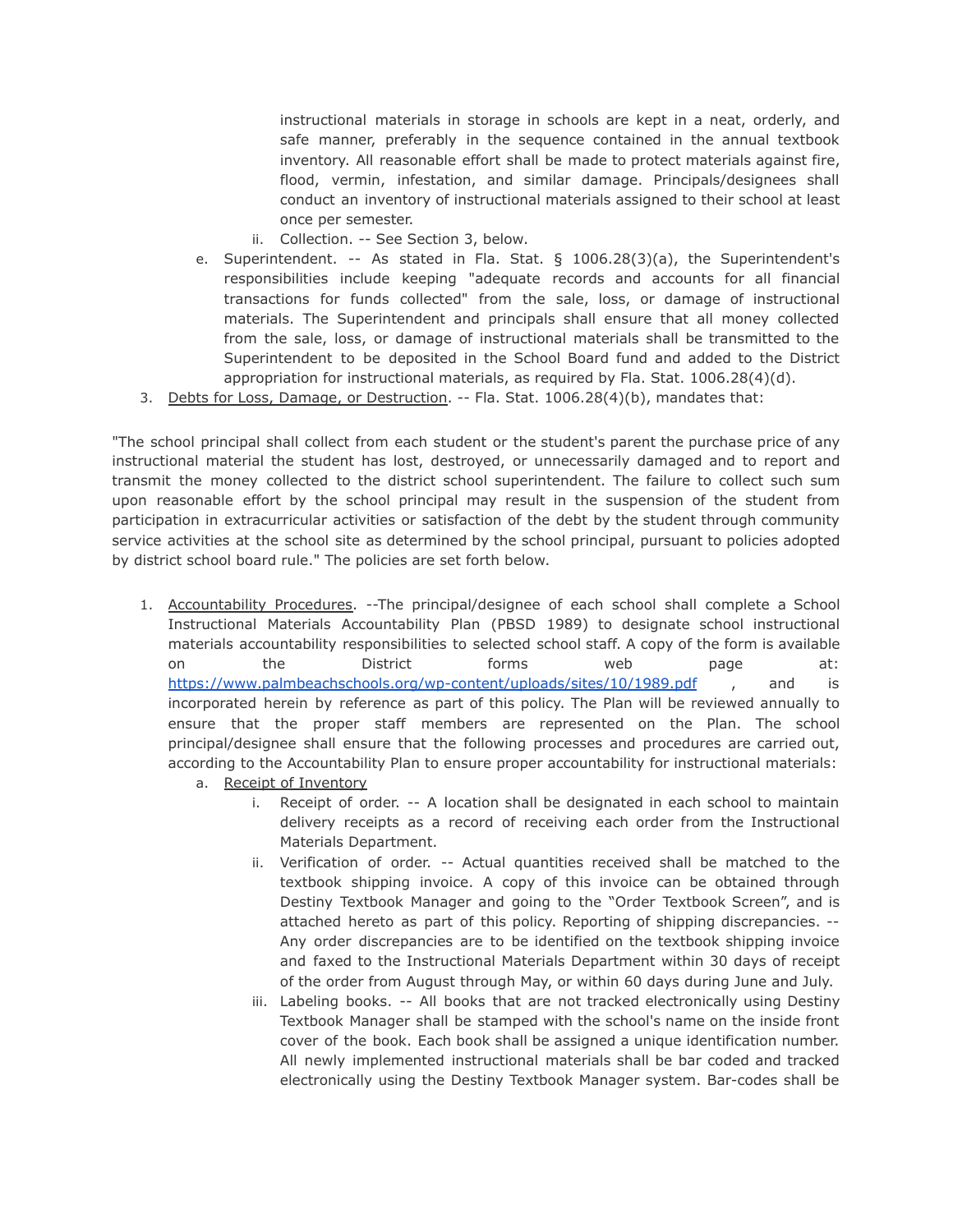affixed to the bottom left front cover. The bar code number shall be the unique book number.

- b. Distribution of Inventory
	- i. Distribution of student books. -- Materials are issued electronically to students through Destiny Textbook Manager. Teachers must keep a record of the books issued to students including student names and book numbers. All newly implemented instructional materials shall be bar coded and scanned out to students and teachers and tracked electronically using the Destiny Textbook Manager system.
	- ii. Distribution of teacher materials. -- Each principal of a school shall designate an instructional materials contact, who shall keep a written or electronic record of materials issued or scanned out to each teacher.
	- iii. Distribution of class sets. -- When class sets are used, each teacher is assigned a class set of books, and teachers will assign a copy of the book to a student for each class period. The teacher shall keep a record of the class set book that is assigned to each student. Teachers shall verify that the class set books are returned at the end of each class period.
	- iv. Inventory and storage of excess materials. -- A written or electronic record of all excess on-adoption student and teacher materials in storage shall be maintained. After student and teacher materials have been issued, the instructional materials contact shall adjust the Destiny Textbook ordering screen (Anticipated Enrollment field) to list excess books for return or exchange.
- c. Monitoring of Inventory During the School Year
	- i. Notification of parents of textbook procedures. -- Schools should notify parents of this Policy and include information on student and parental responsibilities for textbooks in school handbooks, newsletters, and other communication to parents. During open houses and parent meetings, the principal and teachers shall communicate how books are used to achieve the curricular objectives of the school, as stated in Fla. Stat.  $\S$  1006.28(4(a).
	- ii. Periodic book checks. -- Teachers are required to conduct book checks at least once per grading period. Book checks shall be conducted one week prior to the date progress reports are issued. Teachers must fill out PBSD 0395, "Lost/Damaged Materials Notice" for any missing or damaged materials, and submit the form to the instructional materials contact and bookkeeper. This form is incorporated herein by reference as part of this policy. Tracking of obligation status. -- For each grading period, the student's name is added to the school's obligation list if any of his/her books were discovered to be lost or destroyed when the teacher conducted the book check. Schools shall use the Destiny Textbook Manager system for materials adopted to track obligations.
		- A. Assessing charges. -- As required by Fla. Stat. § 1006.28(4), obligations to be tracked for books reported as lost or destroyed during the school year shall be based on the purchase price of any book. Schools shall use the Textbook Price Updates that is posted on the Instructional Materials Department web page in August of each year for pricing information.
	- iii. Parent notification. -- After each periodic book check and each grading period, an Instructional Materials Obligation Letter (PBSD 2057) or Destiny Overdue Materials and Unpaid Fines Notice, attached hereto, is generated, and teachers must send these notices of lost/ destroyed book obligations to parents along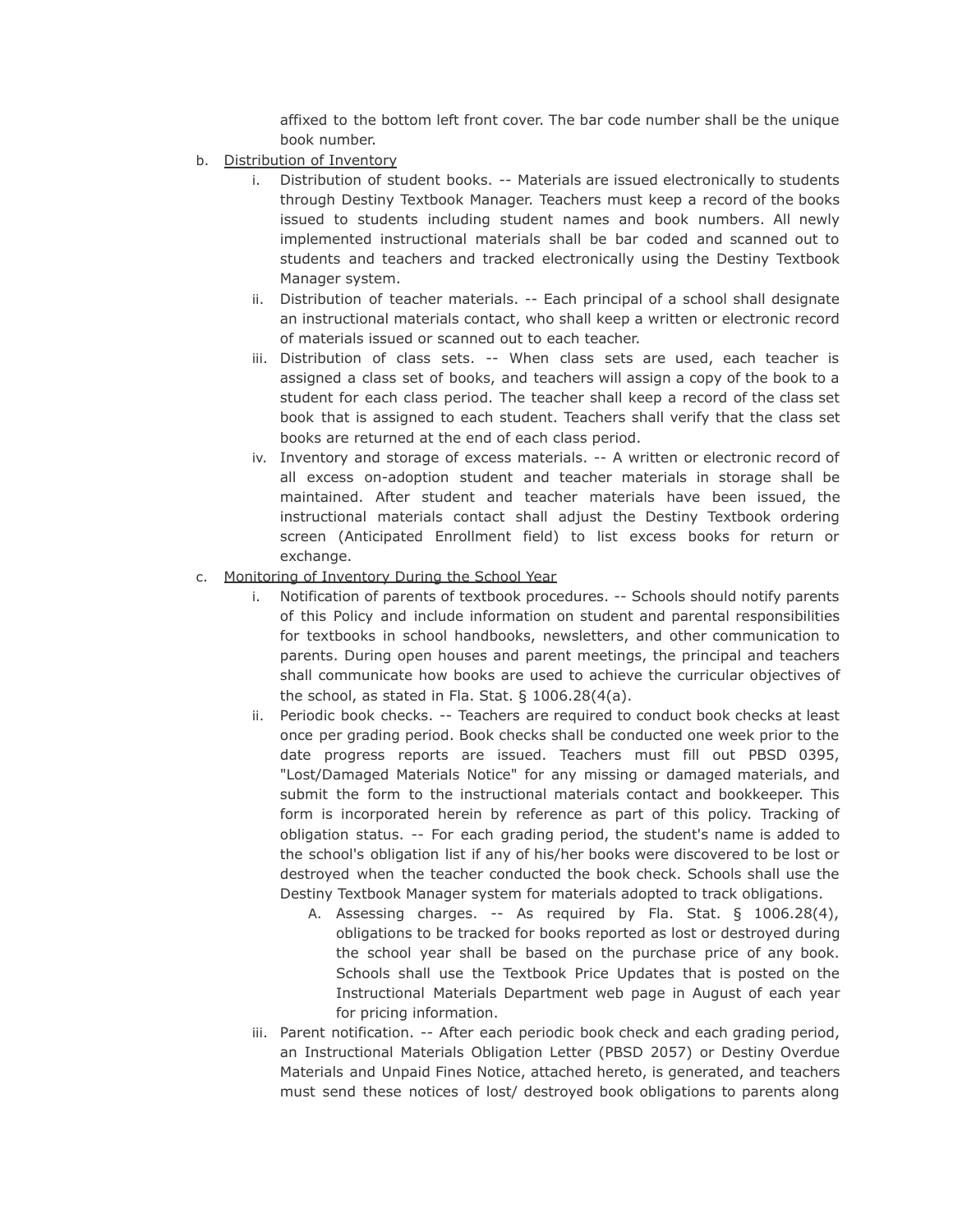with progress reports or report cards. A copy of the PBSD form 2057 is available on the District forms web page located at: <https://www.palmbeachschools.org/wp-content/uploads/sites/10/2057.pdf> and is incorporated herein by reference as part of this policy. Documentation of all communication with students and parents, verbal and written, including telephone calls, parent conferences, certified letters, and letters from the Office of General Counsel shall be kept on file.

- iv. "Reasonable efforts" defined. -- Reasonable collection efforts by the principal/designee may be defined to include sending the Instructional Materials Obligation Letter (PBSD 2057) to the parent/guardian via certified mail; placing a follow-up telephone call; following up with a documented student or parent conference, if possible; and then sending a second notice by certified mail if the sum has not yet been remitted.
- v. Determination of consequences for lack of payment. -- If reasonable efforts by the principal/designee to collect the obligation described in paragraph  $(4)(c)(iv)$  are unsuccessful, the principal shall impose consequences as follows:
	- A. Suspension from Extracurricular Activities. -- As stated in Fla. Stat. § 1006.28(4)(b), the student will be suspended from participation in extracurricular activities (if the student is involved in such activities) until such time as the parent/guardian has paid for such loss, destruction, or unnecessary damage as required by Fla. Stat. § 1006.28(4)(b); or alternatively, the student may elect to satisfy the obligation through community service hours pursuant to subparagraph B, below.
	- B. Community Service Hours. -- If the student is not suspended from extracurricular activities to encourage the parent/guardian to satisfy the obligation (because the student is not involved in such activities or the student has elected to perform community service hours), the principal may require the student to satisfy the debt through age-appropriate community service activities at the school site, as stated in Fla. Stat. § 1006.28(4)(b).
		- I. Definition. -- For purposes of this Policy, community service activities must be supervised age-appropriate activities at the school site. Depending on the nature of the activity and the availability of supervision, some of these activities may occur after school hours or on a weekend; and they shall not be done during the student's classes. Some examples may include: shelving books in the media center; assisting in the cafeteria; picking up litter; assisting the teacher, coach, or custodian; cleaning blackboards; washing golf carts; working in the ticket booth at sports events; weeding flower beds; performing minor maintenance activities; setting up chairs for weekend events; assisting with textbook maintenance; or other activities helpful to the school or its students.
		- II. Calculating the Hours.-- The number of required hours and quarterly fractions thereof shall be calculated by dividing the debt by the [prevailing](http://www.dol.gov/esa/whd/flsa/) hourly minimum wage, after the debt is calculated using the formula in subparagraph  $(4)(c)(ii)(B)$ above and Fla. Stat.  $\S$  1006.28(4)(b). This is calculated by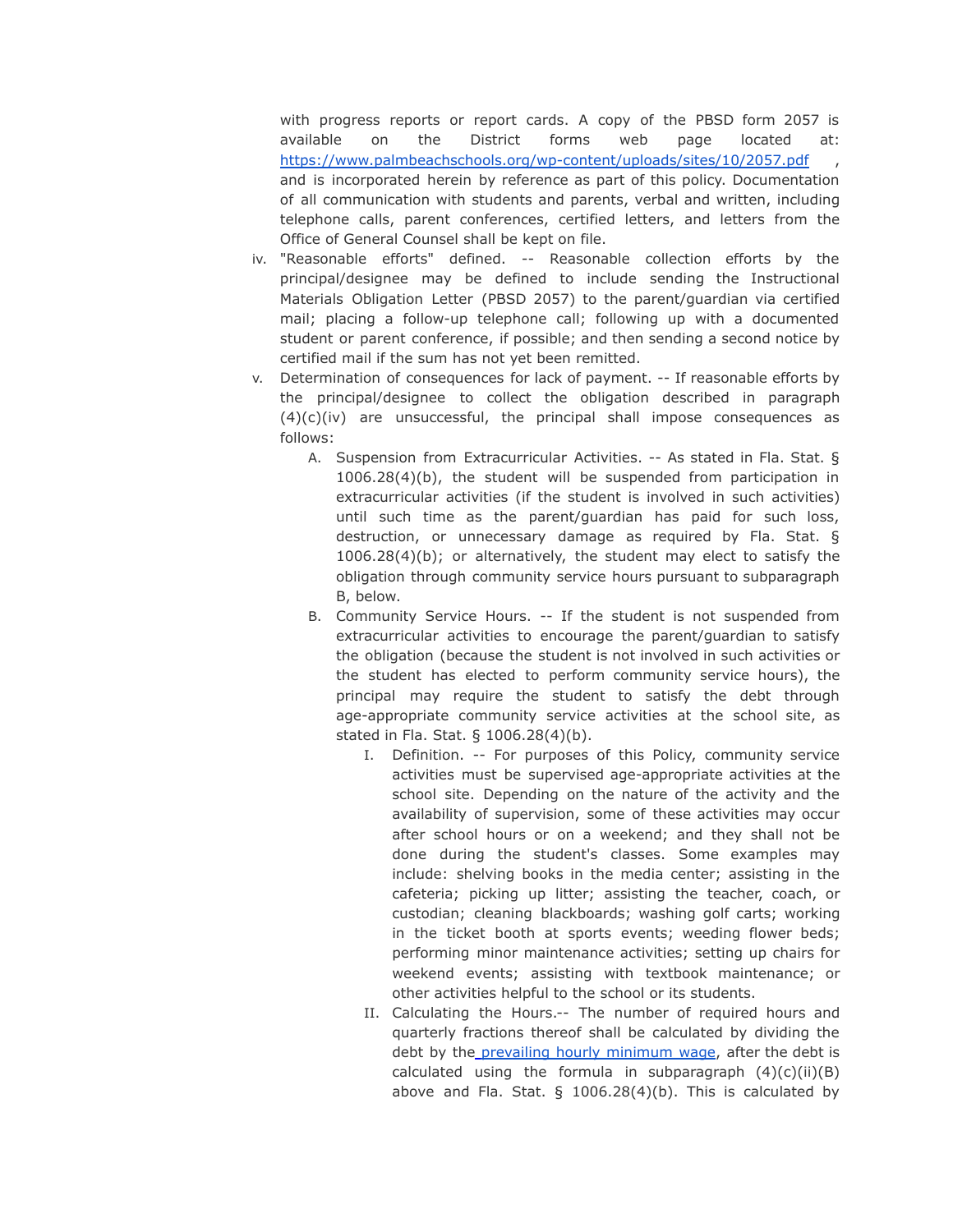dividing the debt by the [prevailing](http://www.dol.gov/esa/whd/flsa/) hourly minimum wage, and then rounding the quotient to the nearest quarter hour.

- III. Documentation. -- The principal/designee shall keep a record of when the debt has been satisfied, using the Community Service Record for Instructional Materials Obligations (PBSD 1990). A copy of the form is available on the District forms web at the page and the page of the set of the set of the set of the set of the set of the set of the set of t [https://www.palmbeachschools.org/wp-content/uploads/sites/](https://www.palmbeachschools.org/wp-content/uploads/sites/10/1990.pdf) [10/1990.pdf](https://www.palmbeachschools.org/wp-content/uploads/sites/10/1990.pdf) , and will reflect the then current prevailing minimum wage. The form is incorporated herein by reference as part of this policy. Of course, a student's community service hours will be cut short upon receipt of the parent's/guardian's payment for any amount not yet satisfied through the community service activities. For example, if a student owes \$50 and has done \$20 worth of community-services activities, the remaining \$30 could be satisfied through payment of the remaining \$30, rather than through completion of the activities.
- IV. Refunds for found books. -- In the event a student finds a book that had previously been reported lost and paid for as an obligation, the school shall issue a refund. The amount of the refund shall correspond with the physical condition of the book. For example, a book that is returned in unnecessarily-damaged condition may not merit any refund. On the other hand, a book returned without any unnecessary damage might merit a full refund.
	- a. The school shall request its instructional materials contact to complete a Check Requisition (PBSD 0181) in order to refund the student for the obligation, regardless of whether it was satisfied through the parent's/guardian's direct payment or through the student's community services hours. A copy of the form is availabl[e](http://www.palmbeachschools.org/Forms/search.asp?rbFilter=Active&rbSearch=Number&lookforNumber=0181&lookforName=0&lookforDept=0&lookforKeyword=&submit=Search) on the District forms web page at[:https://www.palmbeachschools.org/wp-content/upl](https://www.palmbeachschools.org/wp-content/uploads/sites/10/0181.pdf) [oads/sites/10/0181.pdf](https://www.palmbeachschools.org/wp-content/uploads/sites/10/0181.pdf) and is incorporated herein by reference as part of this policy.
	- b. If the book is found after the student has been suspended from extracurricular activities, the student may be reinstated to the extracurricular activities upon satisfying any obligation for unnecessary damage to the returned book.
- d. End-of-Year Inventory
	- i. Storage of Inventory. -- A physical count of all materials that were not issued to students or teachers and are stored in either central storage spaces or classrooms shall be conducted at year end and reported to the school's instructional materials contact. A written or electronic record of the school's quantities and locations of all stored materials must be available over the summer months. Principals should have access to this information in the event that some materials may need to be transferred during the summer months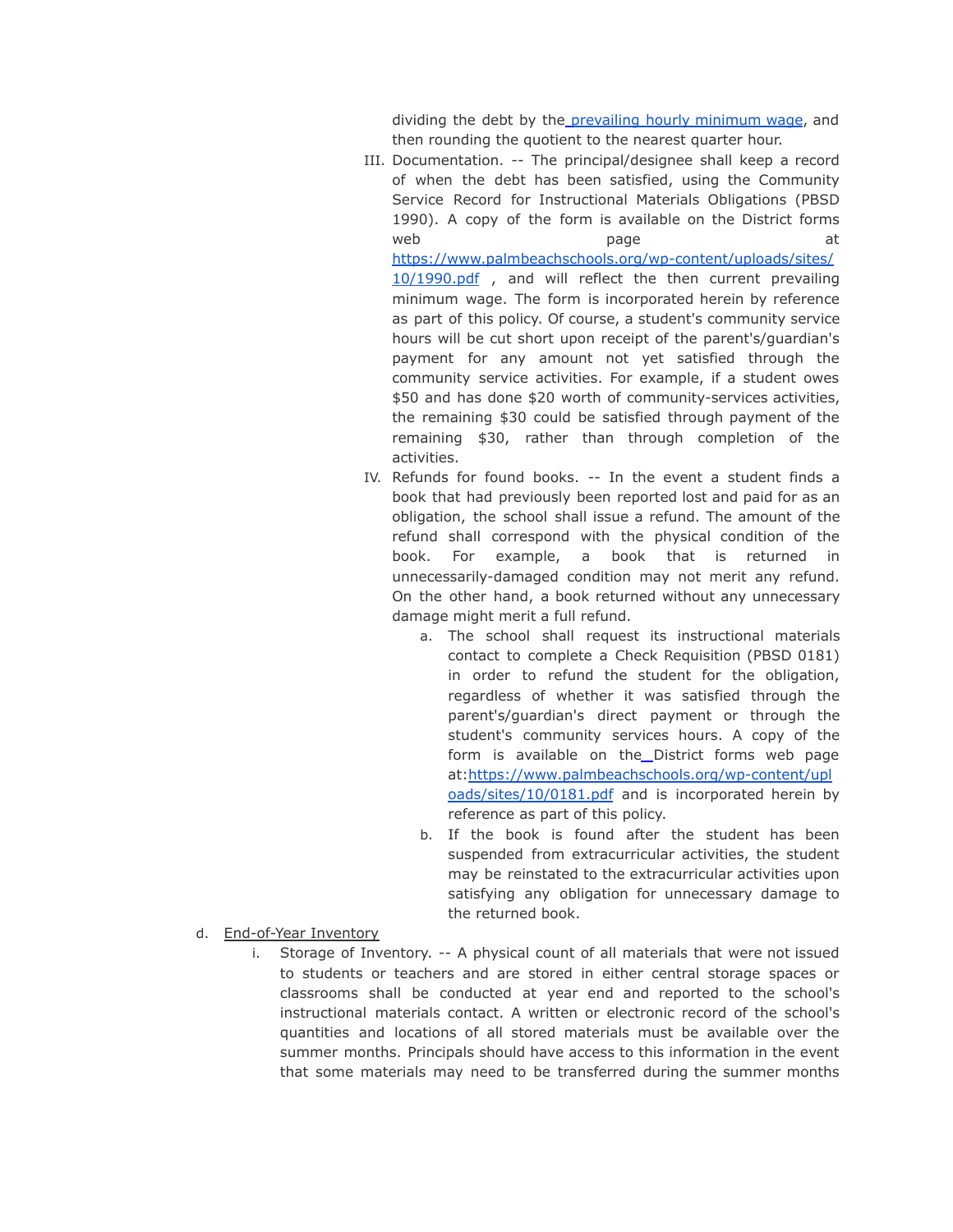due to reasons such as loss of enrollment or opening of a new school in the area.

- ii. Collection of teaching materials. -- At the end-of-year checkout or when a teacher leaves mid-year, the teacher shall return teaching materials to the principal/designee, even if a teacher transfers to another school in the District, because the materials are assigned to the school where issued. If desired, the school that is losing the teacher unit may elect to have the teaching materials transferred to the receiving school. In such cases materials are to be transferred through the Destiny Textbook Manager System. Logging return of materials by students. -- At the end of the school year or term, students shall return materials issued to them for that year or term. All materials returned from students and teachers that are checked in and out using Destiny shall be scanned in and a list of any books not returned shall be printed. For materials not tracked via Destiny, teachers shall maintain a written verification that all materials are returned by students.
- iii. Report of lost/damaged student materials. -- Any missing material must be reported in writing to the instructional materials contact and school bookkeeper. The report will include the student name, student number, ISBN, publisher, and title of the material. Selling books to students. -- Schools may sell books to student or parents if they so choose. The school shall cross out any markings or remove bar codes identifying the book as School Board property. The money from the sale shall be added to the lost textbook account (6-5200.00) and remitted to Accounting Services with the lost/damaged collections at the end of the year. The sold book shall be reported as lost on the Destiny Textbook Ordering Screen in June. See Policy 8.122, Section 5.
- iv. School-wide inventory counts and reporting of final losses. -- A physical count of all student books and teacher materials returned at the year end and a count of books in storage shall result in the school's final inventory at year end. All documented lost books are reported in Destiny Textbook Manager.
- v. Remittance of all monies collected for instructional materials. -- All monies in school textbook accounts (6-5200.00) shall be cleared out at year end and remitted to Accounting Services with a transmittal form (PBSD 0150) indicating payment for lost/damaged books. A copy of the form is available on the [District](http://www.palmbeachschools.org/forms/formsearch/) forms web page, and is incorporated herein by reference as part of this policy.
- e. Collection of End-of-Year Obligations. -- Any student with textbook obligations at the end of the school year (unless previously satisfied through community service hours) will be placed on the obligation list; the parent/guardian shall be notified; and the principal/designee shall make reasonable collection efforts.
	- i. Assessing charges for books lost, destroyed, or unnecessarily damaged. -- As required by Fla. Stat. § 1006.28(4)(b), books that are lost, destroyed, or unnecessarily damaged, shall be charged at 100% of their new purchase price. Schools shall use the Textbook Dictionary Price List that is posted on the Instructional Materials Department web page in August at the beginning of the school year for which the obligation is reported.
	- ii. Notice to parent/guardian. -- Notice shall be given to the parent/guardian of any end-of-year textbook obligations, using the Textbook Obligation Letter. Documentation of all communication with students and parents, verbal and written, including telephone calls, parent conferences, certified letters and letters from the Office of General Counsel shall be kept on file.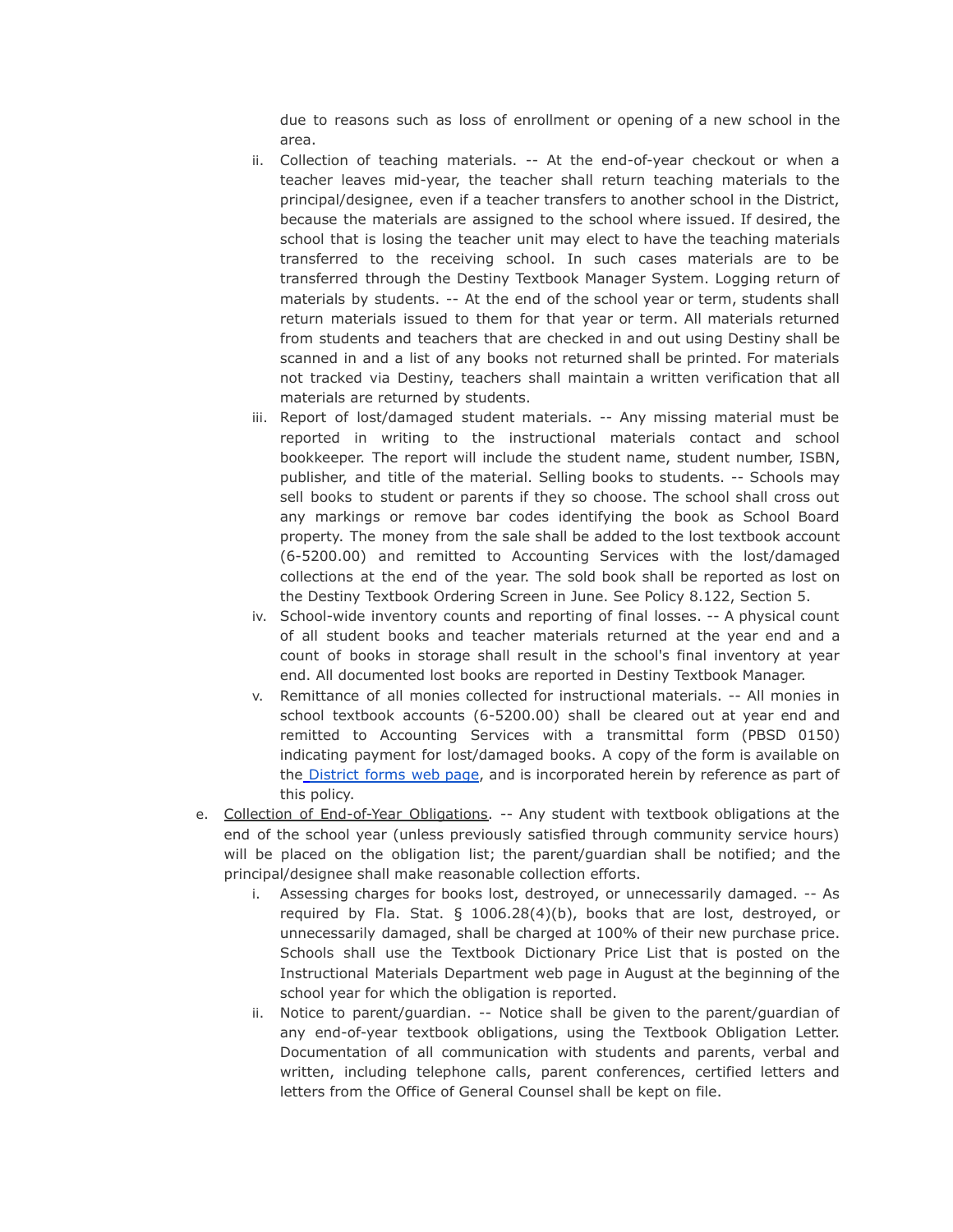- iii. Tracking obligation status. -- Schools shall use the Destiny system to track obligations.
- iv. Referral to Legal. -- After reasonable attempts by the principal/designee to collect, the debt shall be referred to the Office of General Counsel for further assistance using PBSD 2020 Textbook Collection Referral. A copy of the form is available on the District forms web site at: <https://www.palmbeachschools.org/wp-content/uploads/sites/10/2020.pdf> and is incorporated herein by reference as part of this policy. (Reasonable collection efforts by the principal/designee may be defined to include sending the Textbook Obligation Letter to the parent/guardian via certified mail; placing a follow-up telephone call; following up with a documented student or parent conference, if possible; and then sending a second notice by certified mail if the sum has not yet been remitted.)
- v. Other debt-collection methods. -- If the obligation has not been satisfied by the parent/guardian after reasonable efforts by the principal, or by community service hours, the School Board may exercise any lawful means of carrying out its statutory responsibility of collecting the obligation, including, but not limited to, referral to a debt-collection agency if student privacy laws have been followed.
- vi. Student consequences. -- If an end-of-year obligation still has not been satisfied by the beginning of the next school year after reasonable collection efforts by the principal/designee, the principal should impose consequences as follows:
	- A. Suspension from Extracurricular Activities. -- A student's instructional materials obligations shall be tracked from grade to grade and school to school until the debt is satisfied or the following consequences have been imposed. The student shall be suspended from participation in extracurricular activities (if the student is involved in such activities), until such time as the parent/guardian has paid for such loss, destruction, or unnecessary damage as required by Fla. Stat. § 1006.28(4)(b); or alternatively, the student may elect to satisfy the obligation through community service hours pursuant to subparagraph B, below.
	- B. Community Service Hours. If the student is not suspended from extracurricular activities (because the student is not involved in such activities or the student has elected to perform community service hours), the principal will require the student to satisfy the debt through age-appropriate community service activities at the school site as explained in subparagraph  $(4)(c)(v)(B)$ , above. The principal/designee shall keep a record of when the debt has been satisfied, using the Community Service Record for Instructional Materials Obligations (PBSD 1990). However, a student's community service hours will be cut short upon receipt of the parent's/guardian's payment for any amount not yet satisfied through the community service activities. For example, if a student owes \$50 and has done \$20 worth of community-services activities, the remaining \$30 could be satisfied through payment of the remaining \$30, rather than through completion of the activities.
- vii. Refunds for found books. -- In the event a student finds a book that had previously been reported lost and paid for as an obligation, the school shall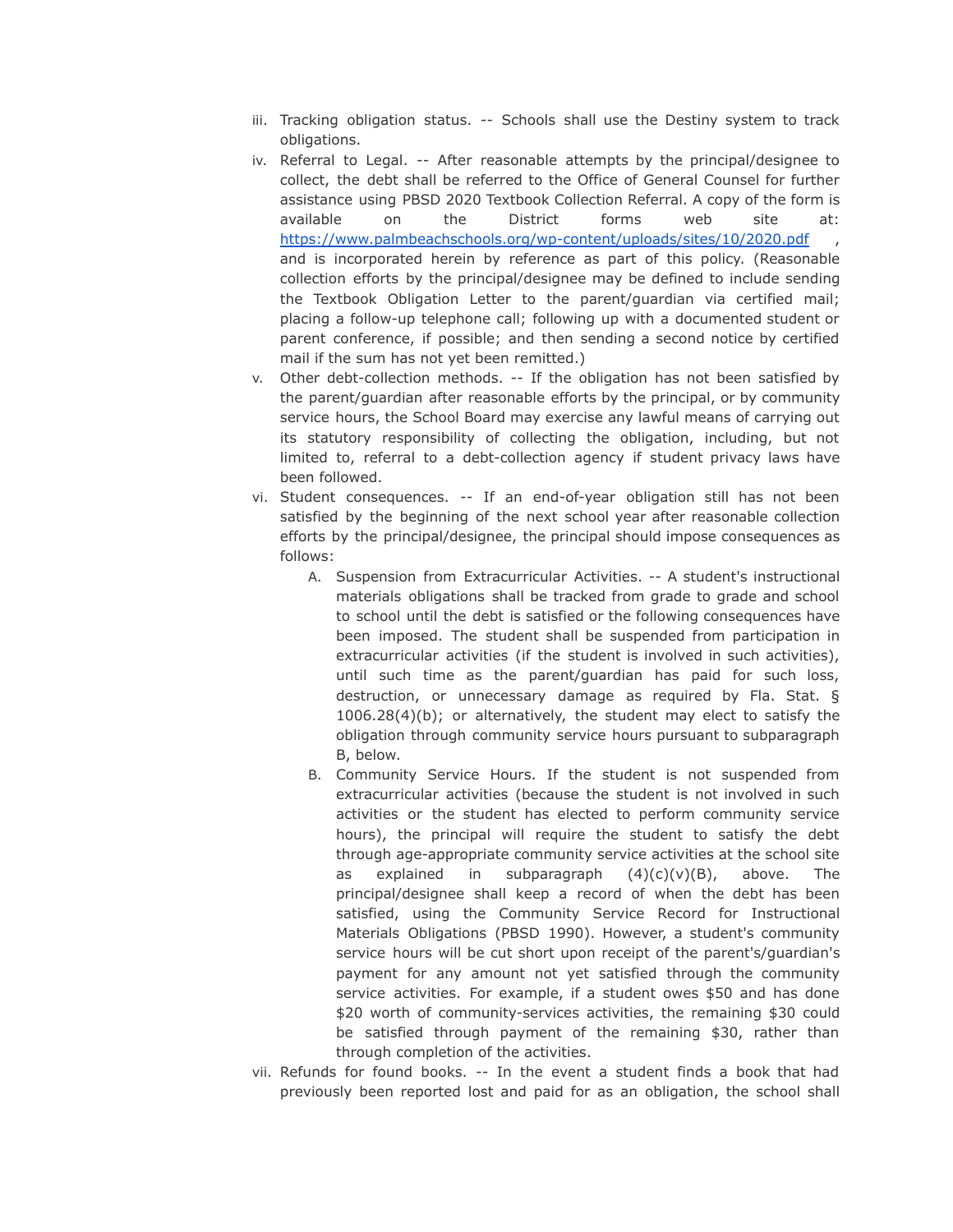issue a refund. The amount of the refund shall correspond with the physical condition of the book. For example, a book that is returned in unnecessarily-damaged condition may not merit any refund. On the other hand, a book returned without any unnecessary damage might merit a full refund.

- A. The school shall request the instructional materials contact to complete a Check Requisition (PBSD 0181) in order to refund the student for the obligation, regardless of whether it was satisfied through the parent's/guardian's direct payment or through the student's community service hours.
- B. If the book is found after the student has been suspended from extracurricular activities, the student may be reinstated to the extracurricular activities upon satisfying any obligation for unnecessary damage to the returned book.

RULEMAKING AUTHORITY:

Fla. Stat. §§ 120.81 (1) (a); 1001.32 (2); 1001.41 (1) & (2); 1001.42 (28); 1006.28

| LAWS IMPLEMENTED: | Fla. Stat. §§ 1003.62(2); 1006.28; 1006.42         |
|-------------------|----------------------------------------------------|
| HISTORY:          | 1/13/03; 8/2/2004; 12/10/2008; 9/9/2009; 1/24/2018 |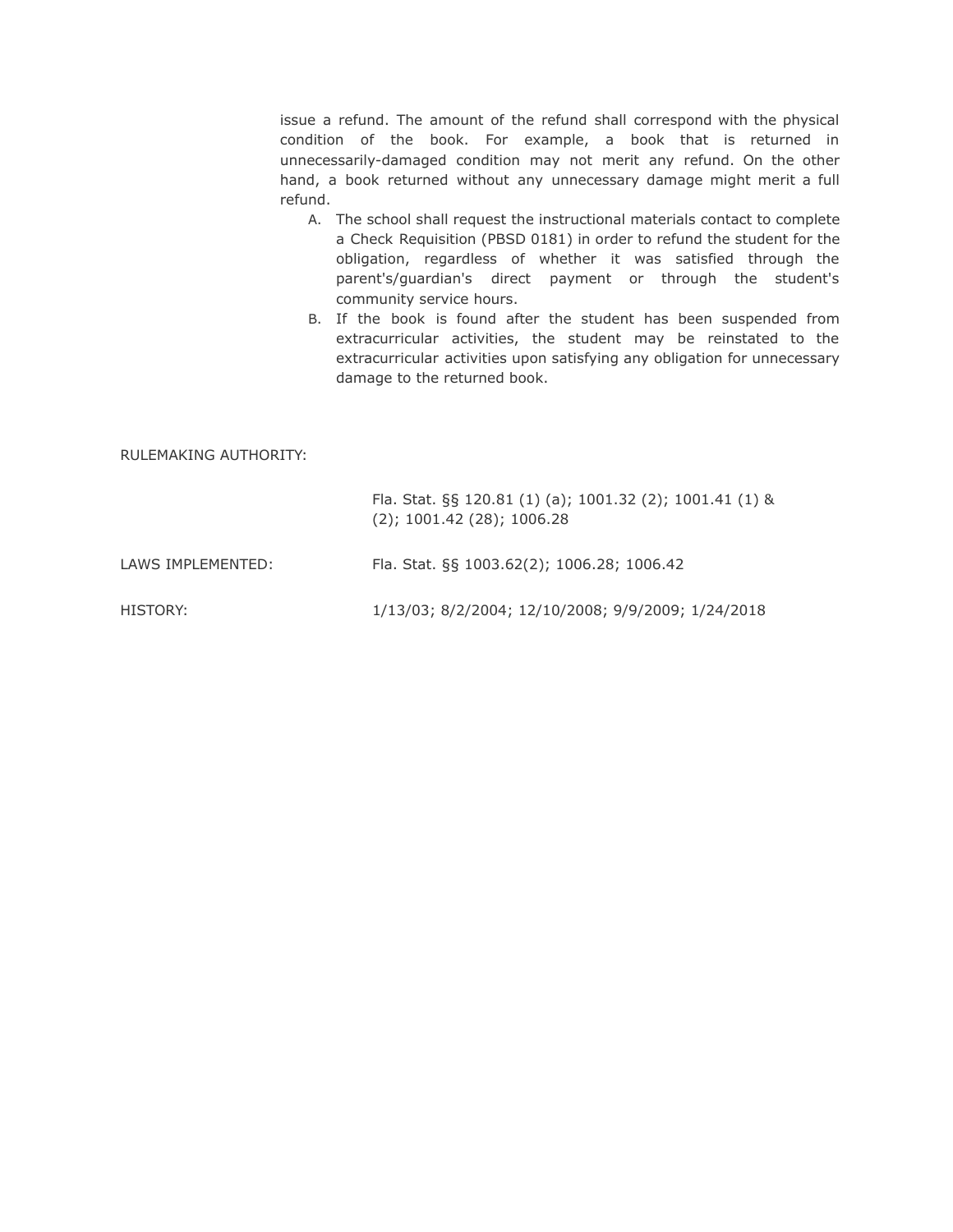# **Appendix F**

## **School Board Policy 8.121 accessed at**

**<https://www.boarddocs.com/fl/palmbeach/Board.nsf/goto?open&id=AVGLQ8572CB6#>**

| <b>Book</b>   | <b>School Board Policies</b>      |
|---------------|-----------------------------------|
| Section       | Ch. 8. Curriculum and Instruction |
| Title         | Use of Copyrighted Materials      |
| Number        | 8.121                             |
| <b>Status</b> | Active                            |
| Adopted       | February 25, 2009                 |

- 1. **Purpose**. To provide guidelines for the fair use of copyrighted information that is used for educational purposes in accordance with the Copyright Act of 1976, Title 17 of the United States Code, and the Digital Millennium Copyright Act of 1998. P. L. 105-304.
- 2.
- 3. **Policy.** The School Board expects all employees, volunteers and students to adhere to all pertinent copyright laws and "fair use" guidelines which cover the reproduction, distribution, and use of print resources, music, recordings, theatrical performances, computer software, television and video resources, and online and electronic resources and licensing. Employees and students are prohibited from the use or duplication of any copyright materials not allowed by copyright law, "fair use" guidelines, licenses or contractual agreements. Where there is reason to believe the material does not fall within the fair use guidelines, there is no license agreement, or there is no contractual agreement, prior permission shall be obtained. At no time shall it be necessary for an employee to violate copyright laws in order to properly perform his or her duties.
- 4.
- a. Employees who violate copyright laws and who fail to obtain prior written permission for said reproduction or use from the copyright holder or who fail to abide by the "fair use" guidelines may be liable for copyright infringement.
- b.
- c. In the event of litigation resulting from copyright violation, the School Board will not assume responsibility for actions of an employee or student who has willfully contravened this policy. A finding of willful infringement will preclude the School Board paying any judgment rendered against the employee and the paying of attorneys fees or costs which the employee would incur in conjunction with a lawsuit and may render the employee liable to the School Board for any damages which the School Board is liable to pay.
- d.
- e. Employees who willfully infringe upon copyright laws may be subject to disciplinary action by the Board.
- f.
- 5. **Fair Use Principles.** Under the fair use doctrine, copyrighted materials may be reproduced without authorization for the purposes of criticism, comment, news reporting, teaching (including multiple copies for classroom use), scholarship, or research following these general guidelines:

6.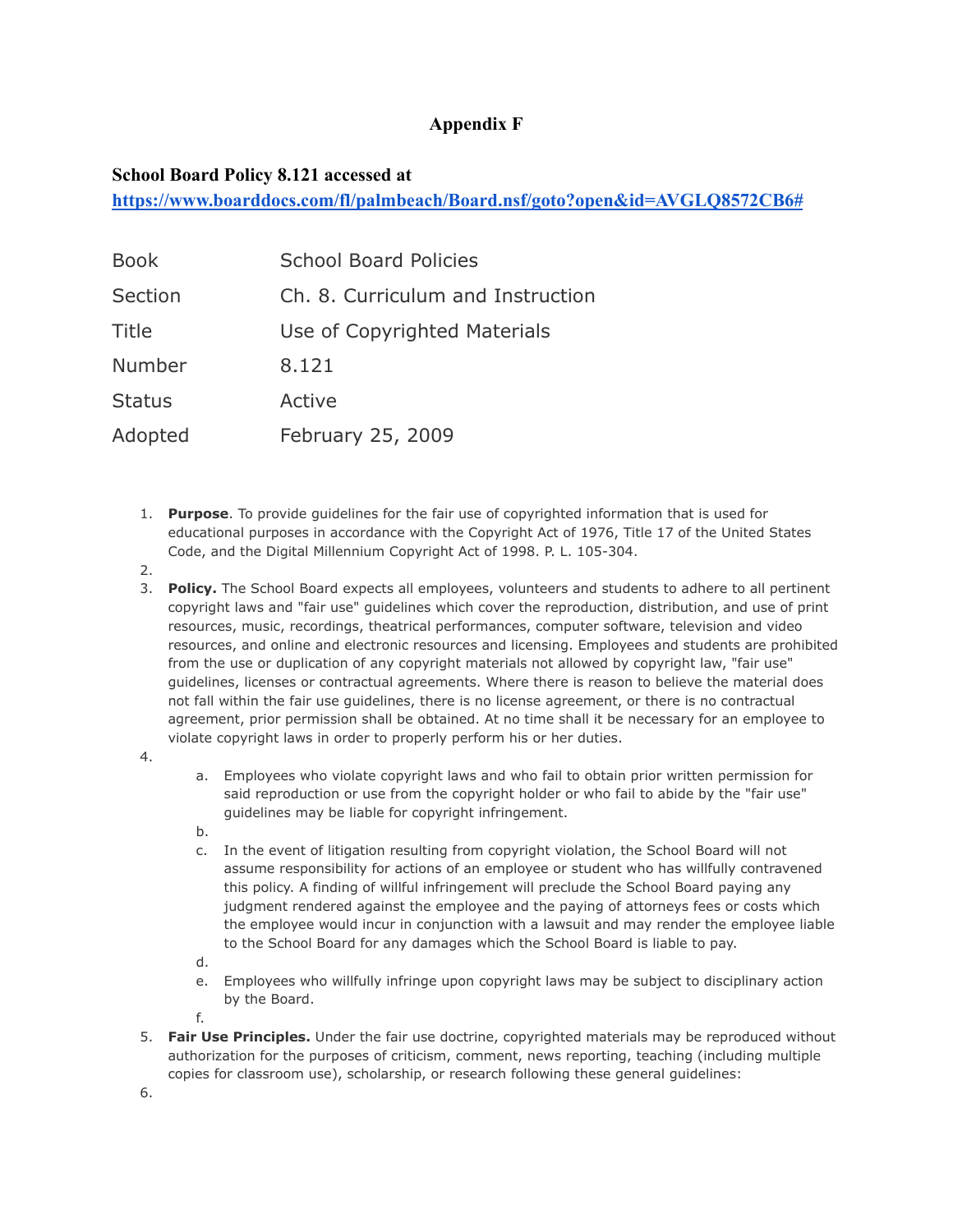a. PURPOSE AND CHARACTER OF THE USE. The use must be for such purposes of teaching or scholarship and must be nonprofit, not commercial.

b.

- c. NATURE OF THE COPYRIGHTED WORK. Staff may make single copies of: a chapter of a book for such use as instruction, preparation for teaching or research; an article from a periodical or newspaper; a short story, essay or poem and a chart, graph, diagram, drawing, cartoon or picture from a book, periodical or newspaper.
- d.
- e. AMOUNT AND SUBSTANTIALITY OF THE PORTION USED. Copying the whole of a work cannot be considered fair use: copying a small portion may be considered fair use if appropriate guidelines are followed. The amount and substantiality of the portion used must be reasonable.
- f.
- g. EFFECT OF THE USE UPON THE POTENTIAL MARKET FOR OR VALUE OF THE COPYRIGHTED WORK. If resulting economic loss to the copyright holder can be shown, making even a single copy of certain materials may be an infringement; and making multiple copies presents the danger of greater penalties, Thus, the potential market value of the work should not be affected.

h.

7. **Fair Use for Education Multimedia**. The 1994 Conference on Fair Use (CONFU) developed guidelines to determine fair use portions of copyrighted works in educational multimedia projects, The following limitations restrict the portion of any given work that may be used pursuant to fair use in an educational media project:

## 8.

- a. Motion Media: Up to 10% or 3 minutes whichever is less
- b.
- c. Text Material: Up to 10% or 1000 word whichever is less
- d.
- e. Poem: An entire poem with less than 250 words but no more than 3 poems by same author and 5 poems by different authors. For poems greater than 250 words, excerpts of up to 250 words may be used, but no more than three excerpts from one poem or five excerpts from an anthology
- f.
- g. Music Lyrics Music Video: Up to 10% of an individual work but no more than 30 seconds per event. No alterations that change the basic melody or fundamental character of the work

h.

i. Illustrations and Photographs: Up to 5 images by an artist or photographer may be reproduced or incorporated and no more than 10% or 15 images whichever is less from a published collective work

j.

k. Numerical Data Sets: Up to 10% or 2500 fields or cell entries, whichever is less, from a copyrighted data table

l.

## 9. **Responsibilities of Employees.**

10.

- a. Responsibilities of Teachers and Other Users. Teachers, librarians and other users of copyrighted materials are responsible for the following:
- b.
- i. Review and compliance with this policy and the fair use guidelines.
- ii.
- iii. Use and copying of copyrighted materials only with permission, except as provided in the fair use guidelines.
	- iv.